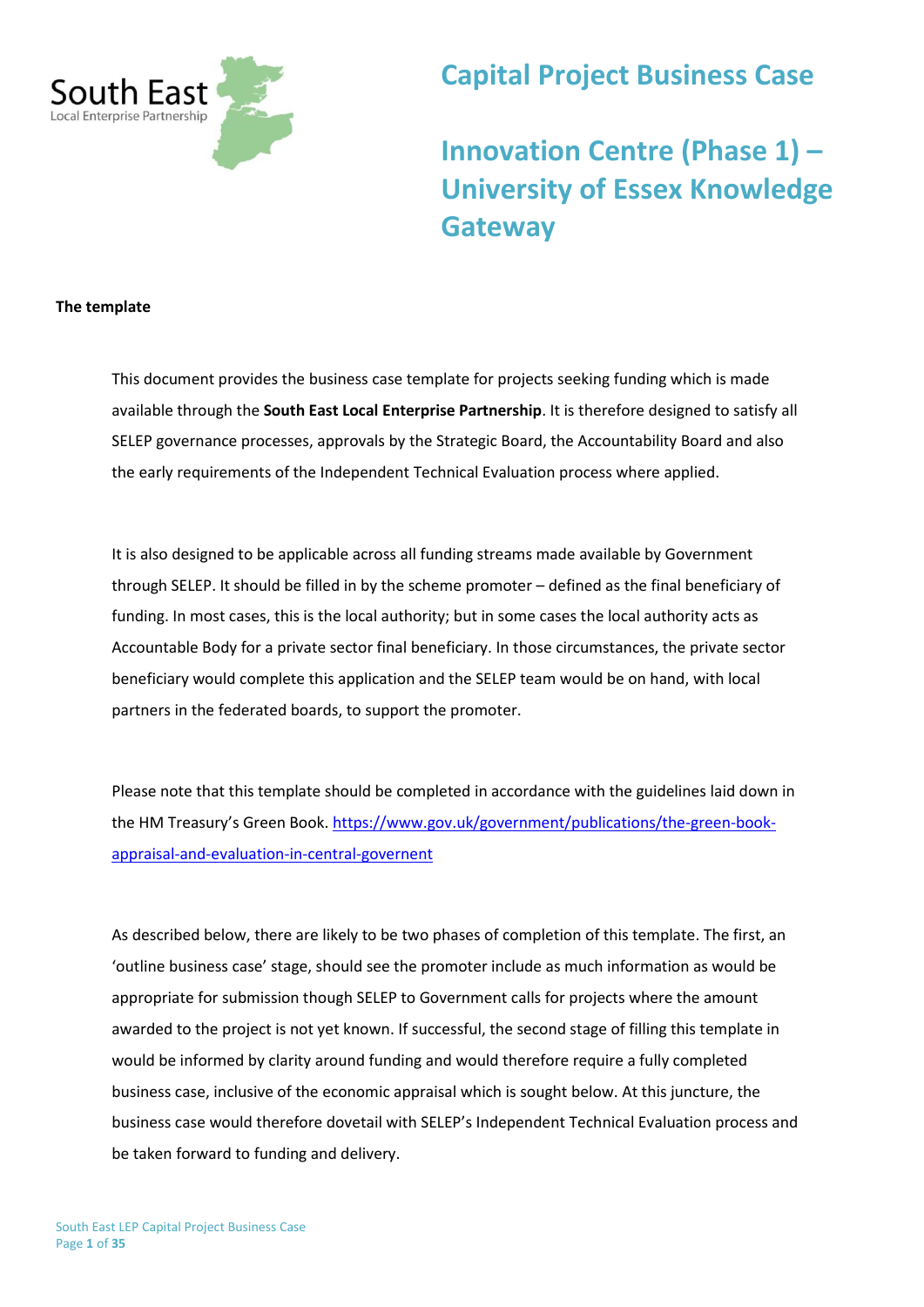#### **The process**

This document forms the initial SELEP part of a normal project development process. The four steps in the process are defined below in simplified terms as they relate specifically to the LGF process. Note – this does not illustrate background work undertaken locally, such as evidence base development, baselining and local management of the project pool and reflects the working reality of submitting funding bids to Government.



In the form that follows:

- **Applicants for funding for non-transport projects should complete the blue sections only**
- **Applicants for funding for transport projects should complete both the blue and the orange sections**

|                      | <b>Version control</b>      |  |  |  |
|----------------------|-----------------------------|--|--|--|
| <b>Document ID</b>   |                             |  |  |  |
| <b>Version</b>       | 8                           |  |  |  |
| <b>Author</b>        | Marc Albano                 |  |  |  |
| <b>Document</b>      | Submission to ECC July 2017 |  |  |  |
| status               |                             |  |  |  |
| <b>Authorised by</b> |                             |  |  |  |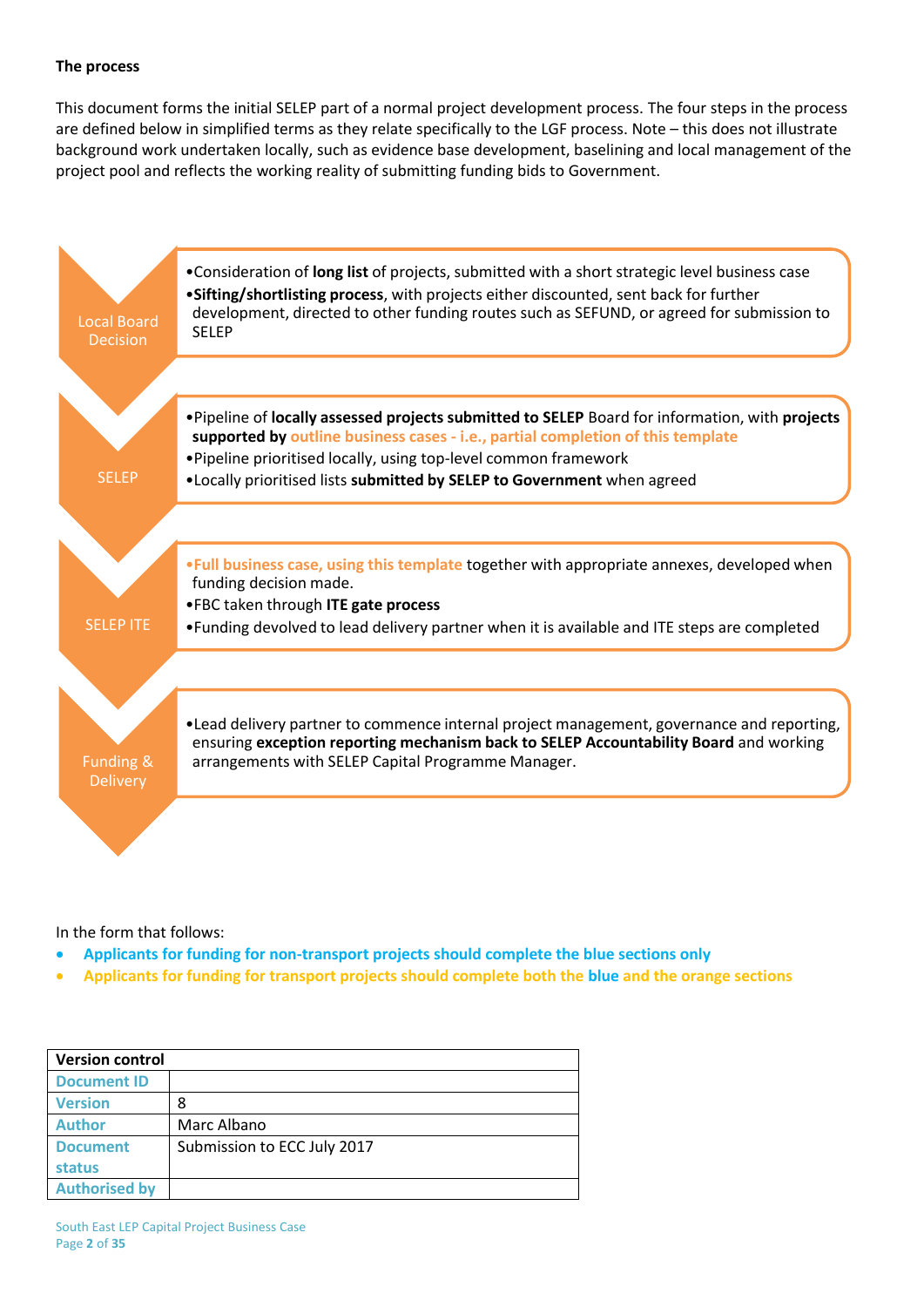| <b>Date</b>      |                                                             |                                                                                                                                                                                                                                                                                                                                                                                                                                                                                                                                                                                                                                                                                                                                                                         |
|------------------|-------------------------------------------------------------|-------------------------------------------------------------------------------------------------------------------------------------------------------------------------------------------------------------------------------------------------------------------------------------------------------------------------------------------------------------------------------------------------------------------------------------------------------------------------------------------------------------------------------------------------------------------------------------------------------------------------------------------------------------------------------------------------------------------------------------------------------------------------|
| authorised<br>1. |                                                             | <b>PROJECT SUMMARY</b>                                                                                                                                                                                                                                                                                                                                                                                                                                                                                                                                                                                                                                                                                                                                                  |
|                  |                                                             |                                                                                                                                                                                                                                                                                                                                                                                                                                                                                                                                                                                                                                                                                                                                                                         |
| 1.1.             | <b>Project</b><br>name                                      | Innovation Centre (Phase 1) - University of Essex Knowledge Gateway                                                                                                                                                                                                                                                                                                                                                                                                                                                                                                                                                                                                                                                                                                     |
| 1.2.             | <b>Project type</b>                                         | Non Transport (Innovation Centre)                                                                                                                                                                                                                                                                                                                                                                                                                                                                                                                                                                                                                                                                                                                                       |
| 1.3.             | <b>Location</b><br>(inc. postal<br>address and<br>postcode) | <b>University of Essex</b><br><b>Wivenhoe Park</b><br><b>Colchester</b><br>Essex CO4 3SQ                                                                                                                                                                                                                                                                                                                                                                                                                                                                                                                                                                                                                                                                                |
| 1.4.             | Local<br>authority<br>area                                  | <b>Colchester BC</b>                                                                                                                                                                                                                                                                                                                                                                                                                                                                                                                                                                                                                                                                                                                                                    |
| 1.5.             | <b>Description</b><br>(max 300<br>words)                    | The University has created the opportunity to build an Innovation Centre as the focal point on its<br>Knowledge Gateway Research Park. This development and the way in which it will be operated<br>going forward is designed to have the potential to significantly increase the University's ability to<br>realise its ambition of driving local and regional economic growth through becoming a globally<br>recognised centre for data analytics.                                                                                                                                                                                                                                                                                                                    |
|                  |                                                             | The role of an Innovation Centre can be summarised as follows:                                                                                                                                                                                                                                                                                                                                                                                                                                                                                                                                                                                                                                                                                                          |
|                  |                                                             | Attracting companies to come to the University of Essex to establish and grow their<br>٠<br>business. Companies will be attracted by the value-add of co-location and by the business<br>support proposition and not just by the quality or pricing of the office space                                                                                                                                                                                                                                                                                                                                                                                                                                                                                                 |
|                  |                                                             | Engage 'downstream' with the Entrepreneurship and Employability strategies supporting and<br>٠<br>encouraging research spin-outs and graduate/post graduate start-ups                                                                                                                                                                                                                                                                                                                                                                                                                                                                                                                                                                                                   |
|                  |                                                             | Engage 'upstream' with move-on space in the Knowledge Gateway, Colchester and the<br>٠<br>wider region such that there is movement of companies through the Innovation Centre                                                                                                                                                                                                                                                                                                                                                                                                                                                                                                                                                                                           |
|                  |                                                             | Introduce, and lever in, regional and University of Essex business support capabilities and<br>Е<br>programmes                                                                                                                                                                                                                                                                                                                                                                                                                                                                                                                                                                                                                                                          |
|                  |                                                             | The Innovation Centre will attract companies to come to the University of Essex to establish and<br>grow their business, contributing to student employability strategies and enhancing the position<br>of the University as a national centre for SMEs. It will also provide a benefit to the wider<br>economy which will be measured in terms of new business starts/business growth, jobs created<br>(423 net new jobs) and GVA added (£9.2 million) plus sectoral clustering. There will be<br>additional benefits for the University in terms of increased business engagement, knowledge<br>transfer and also a flow of expanding businesses to populate other "grow-on" units on the wider<br>Knowledge Gateway (3 high growth businesses graduating each year). |
|                  |                                                             | To meet current demand for excellent SME accommodation, Essex offers office space on the<br>Parkside Office Village located in the Knowledge Gateway that now has 25 tenants. Drawing<br>Essex's global reputation for analytics and data science and outstanding support for SMEs, it's<br>set to employ more than 2,000 people. Knowledge Gateway was recognised in 'Essex County<br>Council Commissioning Strategy 2014 - 2021' as a significant factor of Essex's development.                                                                                                                                                                                                                                                                                      |
|                  |                                                             | Besides space for SMEs, Parkside Office Village also incubates Start-up Hub and Gameshub.<br>Start-up Hub provides hot-desk space and hands-on business support for student and graduate<br>start-up businesses and is supported by the University of Essex and Santander Universities.<br>Games Hub offers an award-winning games development programme, expert tutoring, mentoring<br>and various support including studio space.                                                                                                                                                                                                                                                                                                                                     |
|                  |                                                             | Since 2014 Games Hub has fostered the skills and creativity of more than 50 individuals, and<br>five small businesses have been formed and spun-out of the hub. This includes Teaboy Games,<br>who have successfully launched three new games with commercial success. Teaboy Games<br>have also helped to shape the ongoing hub programme and have set a good benchmark for<br>others taking part.                                                                                                                                                                                                                                                                                                                                                                     |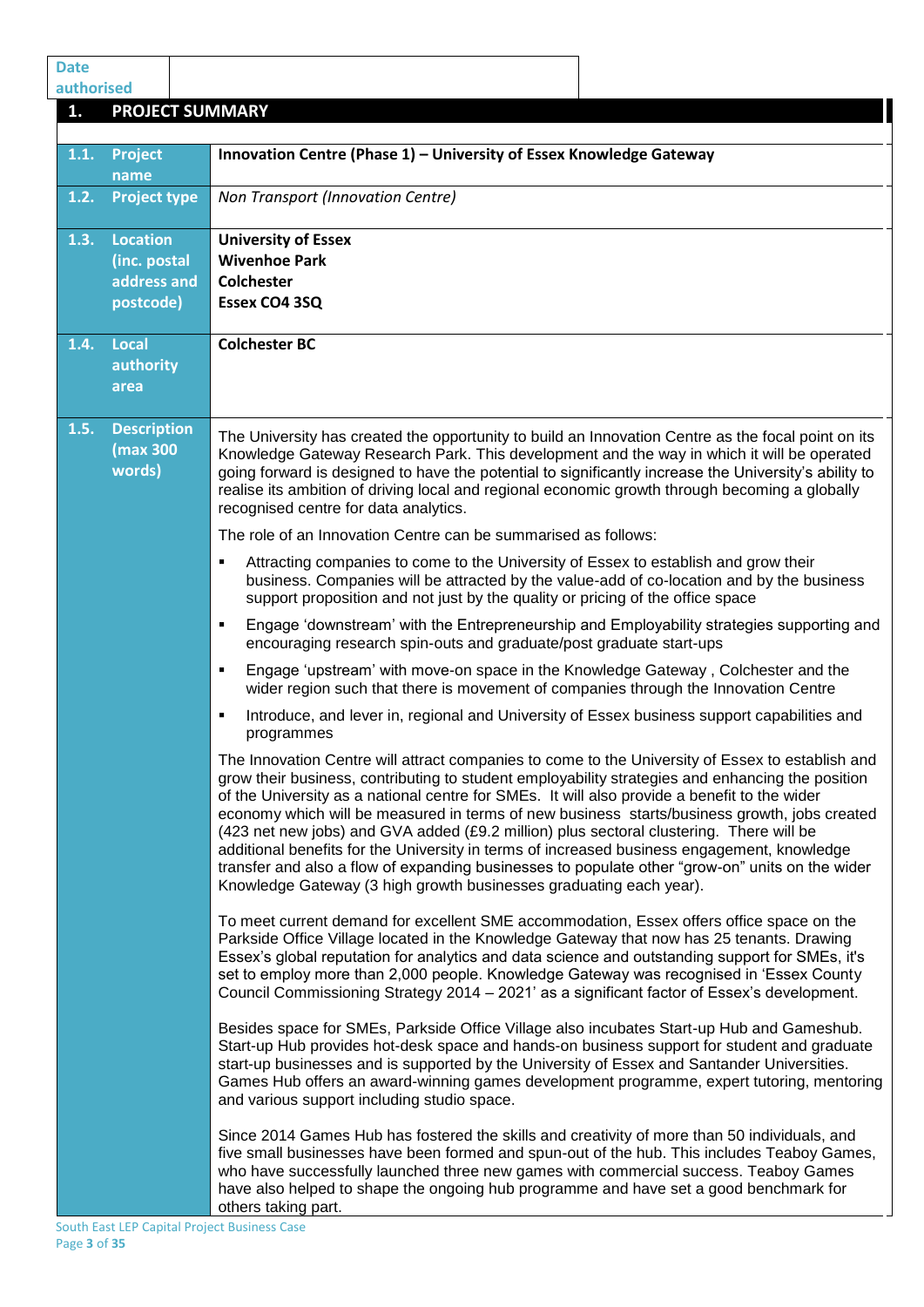|      |                                                                                     | The Innovation Centre that will offer space and support for further 50+ new start-ups to grow and<br>innovate on the Knowledge Gateway is currently under construction, ready for its opening in<br>2018                                                                                                                                                                                                                                                                                                                                                                                                                                                                                                                                                                                                                                                                                                                                                                                                                                                                                                                                                                                                                                                                                                                                                               |
|------|-------------------------------------------------------------------------------------|------------------------------------------------------------------------------------------------------------------------------------------------------------------------------------------------------------------------------------------------------------------------------------------------------------------------------------------------------------------------------------------------------------------------------------------------------------------------------------------------------------------------------------------------------------------------------------------------------------------------------------------------------------------------------------------------------------------------------------------------------------------------------------------------------------------------------------------------------------------------------------------------------------------------------------------------------------------------------------------------------------------------------------------------------------------------------------------------------------------------------------------------------------------------------------------------------------------------------------------------------------------------------------------------------------------------------------------------------------------------|
| 1.6. | <b>Lead</b><br>applicant                                                            | University of Essex Knowledge Gateway Ltd, (a wholly owned trading arm of the University of<br>Essex)                                                                                                                                                                                                                                                                                                                                                                                                                                                                                                                                                                                                                                                                                                                                                                                                                                                                                                                                                                                                                                                                                                                                                                                                                                                                  |
| 1.7. | <b>Total</b><br>project<br>value                                                    | £13.0m                                                                                                                                                                                                                                                                                                                                                                                                                                                                                                                                                                                                                                                                                                                                                                                                                                                                                                                                                                                                                                                                                                                                                                                                                                                                                                                                                                 |
| 1.8. | <b>SELEP</b><br>funding<br>request,<br>including<br>type (e.g.<br>LGF, GPF<br>etc.) | $LGF - E2m$                                                                                                                                                                                                                                                                                                                                                                                                                                                                                                                                                                                                                                                                                                                                                                                                                                                                                                                                                                                                                                                                                                                                                                                                                                                                                                                                                            |
| 1.9. | <b>Rationale</b><br>for SELEP<br>request                                            | This project is to create the conditions for high skilled, local jobs in Essex. The proposal fits with<br>Local Plan aspirations which mean there are jobs to support future proposed housing<br>development. There are also proposals for three Garden Communites in Essex, one being in<br>the East Tendring/West Colchester border. A key aspect of any proposed Garden Settlement is<br>the provision of local jobs of which the Knowledge Gateway will undoubtedly do but<br>importantly would create the conditions for a pipeline of growing businesses in the area. The<br>development of an Innovation Centre at the University of Essex (UofE) Knowledge Gateway is at<br>the heart of its strategy to create a successful research park at the Knowledge Gateway.<br>The site is recognised by ECC as being a major contributer to economic growth in Essex and has<br>been listed in it's top ten strategic projects for the last few years. It is also a recognised<br>'Economic Zone' along the A120 one of our key growth corridors and recognised as such in the<br>Strategic Econonic Plan for the South East Local Enterprise Partnership (SELEP).<br>The University does over £20 million of work with external organisations every year <sup>1</sup> with<br>projects being delivered as contract research, consultancy and continued professional |
|      |                                                                                     | development.<br>The University received government funding from HEFCE <sup>2</sup> to support Knowledge Exchange<br>activities that are awarded based on performance. For 2014-15 the university was allocated<br>£741k, rising to £1.11 million in 2015-16 and then £1.67 million in 2016-17. For 2017-18, this<br>will rise to £1.83 million. In addition the University of Essex has received £680,000 in grant<br>funding through an ESRC's Impact Acceleration Account (IAA) to deliver a number of impact-<br>focused projects over four years IAA funding is awarded to research institutions with an<br>impressive track record in delivering research in the social sciences. Essex was one of 24<br>research organisations that have been awarded IAAs.                                                                                                                                                                                                                                                                                                                                                                                                                                                                                                                                                                                                      |
|      |                                                                                     | The launch of the government's Industrial Strategy in in January 2017 and the associated<br>Industrial Strategy Challenge Fund <sup>3</sup> marks a substantial change is government strategy for<br>support of applied research and developed with £4.7 billion to be committed over 4 years. The<br>research capability of the University is well aligned to the challenges being developed through<br>this process and more broadly to evolving commercial needs such as business models changing<br>to encompass the use of artificial intelligence.                                                                                                                                                                                                                                                                                                                                                                                                                                                                                                                                                                                                                                                                                                                                                                                                               |

<sup>&</sup>lt;sup>1</sup> Higher Education Business and Community Interaction (HEBCI) survey that is collected by the Higher Education Statistics Agency

**.** 

<sup>&</sup>lt;sup>2</sup> Higher Education Innovation fund

<sup>3</sup> https://www.gov.uk/government/collections/industrial-strategy-challenge-fund-joint-research-and-innovation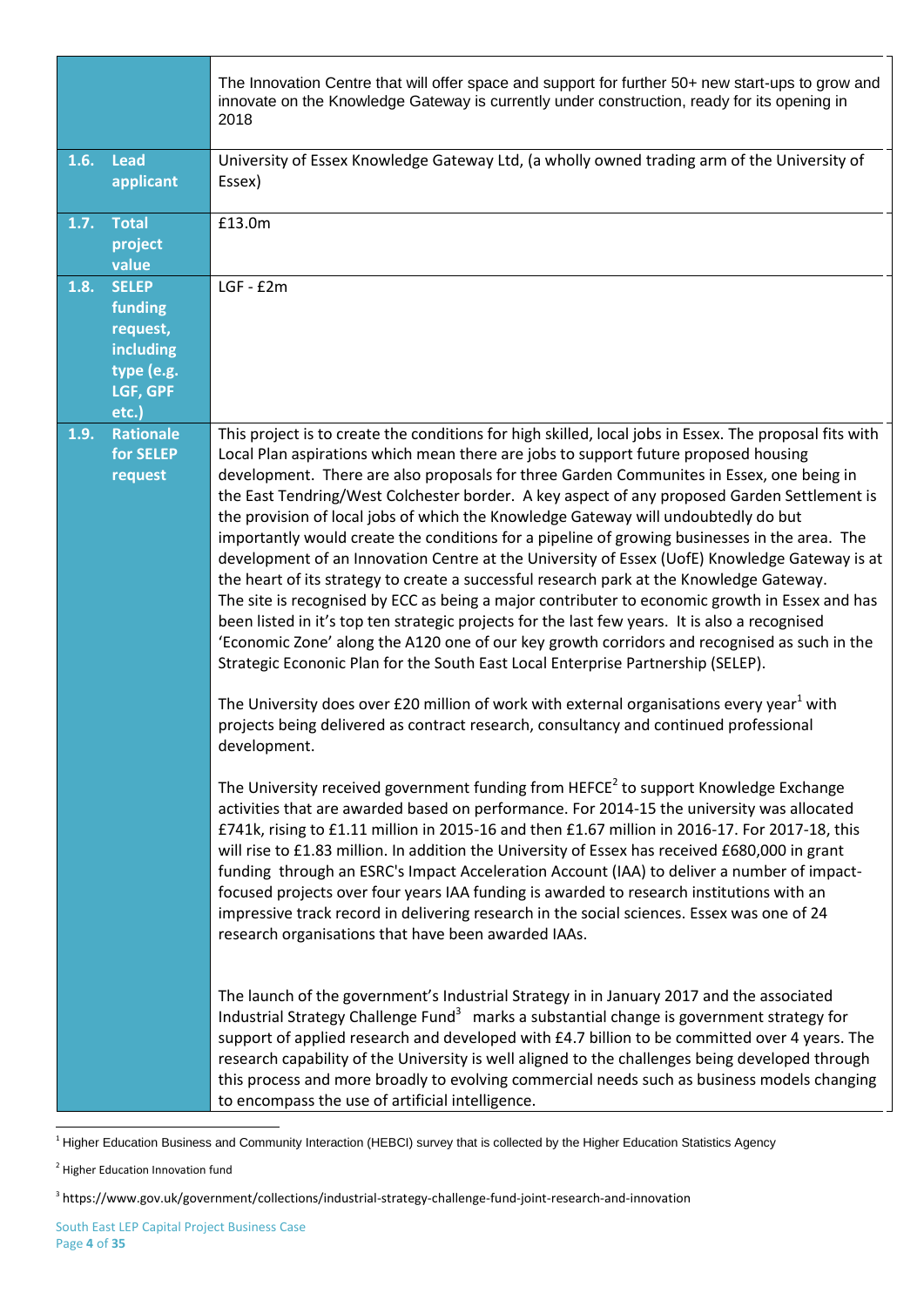Companies working with the University of Essex range from global brands through to fastgrowing start-ups and local established SMEs. Start-ups which Essex is working with include [Above Surveying,](https://www.essex.ac.uk/news/event.aspx?e_id=12065) which is exploiting drone technology to monitor solar farm defects, and [Orbital Media,](https://www.essex.ac.uk/business/news-and-events/newsEvent.aspx?e_id=12024) which is using artificial intelligence to create automated online GPs to revolutionise the way patients are treated. Well-known brands include: BT, Honda, Intel, HSBC, Unilever, UK Department of Health, UK Department of Work and Pensions, Essex County Council, Royal Haskoning DHV, NHS, Bayer Cropscience, ARM is also joining forces with the University of Essex to launch degree apprenticeships.

**Agritech:** Since 2012 we have been involved in a major \$25 million plant research project funded by the Bill & Melinda Gates Foundation to explore new ways to improve plant photosynthesis for increased food productivity for developing countries. We're also part of a multi-million-pound global research initiative with the International Wheat Yield Partnership to tackle the challenges of feeding a fast-growing global population. We have industrial partnership awards with the aim to find novel genes to improve yield in wheat. Our Plant Science group is also a key player in a €3 million EU-funded programme on the fast tracking of novel genes from model legumes to crops for breeding resistance to disease in combination with drought stress.

**Data Analytics:** Essex is a major world centre for advanced and big data analytics. Essex has a strong track record in helping businesses to understand what is behind trends and shifts in their data. Institute for Analytics and Data Science at the University of Essex brings together academic experts in analytics and data science from across the University to offer cutting-edge research, specialist courses and vital insights for business looking to innovate and grow through data science. It has secure data facilities for businesses and other organisations to securely deposit data for researchers to access.

### **KTPs – Emerging and Enabling Technology Partnerships**

PricewaterhouseCoopers (PwC) recently analysed more than 150 emerging ICT areas to pinpoint the ['Essential Eight'](http://pwc.blogs.com/ceoinsights/2016/08/a-guide-to-the-essential-eight-emerging-technologies.html) that will have the most significant global impact across sectors and have the strongest economic development capability. Essex has proven to have world-leading capabilities in 6 of the 'Essential Eight':

| <b>ICT Area</b>               | <b>Business Collaborations</b>                                                                                                                                                                                                                                                                                                                                                                                                                                                                                                                                                                                                                                                                                                                                                                                                                                                                                   | Total<br>Collaborative<br>Value |
|-------------------------------|------------------------------------------------------------------------------------------------------------------------------------------------------------------------------------------------------------------------------------------------------------------------------------------------------------------------------------------------------------------------------------------------------------------------------------------------------------------------------------------------------------------------------------------------------------------------------------------------------------------------------------------------------------------------------------------------------------------------------------------------------------------------------------------------------------------------------------------------------------------------------------------------------------------|---------------------------------|
| Al/Machine<br><b>Learning</b> | KTP with Signal Media: Exploited Natural Language<br>$\bullet$<br>Processing to build scalable technology architecture<br>that will enable automated information provision.<br><b>Current UK KTP of the Year.</b><br>KTP with <i>Profusion Ltd:</i> To expand the company's data<br>science capability, by developing cutting edge data<br>science techniques using machine learning.<br>KTP with Leonardo (formally SELEX Galileo):<br>$\bullet$<br>Computational intelligence based machine learning<br>vision tools for dealing with uncertainty in decision<br>making systems.<br>KTP with Port of Felixstowe – using AI to improve<br>$\bullet$<br>labour force deployment<br>KTP with Preqin PLC: The project will create new<br>$\bullet$<br>methods of capturing insight from current and future<br>Pregin datasets by embedding AI and Machine<br>Learning techniques across the unique Preqin investor |                                 |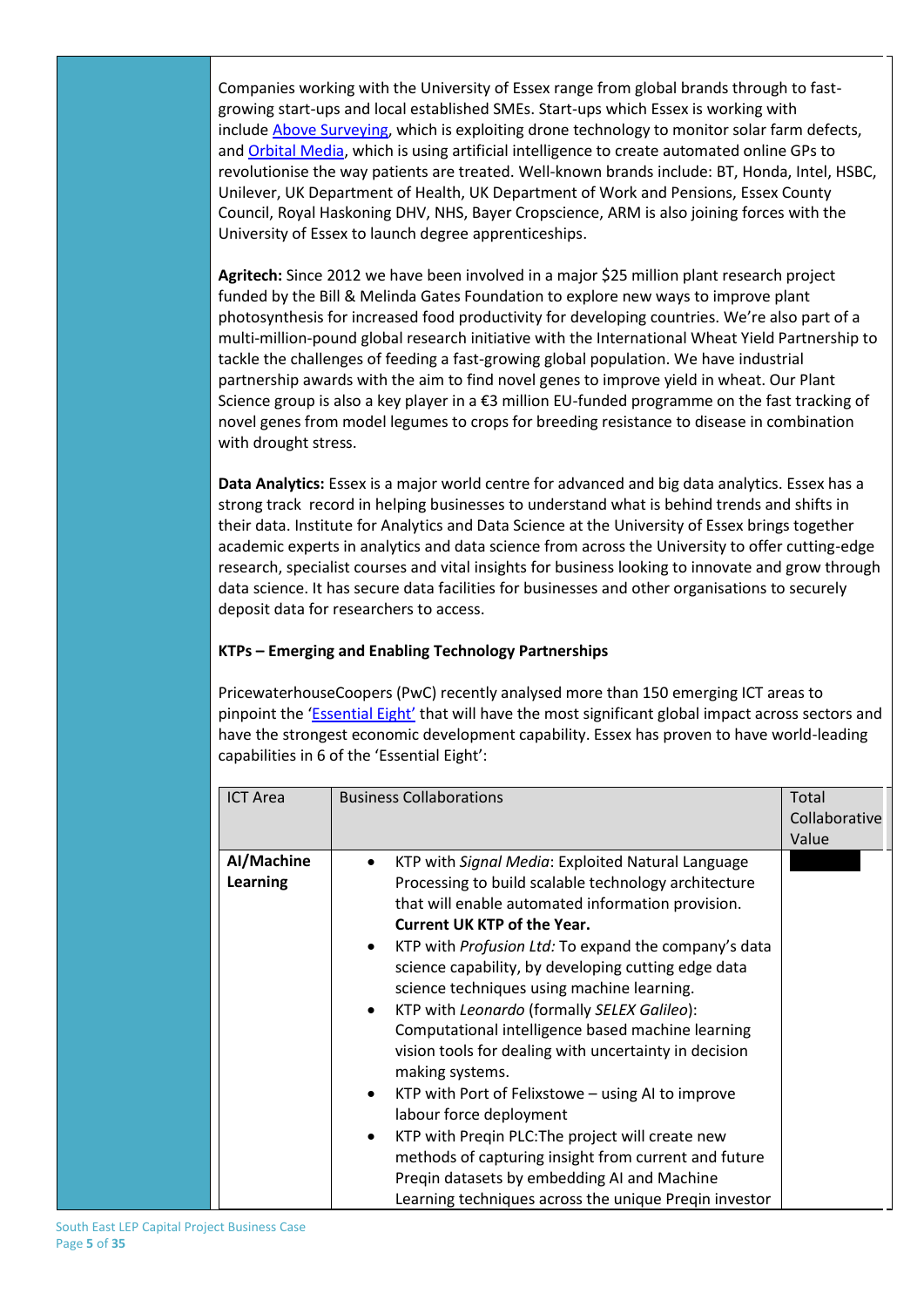|                                                                  | platform.                                                                                                                                                                                                                                                    |   |
|------------------------------------------------------------------|--------------------------------------------------------------------------------------------------------------------------------------------------------------------------------------------------------------------------------------------------------------|---|
|                                                                  | KTP with Hood Group: To exploit the rapidly growing<br>area of artificial intelligence (AI) to gain greater insight<br>into insurance customers and embed artificial<br>intelligence technology in the insurance customer                                    |   |
| <b>Robotics</b>                                                  | journey.                                                                                                                                                                                                                                                     |   |
|                                                                  | KTP with PSL Rheotek: The development of a robotic<br>$\bullet$<br>operated sample preparation and delivery system to<br>an automated viscometer for petroleum, cellulose and<br>other polymer samples.                                                      |   |
|                                                                  | KTP with Vacuumatic Ltd: Application of robotics<br>technology in a counting equipment specialist for the<br>paper and print industries                                                                                                                      |   |
|                                                                  | The Essex Robotics Group, led by Prof Huosheng Hu                                                                                                                                                                                                            |   |
| Augmented<br><b>Reality</b>                                      | KTP with BT: The development of remote fault<br>$\bullet$<br>detection, diagnostic and field force instruction<br>system and embed knowledge of advanced<br>computational intelligence, intelligent environments<br>and augmented reality.                   |   |
|                                                                  | KTP with Vitec Videocom: The development of an<br>absolute camera positioning system for television<br>studios that is suitable for use in augmented reality                                                                                                 |   |
| <b>Virtual</b><br><b>Reality</b>                                 | Virtual Reality Suite: The Centre for Brain Science has<br>$\bullet$<br>two virtual reality suites equipped with a Virtualis VR<br>system. Environments and characters are built using<br>software. The Centre has yielded a wealth of                       |   |
| Internet of<br><b>Things</b><br>(Embedded<br><b>Electronics)</b> | successful collaborative engagement.<br>KTP with Dicam Technology Ltd: To design and<br>$\bullet$<br>develop embedded internet systems and peripherals<br>for control and monitoring applications in an                                                      | O |
|                                                                  | ambitious agritech company.<br>KTP with Raytel Group: To develop a smart low-cost,                                                                                                                                                                           |   |
|                                                                  | flexible, IP based door access and entry system.<br>KTP with August International: To develop the                                                                                                                                                            |   |
|                                                                  | capability to design and produce intelligent wearable<br>electronic products which can be used for health<br>monitoring.                                                                                                                                     |   |
|                                                                  | KTP with Poulten, Selfe and Lee Ltd: To develop and<br>embed knowledge of dedicated firmware, software<br>and electronics to control an automated viscometer<br>platform suitable for determining kinematic viscosity<br>and solution viscosity of polymers. |   |
| <b>Drones</b>                                                    | Collaboration with Skyview Robotics: Using advanced<br>$\bullet$<br>drone technology to identify weed amongst crops and<br>other factors that impact plant productivity (soil<br>compaction, land use etc).                                                  |   |
|                                                                  | SwarMAV Drone Research Project: Innovation<br>regarding an autonomous swarm of Miniature Aerial<br>Vehicles (MAVs)                                                                                                                                           |   |
|                                                                  | KTP with Above Surveying Ltd: Embedding intelligent<br>systems within an UAV thermographic solar energy                                                                                                                                                      |   |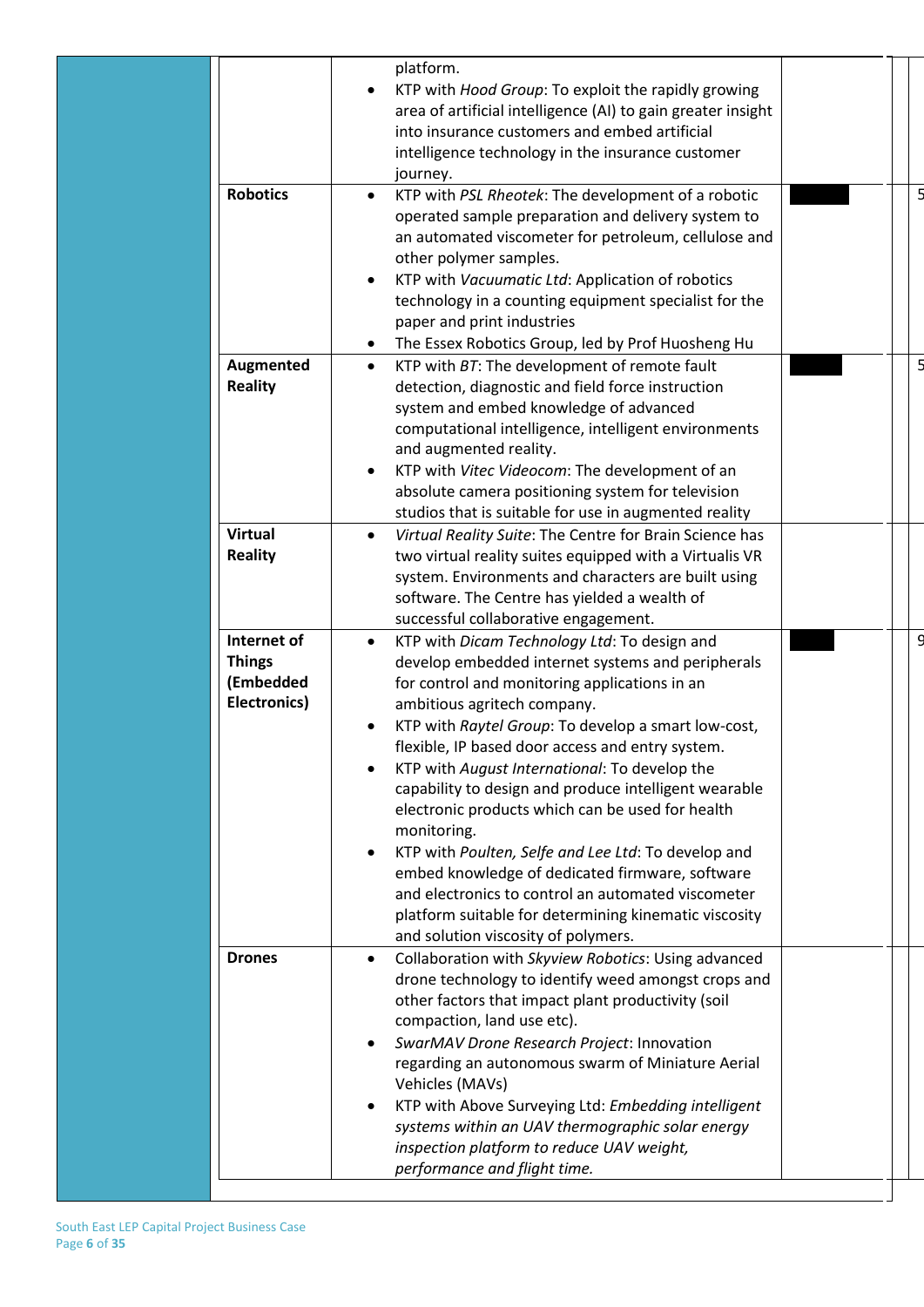| 1.10. Other | funding<br><b>sources</b>  | University of Essex - Cash - £3m<br>University of Essex - Proceeds from land sale/accommodation transaction - £6m<br>Essex County Council - grant - £2m |                                                                                          |                                                                                                |
|-------------|----------------------------|---------------------------------------------------------------------------------------------------------------------------------------------------------|------------------------------------------------------------------------------------------|------------------------------------------------------------------------------------------------|
|             | 1.11. Delivery<br>partners | Partner                                                                                                                                                 | Nature and/or value of involvement (financial,                                           |                                                                                                |
|             |                            |                                                                                                                                                         | operational etc.)                                                                        |                                                                                                |
|             |                            | <b>Essex County Council</b>                                                                                                                             | <b>Grant Funding and Economic Development Links</b>                                      |                                                                                                |
|             |                            | Oxford Innovation                                                                                                                                       | Innovation Centre Operator                                                               |                                                                                                |
|             |                            | University of Essex                                                                                                                                     | Support from academic Depts. e.g. Data<br>Analytics, Computer Science and the Essex      |                                                                                                |
|             |                            |                                                                                                                                                         | Business School, plus Student Enterprise                                                 |                                                                                                |
|             |                            |                                                                                                                                                         |                                                                                          |                                                                                                |
|             |                            |                                                                                                                                                         |                                                                                          |                                                                                                |
|             | 1.12. Key risks<br>and     | <b>Risk</b>                                                                                                                                             | Impact                                                                                   | <b>Mitigation</b>                                                                              |
|             | mitigations                | a. Cost of original design<br>exceeds budget once<br>construction is tendered                                                                           | Decision on whether to<br>increase budget, reduce<br>scope retender or cancel<br>project | <b>Fixed Price</b><br>Contracts for all<br>design options<br>given by<br>contractor.<br>Use of |
|             |                            |                                                                                                                                                         |                                                                                          | procurement<br>frameworks to<br>ensure best value<br>for money.                                |
|             |                            |                                                                                                                                                         |                                                                                          | Value engineering<br>options within the<br>design to reduce<br>costs                           |
|             |                            |                                                                                                                                                         |                                                                                          | Optionality in the<br>design to reduce<br>scope                                                |
|             |                            |                                                                                                                                                         |                                                                                          | Defer some build<br>elements to future<br>phases of site<br>developments                       |
|             |                            | Changes to original design<br>b.<br>may result in a planning risk                                                                                       | Delay to project while an<br>amendment to planning is<br>approved                        | Any changes are<br>sensitive to the<br>requirements of<br>planning                             |
|             |                            | Occupancy build up slow in<br>c.<br>first 2 years                                                                                                       | Major risk, with internal<br>and external factors<br>impacting the financial<br>model    | Clear marketing<br>plan; early<br>assessment of<br>demand; keen<br>pricing; well-              |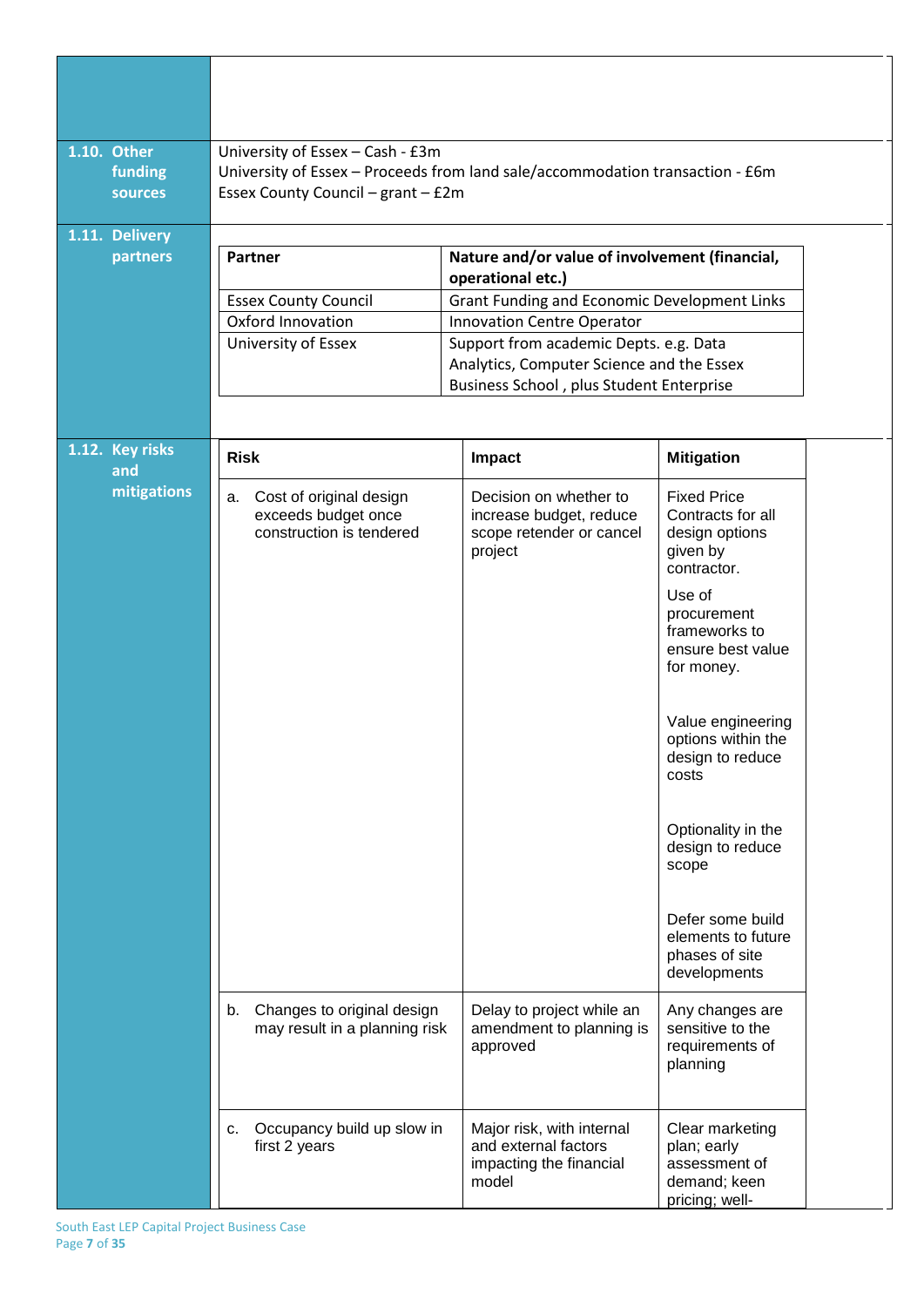|                               |                                                                                                                      |                                                                                                             | designed services                                                                                                                                                                       |  |  |
|-------------------------------|----------------------------------------------------------------------------------------------------------------------|-------------------------------------------------------------------------------------------------------------|-----------------------------------------------------------------------------------------------------------------------------------------------------------------------------------------|--|--|
|                               | Problems with operating the<br>d.<br>building                                                                        | Major risk, but internally<br>controllable within the<br>project impacting the<br>experience of the tenants | Operator control<br>over final design<br>and fit-out; careful<br>attention to<br>snagging and<br>acceptance of the<br>building                                                          |  |  |
|                               |                                                                                                                      |                                                                                                             | Oxford Innovation<br>now appointed                                                                                                                                                      |  |  |
|                               | <b>Economic Model</b><br>е.<br>unsustainable                                                                         | Major risk, with internal<br>and external factors<br>impacting the affordability                            | Early analysis and<br>refinement of the<br>model. Regular<br>reviews of risk.<br>Regular reviews of<br>potential for<br>additional services<br>to enhance the<br>model.                 |  |  |
|                               |                                                                                                                      |                                                                                                             | Oxford Innovation<br>now appointed<br>with a risk sharing<br>financial model<br>where the<br>University receive<br>a guaranteed level<br>of income<br>regardless of<br>occupancy levels |  |  |
|                               | f.<br>Security and Access Control                                                                                    | Medium risk impacting<br>the experience of the<br>tenants                                                   | Early review of<br>security plans                                                                                                                                                       |  |  |
|                               | <b>Health and Safety</b><br>g.                                                                                       | Medium risk impacting<br>the experience of the<br>tenants                                                   | Early<br>establishment of<br>policies; special<br>attention to<br>Innovation<br>Laboratory and<br>communal spaces                                                                       |  |  |
|                               | Ensuring that the building is<br>h.<br>fully attuned to the needs of<br>the innovation cluster being<br>developed.   | Medium risk impacting<br>the experience of the<br>tenants and the<br>achievement of the<br>objectives       | We will work<br>closely with the<br>Design Team<br>during<br>construction.                                                                                                              |  |  |
| 1.13. Start date              | In Progress                                                                                                          |                                                                                                             |                                                                                                                                                                                         |  |  |
| 1.14. Practical<br>completion | Between July 2018 and December 2018 subject to the construction contract and lead time for<br>steel design/delivery. |                                                                                                             |                                                                                                                                                                                         |  |  |

 $\overline{\mathbf{1}}$ .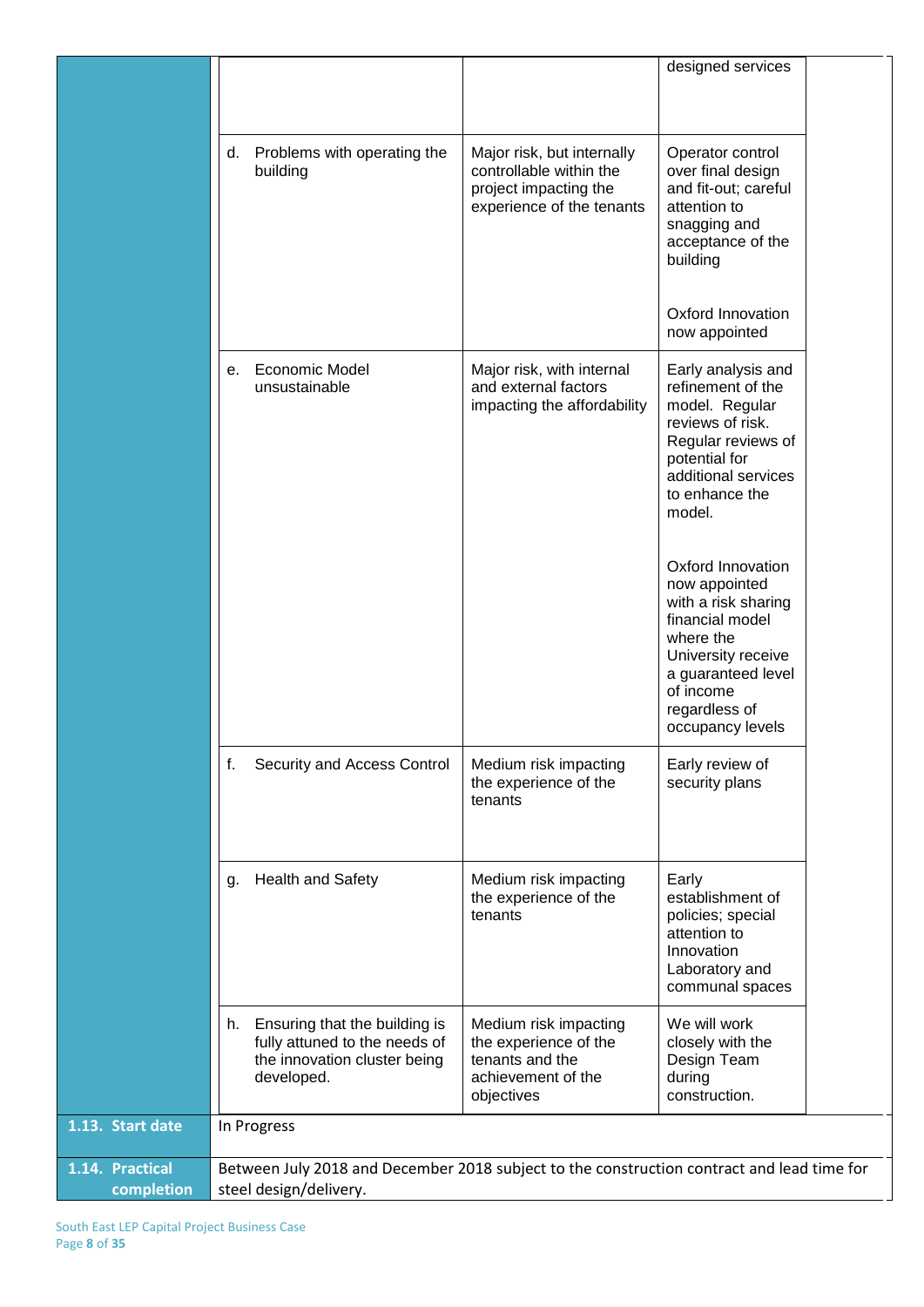| date                                                        | Oxford Innovation have commenced pre opening engagement and marketing and will mobilise<br>with 4 weeks of centre handover.                                                                                                                                                                                                                                                                                                               |
|-------------------------------------------------------------|-------------------------------------------------------------------------------------------------------------------------------------------------------------------------------------------------------------------------------------------------------------------------------------------------------------------------------------------------------------------------------------------------------------------------------------------|
| 1.15. Project<br>developmen<br>t stage                      | Planning permission for the Innovation Centre Granted<br>Operator Procurement - Appointed<br>Construction Procurement - In negotiation<br>Construction Period for Groundworks and Foundation Slab - February 2017 to April 2017<br>(completed)<br>Construction Period for Building - August 2017 to between July 2018 and December 2018<br>subject construction contract and lead time for materials. Steel design is an issue at 14 week |
| 1.16. Proposed<br>completion<br>of outputs                  | lead time.<br>Once the building is complete it will be handed over to a third party Innovation Centre operator<br>Oxford Innovation appointed) on a 15 year lease. It will be a contractual obligation to deliver a<br>pre-determined set of outcomes linked to the project.                                                                                                                                                              |
| 1.17. Links to<br>other SELEP<br>projects, if<br>applicable | The SELEP has previously given funding to the Knowledge Gateway Parkside Phase 1<br>(£2.4m) and Parkside Phase 1a (£850k).<br>Parkside Phase 1 is operational and about to become 100% occupied. Parkside Phase 1a is<br>operational and is 100% let.                                                                                                                                                                                     |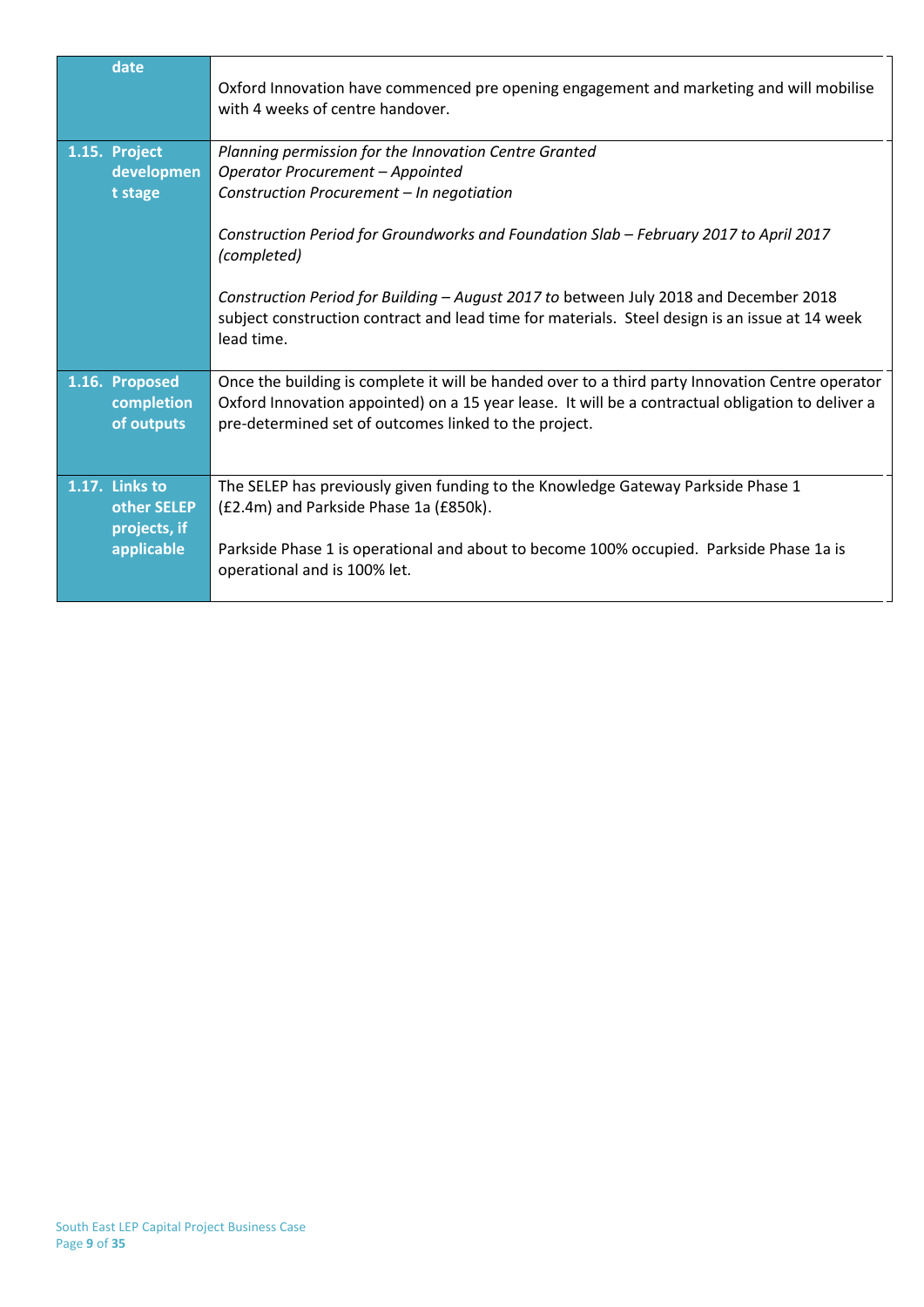# **2. STRATEGIC CASE**

*The strategic case determines whether the scheme presents a robust case for change, and how it contributes to delivery of the SEP and SELEP's wider policy and strategic objectives.* 

| 2.1. | <b>Challenge or</b><br>opportunity to be<br>addressed | Describe the key characteristics of the challenge to be addressed and the<br>opportunity presented. Provide an overview of the evidence supporting this and the<br>impact of not progressing the scheme.                                                                                                                                                                                                                                                                                                                                                                                                                                                                                                                                                                                                                          |
|------|-------------------------------------------------------|-----------------------------------------------------------------------------------------------------------------------------------------------------------------------------------------------------------------------------------------------------------------------------------------------------------------------------------------------------------------------------------------------------------------------------------------------------------------------------------------------------------------------------------------------------------------------------------------------------------------------------------------------------------------------------------------------------------------------------------------------------------------------------------------------------------------------------------|
|      |                                                       | What is the need?<br>Why now?<br>What is the need?<br>Why now?                                                                                                                                                                                                                                                                                                                                                                                                                                                                                                                                                                                                                                                                                                                                                                    |
|      |                                                       | The University's vision for the Knowledge Gateway is for it to become a national<br>centre of excellence for SMEs and a global centre for data analytics employing over<br>2,000 people. The Innovation Centre facility is intended to form the cornerstone of<br>the Knowledge Gateway as a driver of business growth harnessing the know-how<br>and talent of a world class research intensive university. It will provide the first step<br>for new businesses which will then be able to flourish and grow into the range of<br>follow-on accommodation provided on the site and drive growth in the wider<br>economy.                                                                                                                                                                                                        |
|      |                                                       | If not progressed, then as Parkside is full, potential new businesses will have to be<br>turned away. Indeed, the need for business start-up and grow-on space is<br>demonstrable in the Colchester area. The Colchester Creative Business Centre<br>opened in December 2016 for start-up businesses specifically in the creative sector.<br>The facility was full straight away and currently has a waiting list of some 25<br>companies. In addition, Essex County Council commissioned SQW to undertake a<br>Grow on Space study in 2016. The reality is that there is not enough grow-on space<br>in the county but also that in order for business to flourish in an area the whole<br>cycle of provision from start-up to grow on and then further expansion are<br>required. The Knowledge Gateway complex addresses both. |
|      |                                                       | Parkside Phase 1 completed Summer 2014 has been a major success and has been a<br>home to nearly 20 businesses. When a brief survey was undertaken in 2015, 50<br>people were on site, 17 of them current or ex-students, confirming that the key<br>attraction of the Knowledge Gateway is the ability to locate on a University campus<br>and engage with the student and academic community. This is creating exciting<br>new companies.                                                                                                                                                                                                                                                                                                                                                                                       |
|      |                                                       | The University believes this is the right time for the development because there is<br>proven demand and this is a key opportunity to signal the University's intent to<br>drive greater business engagement and economic growth on a site adjacent to its<br>new £21 million Business School.                                                                                                                                                                                                                                                                                                                                                                                                                                                                                                                                    |
| 2.2. | <b>Description of</b>                                 | Please outline primary aims and objectives                                                                                                                                                                                                                                                                                                                                                                                                                                                                                                                                                                                                                                                                                                                                                                                        |
|      | project aims and<br><b>SMART objectives</b>           | Please present the SMART (specific, measurable, achievable, realistic and time-<br>bound) benefits and outcomes on the local economy that will arise following<br>delivery of the scheme in terms of numbers of jobs, new homes, GVA).                                                                                                                                                                                                                                                                                                                                                                                                                                                                                                                                                                                            |
|      |                                                       | The Innovation Centre will be operational by the first quarter of 2018<br>1.                                                                                                                                                                                                                                                                                                                                                                                                                                                                                                                                                                                                                                                                                                                                                      |
|      |                                                       | The Innovation Centre will have occupancy in excess of 85% during the<br>2.<br>fourth year of operation                                                                                                                                                                                                                                                                                                                                                                                                                                                                                                                                                                                                                                                                                                                           |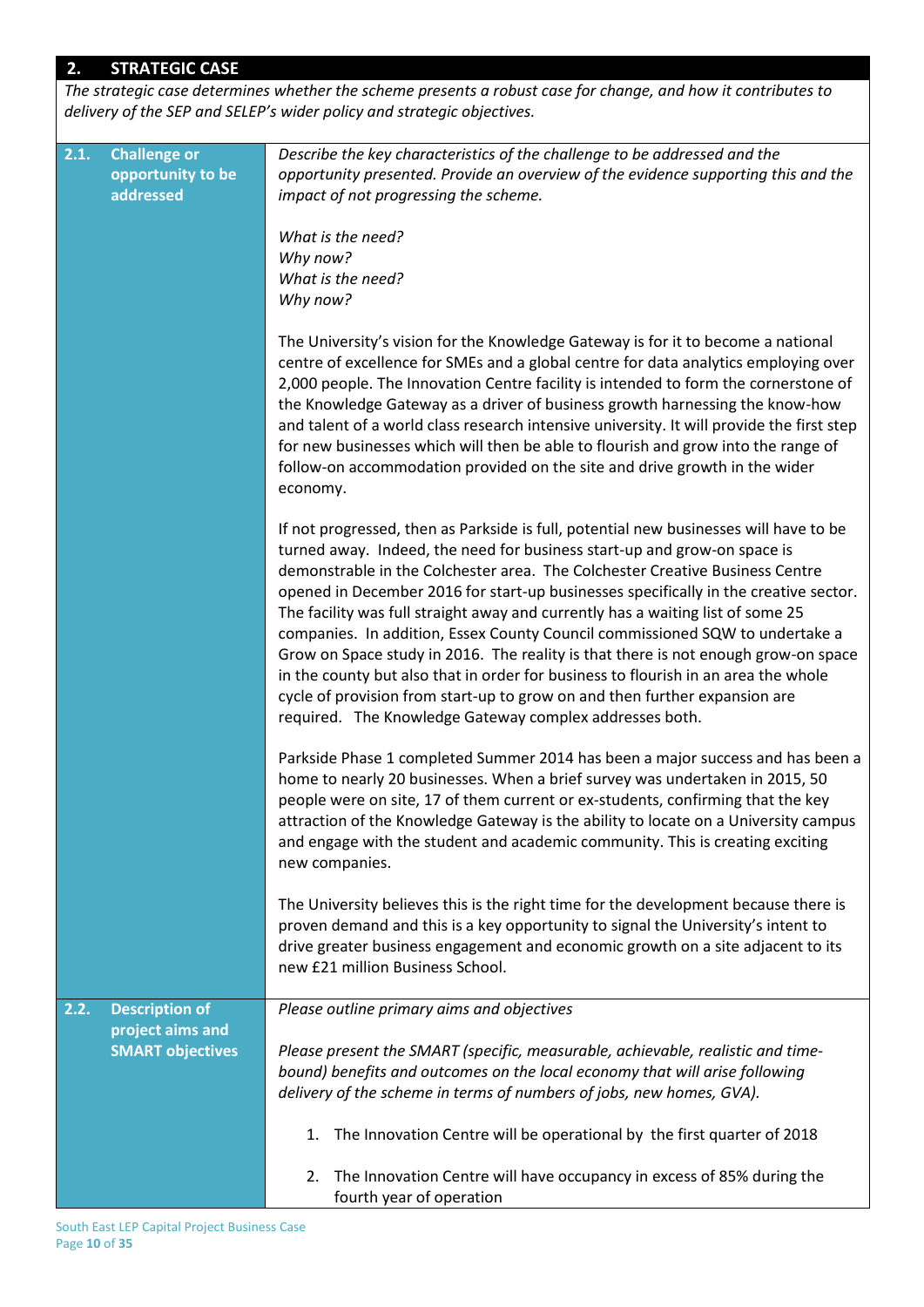|                              | 3. The Innovation Centre will create 423 net new jobs in the first ten years                                                                                                                                                                                                                                                                                                                                                                                                                                                                               |
|------------------------------|------------------------------------------------------------------------------------------------------------------------------------------------------------------------------------------------------------------------------------------------------------------------------------------------------------------------------------------------------------------------------------------------------------------------------------------------------------------------------------------------------------------------------------------------------------|
|                              | 4. The Innovation Centre will facilitate at least 3 high growth businesses to<br>graduate from the centre each year                                                                                                                                                                                                                                                                                                                                                                                                                                        |
|                              | 5.<br>The Innovation Centre will achieve a GVA of £9.2m in the first ten years                                                                                                                                                                                                                                                                                                                                                                                                                                                                             |
|                              | The Innovation Centre will be financially sustainable during the first ten<br>6.<br>years of operation                                                                                                                                                                                                                                                                                                                                                                                                                                                     |
| 2.3.<br><b>Strategic fit</b> | Please detail the SELEP and local objectives/strategies/work programmes/ services<br>which the investment will support                                                                                                                                                                                                                                                                                                                                                                                                                                     |
|                              | Government has confirmed an allocation of investment into the South East LEP<br>(SELEP) area of £102.65 million as part of the Growth Deal Programme Round Three.<br>The funding is to help create jobs, support businesses and create new growth<br>opportunities. The investment of £102.65 million will deliver an additional 6,129<br>new homes, create or safeguard 30,785 jobs and secure a further £141 million of<br>private sector investment into the area.<br>The University believe that the Innovation Centre is squarely in two of the SELEP |
|                              | thematic investment priorities - 'Job Creation and Enterprise Zones' and '<br>Employability & Skills'                                                                                                                                                                                                                                                                                                                                                                                                                                                      |
|                              | <b>THAMES ESTUARY</b>                                                                                                                                                                                                                                                                                                                                                                                                                                                                                                                                      |
|                              | <b>EMPLOYABILITY AND SKILLS</b>                                                                                                                                                                                                                                                                                                                                                                                                                                                                                                                            |
|                              | JOB CREATION AND ENTERPRISE ZONES                                                                                                                                                                                                                                                                                                                                                                                                                                                                                                                          |
|                              | HOMES, COMMUNITIES AND CULTURE                                                                                                                                                                                                                                                                                                                                                                                                                                                                                                                             |
|                              | <b>STRATEGIC CONNECTIVITY</b>                                                                                                                                                                                                                                                                                                                                                                                                                                                                                                                              |
|                              | From 'Growth Deal Round 3' SELEP February 2017                                                                                                                                                                                                                                                                                                                                                                                                                                                                                                             |
|                              | The document 'Growth Deal Round 3' published by the SELEP in February 2017<br>states key objectives as "Enabling the private sector's creation of jobs is right at the<br>heart of everything that SELEP does. We prioritise all of our interventions and<br>programmes of activity on the basis of their impact on the real economy" and<br>"Improve the talent pool in support of priority sectors, particularly higher level skills".<br>The Innovation Centre supports these objectives.                                                               |
|                              | ECC consultants Regeneris identified the University of Essex/Knowledge Gateway as<br>a key asset which could be used to leverage growth in key sectors and increase<br>Knowledge Transfer to drive higher productivity and Gross Value Added (GVA) in<br>Essex. The Knowledge Gateway has been listed in ECC's top ten strategic projects for<br>the last two years and it is also a recognised 'Economic Zone' along the A120 one of<br>the key growth corridors recognised in the SE LEP Strategic Economic Plan.                                        |
|                              | This is a specialist facility which will be rooted in the campus to which it is attached<br>but there is no reason why it could not form part of a programme of incubation and<br>innovation centres across Essex each directed towards a local need. The basic issues<br>are common.                                                                                                                                                                                                                                                                      |
|                              | The decision to involve a specialist Innovation Centre operator to run the facility for                                                                                                                                                                                                                                                                                                                                                                                                                                                                    |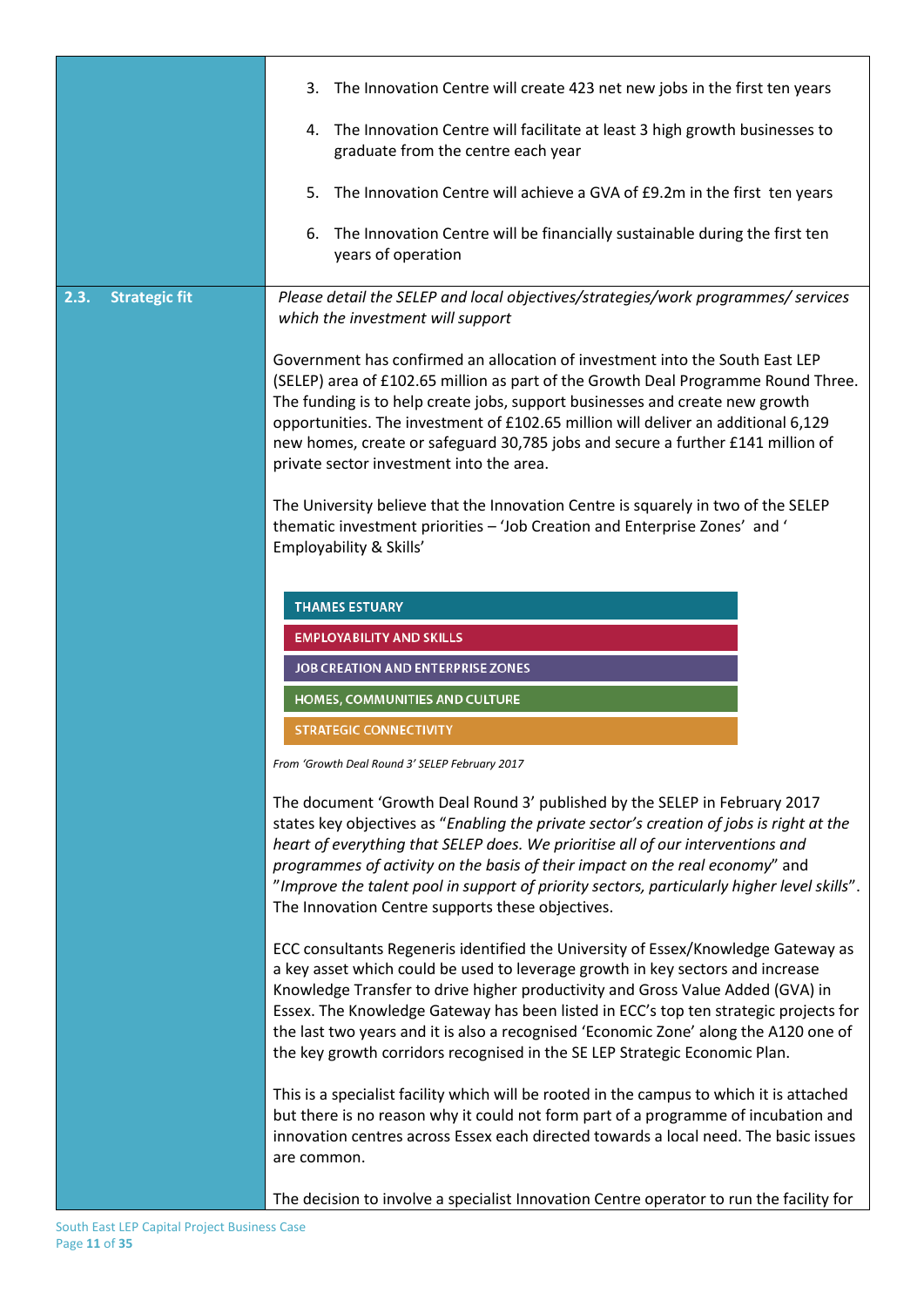|      |                                                                | a fifteen year period further enhances the leverage to develop a wide network of<br>opportunities attracting businesses from other centres from around the country<br>drawn to Essex for the unique skill set that the combined offer of academic<br>excellence and supported start-up businesses.<br>The combined impact of the University's investment, backing from ECC and the<br>SELEP, the availability of land, the flow of students as either highly skilled<br>employees or business creators and the technical academic expertise on site are a<br>powerful driver for economic growth in the region |                                                                                                                                                |                                                                 |                |                                         |                                                                                                                                  |       |
|------|----------------------------------------------------------------|----------------------------------------------------------------------------------------------------------------------------------------------------------------------------------------------------------------------------------------------------------------------------------------------------------------------------------------------------------------------------------------------------------------------------------------------------------------------------------------------------------------------------------------------------------------------------------------------------------------|------------------------------------------------------------------------------------------------------------------------------------------------|-----------------------------------------------------------------|----------------|-----------------------------------------|----------------------------------------------------------------------------------------------------------------------------------|-------|
|      |                                                                |                                                                                                                                                                                                                                                                                                                                                                                                                                                                                                                                                                                                                |                                                                                                                                                |                                                                 |                |                                         |                                                                                                                                  |       |
| 2.4. | <b>Summary outputs</b>                                         |                                                                                                                                                                                                                                                                                                                                                                                                                                                                                                                                                                                                                |                                                                                                                                                |                                                                 |                |                                         |                                                                                                                                  |       |
|      | (3.2 will contain                                              |                                                                                                                                                                                                                                                                                                                                                                                                                                                                                                                                                                                                                | 16/17                                                                                                                                          | 17/18                                                           | 18/19          | 19/20                                   | 20/21                                                                                                                            | 21/22 |
|      | more detail)                                                   | Jobs                                                                                                                                                                                                                                                                                                                                                                                                                                                                                                                                                                                                           |                                                                                                                                                | 8                                                               | 46             | 138                                     | 233                                                                                                                              | 288   |
|      |                                                                | <b>Businesses</b><br>in<br>Occupation<br>of the<br>Centre                                                                                                                                                                                                                                                                                                                                                                                                                                                                                                                                                      | $\mathbf 0$                                                                                                                                    | $\mathbf 0$                                                     | 9              | 29                                      | 49                                                                                                                               | 58    |
|      |                                                                | Note: 1 FTE job = 30 hours per week or more; Permanent job = 12 months or more<br><b>Non Quantifiable</b><br><b>Health and Social:</b>                                                                                                                                                                                                                                                                                                                                                                                                                                                                         |                                                                                                                                                |                                                                 |                | <b>Quantifiable</b><br>Employment:      |                                                                                                                                  |       |
|      |                                                                | robotics                                                                                                                                                                                                                                                                                                                                                                                                                                                                                                                                                                                                       | New technology<br>devices in healthcare and                                                                                                    | developments, medicines and<br>Public funding opportunities     | ٠<br>$\bullet$ |                                         | Tenant employment<br>University employment<br>Virtual tenant employment<br>Post-graduation employment<br>Supply chain employment |       |
|      |                                                                | <b>Additional Economic Benefits:</b>                                                                                                                                                                                                                                                                                                                                                                                                                                                                                                                                                                           | New demand for grow on<br>as more high growth<br>businesses are created<br>Inward Investment<br>IP and Patents developed<br><b>UoE</b> created | space in Colchester and Essex<br>Additional revenue streams for |                | <b>Economic Benefits:</b><br><b>GVA</b> | Investment raised                                                                                                                |       |
| 2.5. | <b>Planning policy</b><br>context, consents<br>and permissions | Planning Consent granted under application number 152219 granted on 16 December<br>2016. Decision below<br>Adobe Acrobat<br>Document                                                                                                                                                                                                                                                                                                                                                                                                                                                                           |                                                                                                                                                |                                                                 |                |                                         |                                                                                                                                  |       |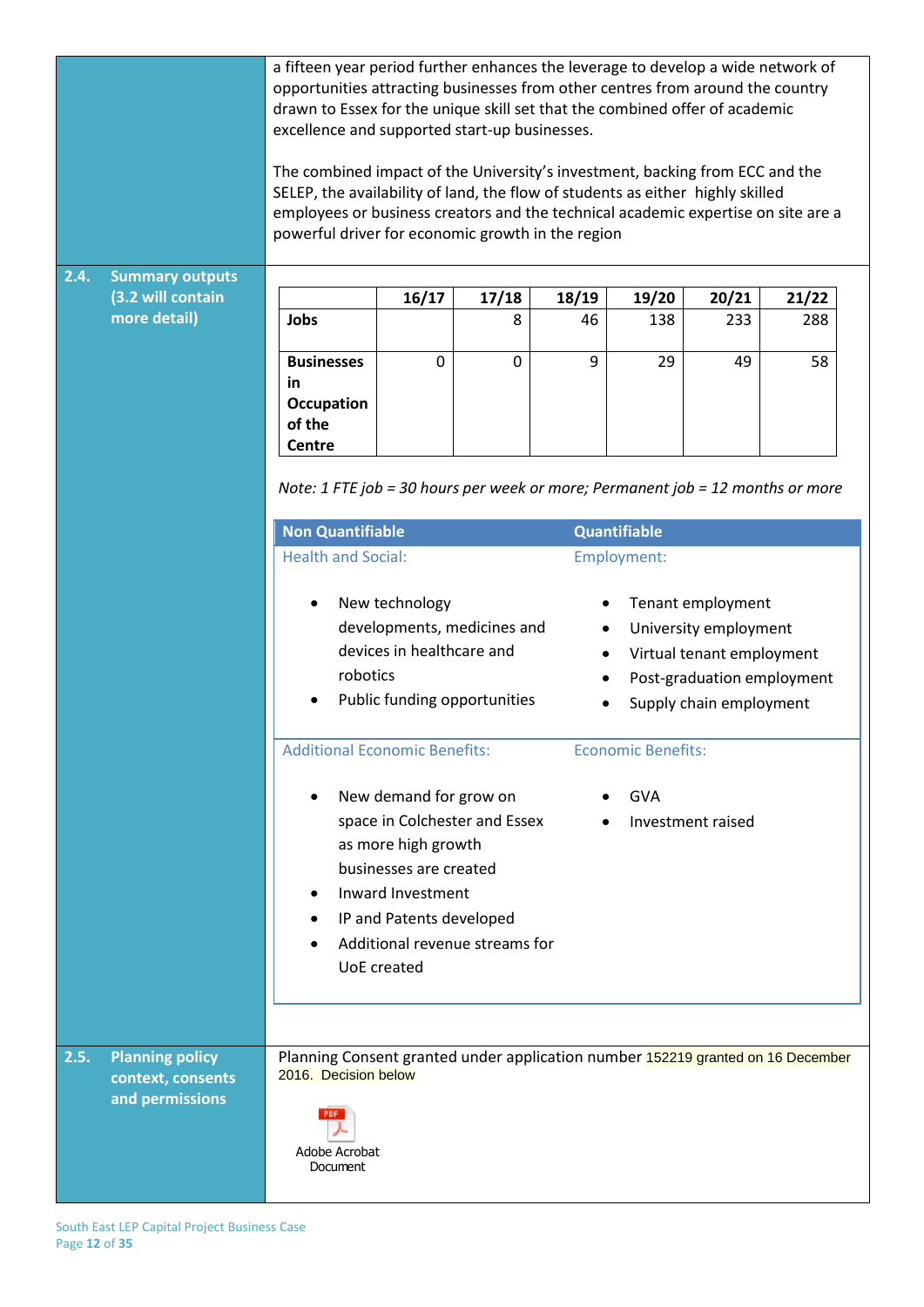| 2.6. | <b>Delivery constraints</b>                 | The biggest constraint on delivery is finding a construction partner who can deliver<br>to budget and timeline in the current buoyant construction market. This risk has<br>materialised and the initial tender submissions are significantly over budget. The<br>University is committed to the construction of the Innovation Centre and its design.<br>As a result it has split the construction into two phases; the ground works and<br>foundation slab which has been completed, followed by the main building<br>construction. Significant work is being undertaken by the University, the architects,<br>the QS team and the contractor to reduce the construction cost and the University<br>has increased its funding contribution to a total of £9m. The contractor has given<br>the University fixed price construction contracts for three options to eliminate cost<br>inflation risk. The final constraint is to be sensitive to the original and approved<br>planning permission and ensure that changes made to the design which reduce<br>costs doesn't impact on the planning determination and require a resubmission<br>which would introduce a six month delay into the project. |
|------|---------------------------------------------|--------------------------------------------------------------------------------------------------------------------------------------------------------------------------------------------------------------------------------------------------------------------------------------------------------------------------------------------------------------------------------------------------------------------------------------------------------------------------------------------------------------------------------------------------------------------------------------------------------------------------------------------------------------------------------------------------------------------------------------------------------------------------------------------------------------------------------------------------------------------------------------------------------------------------------------------------------------------------------------------------------------------------------------------------------------------------------------------------------------------------------------------------------------------------------------------------------|
| 2.7. | <b>Scheme</b><br>dependencies               | The scheme outcomes are contingent on the combined delivery of the building as a<br>functional workspace, the Innovation Centre operator to drive growth and the<br>University academic community to contribute to research and Knowledge Exchange                                                                                                                                                                                                                                                                                                                                                                                                                                                                                                                                                                                                                                                                                                                                                                                                                                                                                                                                                     |
| 2.8. | <b>Scope of scheme</b><br>and scalability   | This project proposes to deliver the first phase of an Innovation Centre. The first<br>phase provides a reception area, cafe and meeting rooms, together with a first<br>range of lettable units and provide the basis for the later construction of two<br>further wings of lettable units as demand grows. Experience from other mature<br>science and research parks (such as Surrey and Warwick) suggest that properly run<br>innovation centres are the real motors of business development and their success<br>can drive up to 70% of the demand for follow on space.                                                                                                                                                                                                                                                                                                                                                                                                                                                                                                                                                                                                                           |
| 2.9. | <b>Options if funding is</b><br>not secured | The Innovation Centre is a key strategic development for the University and will be<br>funded from other external sources or as a last resort, internal funds. The<br>commitment to the project is evidenced by providing total funding of £9m                                                                                                                                                                                                                                                                                                                                                                                                                                                                                                                                                                                                                                                                                                                                                                                                                                                                                                                                                         |

# **3. ECONOMIC CASE**

*The economic case determines whether the scheme demonstrates value for money. It presents evidence on the impact of the scheme on the economy as well as its environmental, social and spatial impacts.*

*For projects requesting over £5m of SELEP directed funding, a separate economic appraisal should be undertaken and supplied alongside this application form. This should provide:*

- *A calculation of Benefit Cost Ratio according to Government guidelines*
- *Proper inclusion of optimism bias and contingency linked to a quantified risk assessment*
- *Inclusion of deadweight, leakages, displacement and multipliers*

 *An appraisal spreadsheet with clearly identified, justified and sensitivity-tested assumptions and costs (note: alignment with ITE expectation down the line?)*

| 3.1 | <b>Impact</b><br><b>Assessm</b><br><b>ent</b> | Please provide a description of the impact assessment of the scheme with some narrative as to<br>why other options have been discounted.                                                                                                                                 |
|-----|-----------------------------------------------|--------------------------------------------------------------------------------------------------------------------------------------------------------------------------------------------------------------------------------------------------------------------------|
|     |                                               | This should include a list of significant positive and negative impacts and a short description of<br>the modelling approach used to forecast the impact of the scheme and the checks that have been<br>undertaken to ensure that the approach taken is fit for purpose. |
|     |                                               | An impact assessment has been carried out by Oxford Innovation as subject matter experts in                                                                                                                                                                              |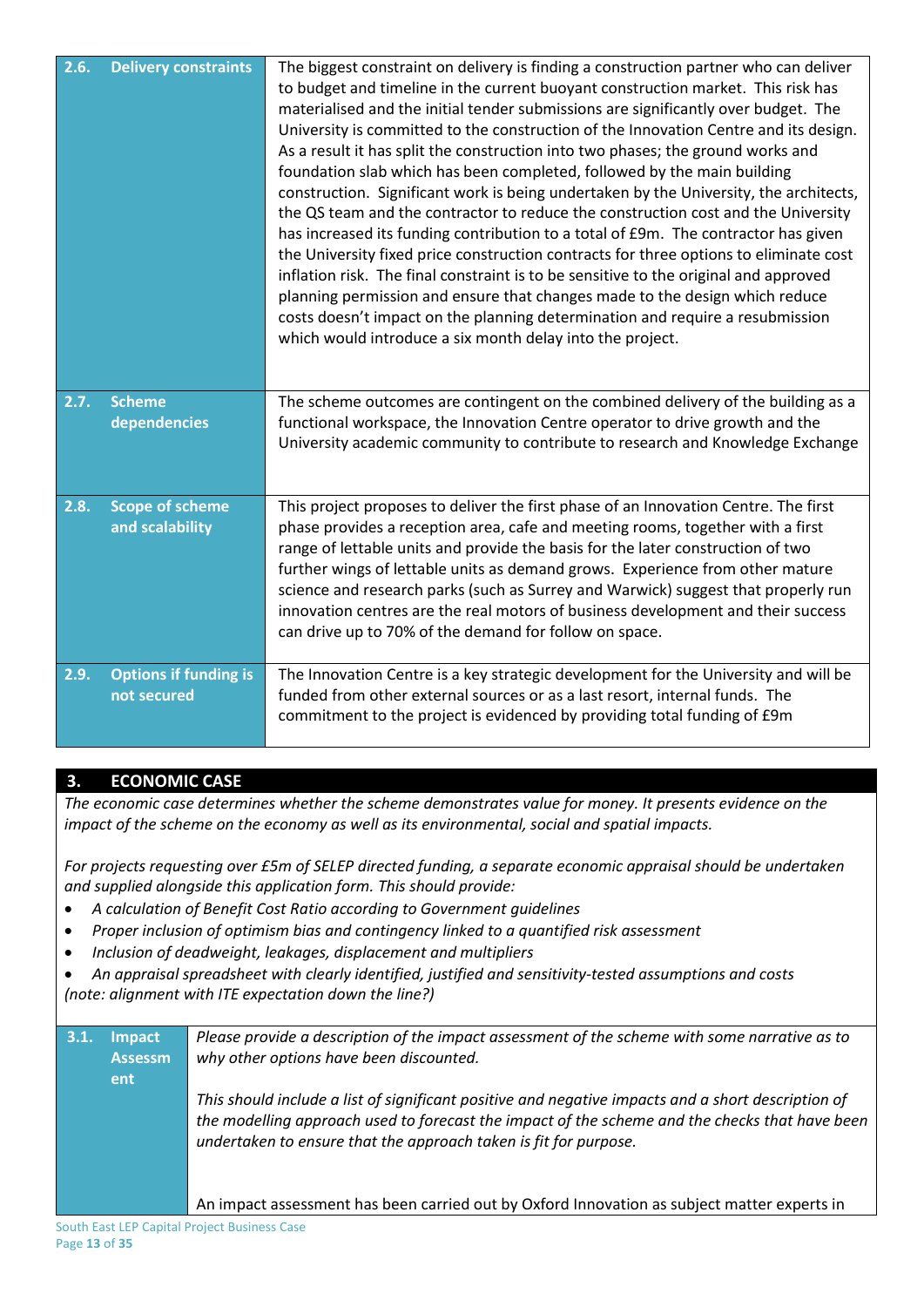|      |                                                  | this specialist field. This was considered the only true way to get an impartial view of the<br>feasibility and desirability of the scheme and as a justification of the investment.                                                                                                                                                                                                                                                                                                                                                                                                                                                                                                                                                                                                                                                                                                                                                                                                                                                                                                                                                                                                                                                                                                                                                                                                                                                                                                                                                                                                                                                                 |                                              |                           |                           |                           |                           |                           |                           |                           |                           |                            |                            |                            |                             |                                         |
|------|--------------------------------------------------|------------------------------------------------------------------------------------------------------------------------------------------------------------------------------------------------------------------------------------------------------------------------------------------------------------------------------------------------------------------------------------------------------------------------------------------------------------------------------------------------------------------------------------------------------------------------------------------------------------------------------------------------------------------------------------------------------------------------------------------------------------------------------------------------------------------------------------------------------------------------------------------------------------------------------------------------------------------------------------------------------------------------------------------------------------------------------------------------------------------------------------------------------------------------------------------------------------------------------------------------------------------------------------------------------------------------------------------------------------------------------------------------------------------------------------------------------------------------------------------------------------------------------------------------------------------------------------------------------------------------------------------------------|----------------------------------------------|---------------------------|---------------------------|---------------------------|---------------------------|---------------------------|---------------------------|---------------------------|---------------------------|----------------------------|----------------------------|----------------------------|-----------------------------|-----------------------------------------|
| 3.2. | <b>Outputs</b><br><b>Check</b><br><b>LOGASne</b> | Identify jobs, floor space and housing starts connected to the intervention, quantify the outputs<br>in tabular format and provide a short narrative for each theme (i.e. jobs/homes/floorspace)<br>explaining how the project will support the number identified. Please describe the methodology                                                                                                                                                                                                                                                                                                                                                                                                                                                                                                                                                                                                                                                                                                                                                                                                                                                                                                                                                                                                                                                                                                                                                                                                                                                                                                                                                   |                                              |                           |                           |                           |                           |                           |                           |                           |                           |                            |                            |                            |                             |                                         |
|      | t                                                | used for calculating jobs and homes numbers.                                                                                                                                                                                                                                                                                                                                                                                                                                                                                                                                                                                                                                                                                                                                                                                                                                                                                                                                                                                                                                                                                                                                                                                                                                                                                                                                                                                                                                                                                                                                                                                                         |                                              |                           |                           |                           |                           |                           |                           |                           |                           |                            |                            |                            |                             |                                         |
|      | compatib                                         |                                                                                                                                                                                                                                                                                                                                                                                                                                                                                                                                                                                                                                                                                                                                                                                                                                                                                                                                                                                                                                                                                                                                                                                                                                                                                                                                                                                                                                                                                                                                                                                                                                                      |                                              |                           |                           |                           |                           |                           |                           |                           |                           |                            |                            |                            |                             |                                         |
|      | <b>ility</b>                                     | <b>Economic Outputs achieved by the Innovation Centre</b><br>Alongside the financial objectives of the Innovation Centre, one of the key measures of success<br>is the delivery of wider benefits to the business community and district. Innovation Centres<br>accelerate and stimulate enterprise, increase the survival and growth rates of early stage<br>businesses, and play a vital role in building and driving cluster development.<br>Economic impacts from a centre will tend to be viewed in terms of business creation and growth<br>(output or sales), jobs created and value added (GVA). These impacts can be direct or indirect<br>and could extend to broader social impacts, such as changes in amenity or quality of life factors.<br>These tend to follow on from the creation of higher value jobs in the local area, enabling a<br>greater spending power of consumers.<br>Oxford Innovation published a report in 2014 which assessed and evaluated business growth<br>and survival at 15 Innovation Centres across a 10 year period (2003 - 2013) Business Survival<br>and Growth. From this data we have been able to create some assumptions about a typical<br>innovation centre customer, growth and job creation. These assumptions are:<br>58% of companies were previously working from home and had no prior office (this<br>٠<br>therefore reduces the likely displacement effect of an Centre)<br>The average size of office occupied is 314 $\text{ft}^2$<br>The average length of occupancy is just under 2 years<br>$\bullet$<br>On graduation the average number of employees is 7.5 per company<br>$\bullet$ |                                              |                           |                           |                           |                           |                           |                           |                           |                           |                            |                            |                            |                             |                                         |
|      |                                                  | <b>Direct Economic Impact</b><br>Taking this data, plus using the assumptions from the business plan on occupancy growth we<br>can therefore calculate gross and net job creation for the planned innovation centre over a 10                                                                                                                                                                                                                                                                                                                                                                                                                                                                                                                                                                                                                                                                                                                                                                                                                                                                                                                                                                                                                                                                                                                                                                                                                                                                                                                                                                                                                        |                                              |                           |                           |                           |                           |                           |                           |                           |                           |                            |                            |                            |                             |                                         |
|      |                                                  | year period, as shown in the table below.<br>Forecast for University of Essex KG IC - Phase 1                                                                                                                                                                                                                                                                                                                                                                                                                                                                                                                                                                                                                                                                                                                                                                                                                                                                                                                                                                                                                                                                                                                                                                                                                                                                                                                                                                                                                                                                                                                                                        |                                              |                           |                           |                           |                           |                           |                           |                           |                           |                            |                            |                            |                             |                                         |
|      |                                                  | Size of new centre (sq.ft.)<br><b>Net lettable</b><br>Average occupancy at 86%<br><b>Forecast companies in occupation</b><br>Forecast virtual companies<br><b>Total companies</b>                                                                                                                                                                                                                                                                                                                                                                                                                                                                                                                                                                                                                                                                                                                                                                                                                                                                                                                                                                                                                                                                                                                                                                                                                                                                                                                                                                                                                                                                    | 34.437<br>21,699<br>18,444<br>59<br>18<br>77 |                           |                           |                           |                           |                           |                           |                           |                           |                            |                            |                            |                             |                                         |
|      |                                                  | FTE jobs at 3.65 per occupier, 1.0                                                                                                                                                                                                                                                                                                                                                                                                                                                                                                                                                                                                                                                                                                                                                                                                                                                                                                                                                                                                                                                                                                                                                                                                                                                                                                                                                                                                                                                                                                                                                                                                                   | 237                                          |                           |                           |                           |                           |                           |                           |                           |                           |                            |                            |                            |                             |                                         |
|      |                                                  | <b>Churn and Graduation</b><br>Year average occupancy<br>Let space                                                                                                                                                                                                                                                                                                                                                                                                                                                                                                                                                                                                                                                                                                                                                                                                                                                                                                                                                                                                                                                                                                                                                                                                                                                                                                                                                                                                                                                                                                                                                                                   | Year 1<br>37.0%<br>8,029                     | Year 2<br>74.0%<br>16,057 | Year 3<br>90.0%<br>19,529 | Year 4<br>90.0%<br>19,529 | Year 5<br>90.0%<br>19.529 | Year 6<br>90.0%<br>19.529 | Year 7<br>90.0%<br>19,529 | Year 8<br>90.0%<br>19,529 | Year 9<br>90.0%<br>19,529 | Year 10<br>90.0%<br>19,529 | Year 11<br>90.0%<br>19.529 | Year 12<br>90.0%<br>19.529 | rear 13l<br>90.0%<br>19.529 | Year 14<br>Yea<br>90.0%<br>19.529<br>19 |
|      |                                                  | Average companies in occupation<br>Average Virtual / Hot Desk Users                                                                                                                                                                                                                                                                                                                                                                                                                                                                                                                                                                                                                                                                                                                                                                                                                                                                                                                                                                                                                                                                                                                                                                                                                                                                                                                                                                                                                                                                                                                                                                                  | 25<br>9                                      | 51<br>20                  | 62<br>20                  | 62<br>20                  | 62<br>20                  | 62<br>20                  | 62<br>20                  | 62<br>20                  | 62<br>20                  | 62<br>20                   | 62<br>20                   | 62<br>20                   | 62<br>20                    | 62<br>20                                |
|      |                                                  | <b>Graduations to Move-on Space</b><br>(companies) - research provides<br>evidence that 5% of current year<br>occupiers (rounded up) graduate<br>from the centre. Start Year 2.                                                                                                                                                                                                                                                                                                                                                                                                                                                                                                                                                                                                                                                                                                                                                                                                                                                                                                                                                                                                                                                                                                                                                                                                                                                                                                                                                                                                                                                                      |                                              |                           |                           |                           |                           |                           |                           |                           |                           |                            |                            |                            |                             |                                         |
|      |                                                  | FTE jobs at 3.65 per occupying<br>company plus 1 per virtual                                                                                                                                                                                                                                                                                                                                                                                                                                                                                                                                                                                                                                                                                                                                                                                                                                                                                                                                                                                                                                                                                                                                                                                                                                                                                                                                                                                                                                                                                                                                                                                         | 100                                          | 206                       | 246                       | 246                       | 246                       | 246                       | 246                       | 246                       | 246                       | 246                        | 246                        | 246                        | 246                         | 246                                     |
|      |                                                  | Cumulative FTE jobs at 7.5 per<br>graduating company                                                                                                                                                                                                                                                                                                                                                                                                                                                                                                                                                                                                                                                                                                                                                                                                                                                                                                                                                                                                                                                                                                                                                                                                                                                                                                                                                                                                                                                                                                                                                                                                 |                                              |                           | 37                        | 67                        | 97                        | 127                       | 157                       | 187                       | 217                       | 247                        | 276                        | 306                        | 336                         | 366                                     |
|      |                                                  | <b>Centre Staff</b>                                                                                                                                                                                                                                                                                                                                                                                                                                                                                                                                                                                                                                                                                                                                                                                                                                                                                                                                                                                                                                                                                                                                                                                                                                                                                                                                                                                                                                                                                                                                                                                                                                  | 4                                            |                           | $\overline{4}$            | $\overline{4}$            | $\overline{4}$            | $\overline{4}$            | 4                         | $\overline{4}$            | 4                         | $\boldsymbol{4}$           | $\boldsymbol{4}$           | $\overline{4}$             | $\overline{4}$              | $\boldsymbol{4}$                        |
|      |                                                  | UoE IC - Phase 1 - gross jobs                                                                                                                                                                                                                                                                                                                                                                                                                                                                                                                                                                                                                                                                                                                                                                                                                                                                                                                                                                                                                                                                                                                                                                                                                                                                                                                                                                                                                                                                                                                                                                                                                        | 105                                          | 218                       | 288                       | 318                       | 348                       | 378                       | 408                       | 437                       | 467                       | 497                        | 527                        | 557                        | 587                         | 617                                     |
|      |                                                  | UoE IC - Phase 1 - net jobs<br>63<br>173<br>209<br>245<br>262<br>280<br>316<br>334<br>131<br>191<br>227<br>298<br>We forecast that a total of 647 gross jobs will be created directly through the UoE KG IC, with<br>net jobs of 388 over 15 years. This would result in an increased GVA of £14 <sup>4</sup> million for the local                                                                                                                                                                                                                                                                                                                                                                                                                                                                                                                                                                                                                                                                                                                                                                                                                                                                                                                                                                                                                                                                                                                                                                                                                                                                                                                  |                                              |                           |                           |                           |                           |                           |                           |                           | 352                       | 370                        |                            |                            |                             |                                         |

 $\frac{1}{4}$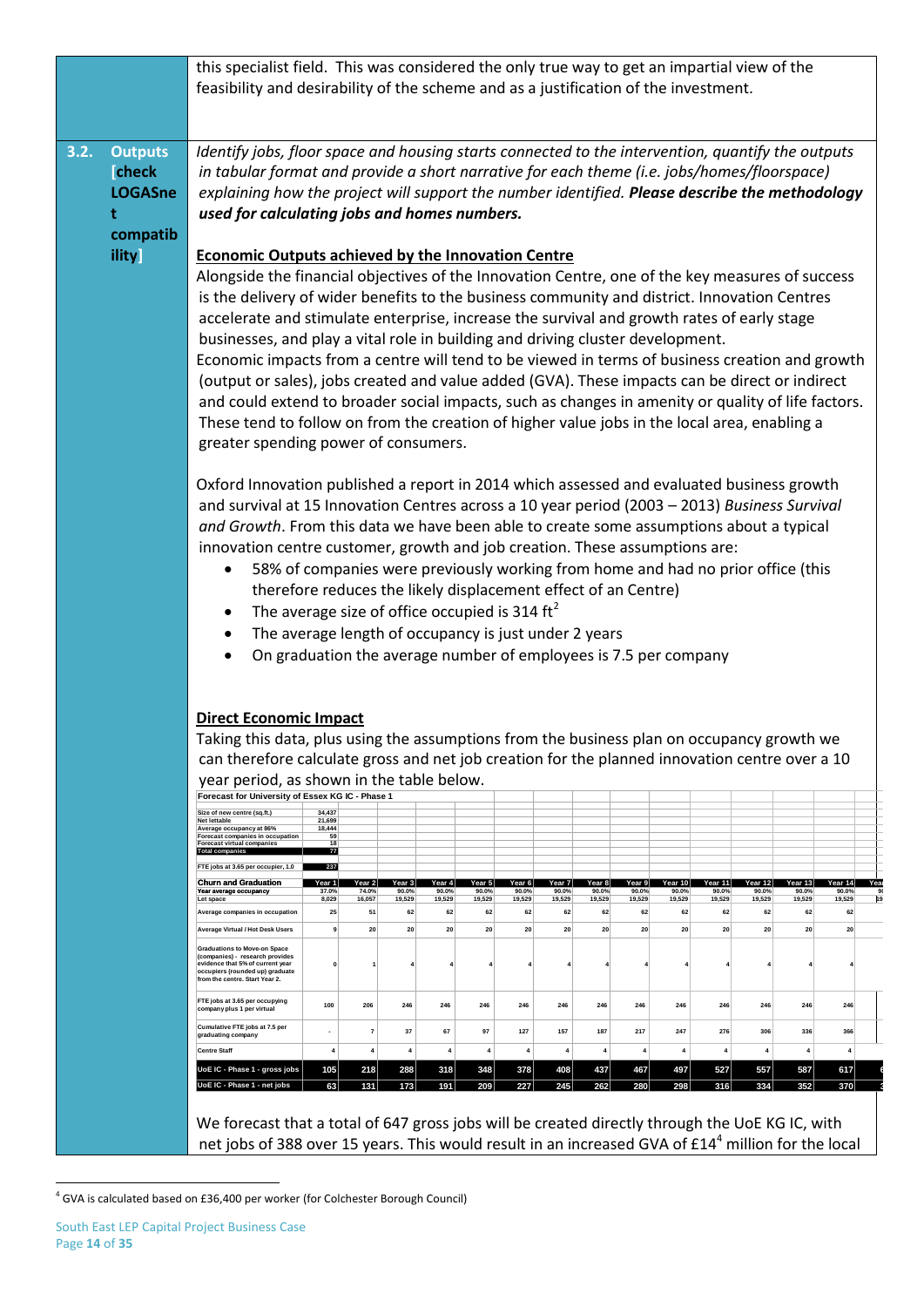economy. This model does not take into account the additional jobs created through the DCCSS as more research would need to be undertaken to determine the direct and indirect impacts of this exciting element of the UoE KG IC.

Although our research shows that the average stay at a centre is shorter than at most incubators and the companies based in an Oxford Innovation centre are marginally smaller, a higher proportion of companies achieved high growth (>20% annual growth) and they also achieved a higher growth rate than recorded at other incubators – 32% vs 24%.

### **Indirect Economic Impact**

Some of the wider benefits of a centre can be seen in an improvement in the attractiveness of an area for business growth and retention and for business investment. A key spill over from creating a supportive business environment in the form of the Innovation Centre within the wider Knowledge Gateway is to build a more resilient business community. Research<sup>5</sup> indicates that high growth businesses are more resilient to downturns and continue to grow despite worsening economic conditions. Because of this it is widely accepted that greater value is generated from business support programmes that focus on innovation, rather than simply broad support programmes for SMEs and start-ups.

In this model the jobs (and therefore GVA) calculated are *gross* jobs not *net* – the implication is that there will likely be some *displacement* (some firms will move to the facility from elsewhere in the regional economy or take employment from other regional firms) and *deadweight* (some firms would have started up and grown in any case), that would need to be accounted for to calculate the net contribution of the Knowledge Gateway Innovation Centre.

The benefits derived from an Innovation Centre can be seen to be split into quantifiable and non-quantifiable as outlined in the table below.

| <b>Non Quantifiable</b>                                                                                                                                                                                                                                                                                                         | <b>Quantifiable</b>                                                                                                                                                                                 |
|---------------------------------------------------------------------------------------------------------------------------------------------------------------------------------------------------------------------------------------------------------------------------------------------------------------------------------|-----------------------------------------------------------------------------------------------------------------------------------------------------------------------------------------------------|
| <b>Health and Social:</b><br>New technology developments,<br>$\bullet$<br>medicines and devices in healthcare<br>and robotics<br><b>Public funding opportunities</b><br>$\bullet$                                                                                                                                               | Employment:<br>Tenant employment<br>$\bullet$<br>University employment<br>$\bullet$<br>Virtual tenant employment<br>$\bullet$<br>Post-graduation employment<br>$\bullet$<br>Supply chain employment |
| <b>Additional Economic Benefits:</b><br>New demand for grow on space in<br>$\bullet$<br><b>Colchester and Essex as more high</b><br>growth businesses are created<br><b>Inward Investment</b><br>$\bullet$<br><b>IP and Patents developed</b><br>$\bullet$<br><b>Additional revenue streams for UoE</b><br>$\bullet$<br>created | Economic Benefits:<br><b>GVA</b><br>Investment raised<br>$\bullet$                                                                                                                                  |

As detailed above, the businesses supported by the Innovation Centre will create 647 jobs gross and 388 net directly. A project of this type and scale also creates employment 'outside' of the Centre.

#### Construction

The actual construction of the Knowledge Gateway Innovation Centre itself will create employment in the region. A recognised measurement is: 1 FTE job per £1 million construction cost. As the current projected cost to construct the Innovation Centre is £8.8 million, we forecast an additional 8.8 FTE jobs will be created prior to the Centre opening.

1

<sup>&</sup>lt;sup>5</sup> 'The vital 6 per cent: How high-growth innovative businesses generate prosperity and jobs' Nesta, October 2009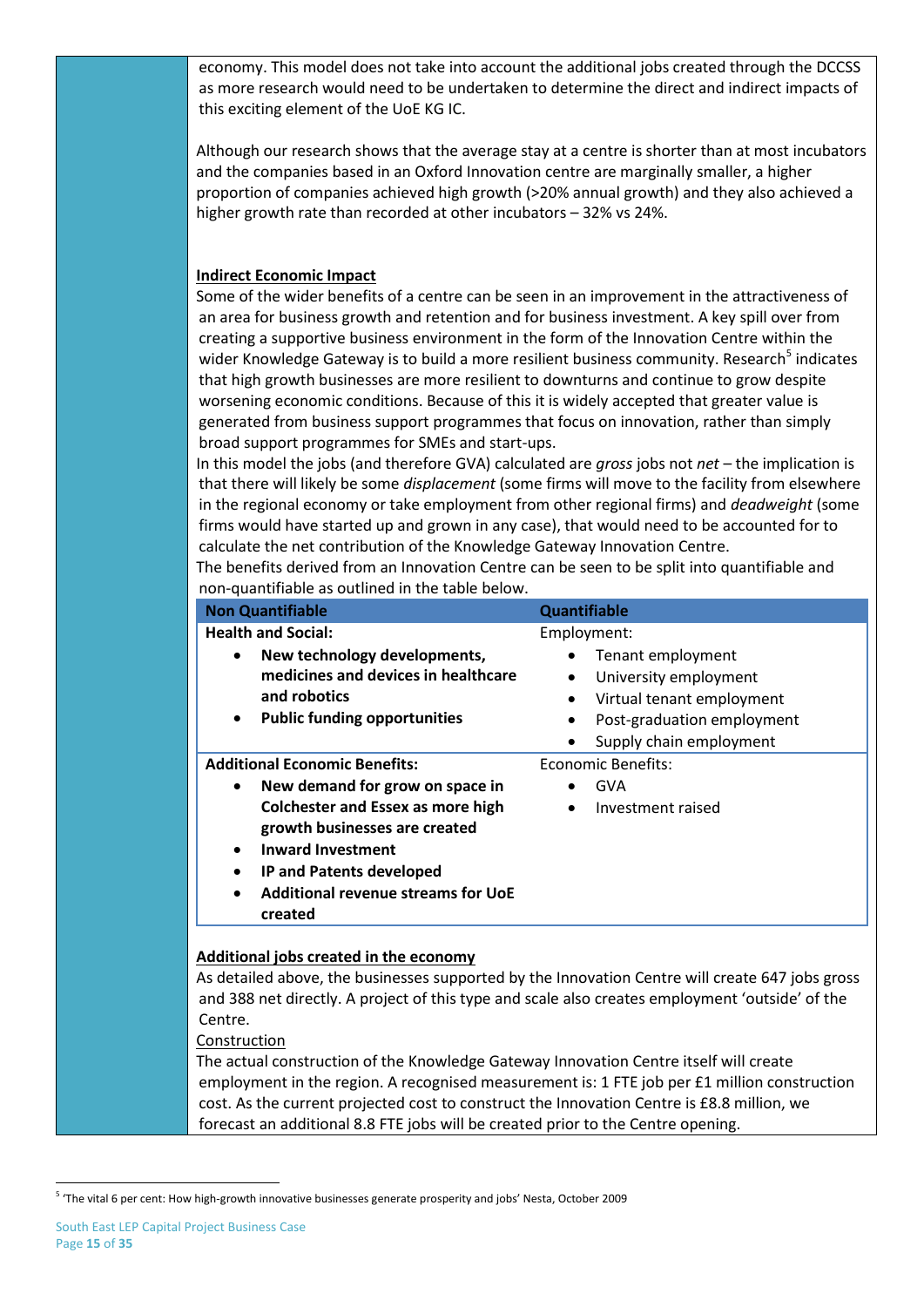|                      | Additionality<br>An English Partnerships report <sup>6</sup> Additionality Guide (2008) provides guidance on the typical<br>multiplier effect (additionality) of the development of this kind of public sector intervention.                                                                                             |        |        |        |        |        |        |        |        |          |         |
|----------------------|--------------------------------------------------------------------------------------------------------------------------------------------------------------------------------------------------------------------------------------------------------------------------------------------------------------------------|--------|--------|--------|--------|--------|--------|--------|--------|----------|---------|
|                      | The Homes and Communities Agency issued guidance in 2014 <sup>7</sup> which gives further direction on<br>the measurement of the likely creation of jobs in addition to those directly created through an<br>intervention. The multiplier effect most commonly used for this type of intervention is 1.5 <sup>8</sup> in |        |        |        |        |        |        |        |        |          |         |
|                      | regional impact. If we apply this to the net jobs forecast to be created through the Knowledge<br>Gateway Innovation Centre this would indicate an additional 258 jobs in the regional economy.                                                                                                                          |        |        |        |        |        |        |        |        |          |         |
|                      |                                                                                                                                                                                                                                                                                                                          |        |        |        |        |        |        |        |        |          |         |
|                      | Jobs created by graduated businesses<br>In the table above, we identify the number of jobs created within the Innovation Centre and                                                                                                                                                                                      |        |        |        |        |        |        |        |        |          |         |
|                      | forecast the number of businesses that would graduate out into the wider business community.<br>Our research shows that on average graduated businesses continue to add 3 members of staff                                                                                                                               |        |        |        |        |        |        |        |        |          |         |
|                      | per year. There are, of course, wide variations in the actual increase/decreases in staff numbers                                                                                                                                                                                                                        |        |        |        |        |        |        |        |        |          |         |
|                      | and the following forecast should be used as an indicative number rather than a scientifically                                                                                                                                                                                                                           |        |        |        |        |        |        |        |        |          |         |
|                      | tested number.                                                                                                                                                                                                                                                                                                           |        |        |        |        |        |        |        |        |          |         |
|                      | The table below details the potential employment growth in graduated businesses within the 10                                                                                                                                                                                                                            |        |        |        |        |        |        |        |        |          |         |
|                      | year timeframe of our business plan:<br><b>Churn and Graduation</b>                                                                                                                                                                                                                                                      | Year 1 | Year 2 | Year 3 | Year 4 | Year 5 | Year 6 | Year 7 | Year 8 | Year $9$ | Year 10 |
|                      | <b>Graduations to Move-on Space</b><br>(companies) - research                                                                                                                                                                                                                                                            |        |        |        |        |        |        |        |        |          |         |
|                      | provides evidence that 5% of<br>current year occupiers<br>(rounded up) graduate from the<br>centre. Start Year 2.                                                                                                                                                                                                        |        |        |        |        | 3      | 3      | з      |        |          |         |
|                      | Cumulative number of<br>graduations                                                                                                                                                                                                                                                                                      |        |        |        |        | 10     | 13     | 16     | 19     | 22       | 25      |
|                      | Ave jobs created by graduations<br>3 per year                                                                                                                                                                                                                                                                            |        |        | 12     | 21     | 30     | 39     | 48     | 57     | 66       | 75      |
|                      | Cumulative jobs created by<br>graduations                                                                                                                                                                                                                                                                                |        |        | 15     | 36     | 66     | 105    | 153    | 210    | 276      | 351     |
|                      | Our research in 2014 identified the impact that an Innovation Centre, with a tailored business<br>support offering, has on the businesses that have graduated from the centre.                                                                                                                                           |        |        |        |        |        |        |        |        |          |         |
| 3.3.<br><b>Wider</b> | Please describe below any wider economic benefits that the scheme will achieved that will help                                                                                                                                                                                                                           |        |        |        |        |        |        |        |        |          |         |
| benefits             | to contribute to the overall value for money of the scheme.                                                                                                                                                                                                                                                              |        |        |        |        |        |        |        |        |          |         |
|                      | Some of the wider benefits of a centre can be seen in an improvement in the attractiveness of                                                                                                                                                                                                                            |        |        |        |        |        |        |        |        |          |         |
|                      | an area for business growth and retention and for business investment. A key spill over from<br>creating a supportive business environment in the form of the Innovation Centre within the                                                                                                                               |        |        |        |        |        |        |        |        |          |         |
|                      | wider Knowledge Gateway is to build a more resilient business community. Research <sup>9</sup> indicates                                                                                                                                                                                                                 |        |        |        |        |        |        |        |        |          |         |
|                      | that high growth businesses are more resilient to downturns and continue to grow despite                                                                                                                                                                                                                                 |        |        |        |        |        |        |        |        |          |         |
|                      | worsening economic conditions. Because of this it is widely accepted that greater value is                                                                                                                                                                                                                               |        |        |        |        |        |        |        |        |          |         |
|                      | generated from business support programmes that focus on innovation, rather than simply                                                                                                                                                                                                                                  |        |        |        |        |        |        |        |        |          |         |
|                      | broad support programmes for SMEs and start-ups.                                                                                                                                                                                                                                                                         |        |        |        |        |        |        |        |        |          |         |
|                      | In this model the jobs (and therefore GVA) calculated are gross jobs not $net -$ the implication is                                                                                                                                                                                                                      |        |        |        |        |        |        |        |        |          |         |
|                      | that in all likelihood there might be some displacement (some firms will move to the facility                                                                                                                                                                                                                            |        |        |        |        |        |        |        |        |          |         |
|                      | from elsewhere in the regional economy or take employment from other regional firms) and<br>deadweight (some firms would have started up and grown in any case), that would need to be                                                                                                                                   |        |        |        |        |        |        |        |        |          |         |
|                      | accounted for to calculate the net contribution of the Knowledge Gateway Innovation Centre.                                                                                                                                                                                                                              |        |        |        |        |        |        |        |        |          |         |
|                      |                                                                                                                                                                                                                                                                                                                          |        |        |        |        |        |        |        |        |          |         |
|                      |                                                                                                                                                                                                                                                                                                                          |        |        |        |        |        |        |        |        |          |         |
|                      | <sup>6</sup> https://www.gov.uk/government/uploads/system/uploads/attachment_data/file/191511/Additionality_Guide_0.pdf                                                                                                                                                                                                  |        |        |        |        |        |        |        |        |          |         |
|                      | <sup>7</sup> https://www.gov.uk/government/publications/additionality-guide                                                                                                                                                                                                                                              |        |        |        |        |        |        |        |        |          |         |
|                      | $^8$ From Forth Edition of Additionality Guide - Table 4.5.6                                                                                                                                                                                                                                                             |        |        |        |        |        |        |        |        |          |         |
|                      | <sup>9</sup> 'The vital 6 per cent: How high-growth innovative businesses generate prosperity and jobs' Nesta, October 2009                                                                                                                                                                                              |        |        |        |        |        |        |        |        |          |         |

 6 https://www.gov.uk/government/uploads/system/uploads/attachment\_data/file/191511/Additionality\_Guide\_0.pdf

<sup>7</sup> https://www.gov.uk/government/publications/additionality-guide

<sup>8</sup> From Forth Edition of Additionality Guide – Table 4.5.6

 $9$  'The vital 6 per cent: How high-growth innovative businesses generate prosperity and jobs' Nesta, October 2009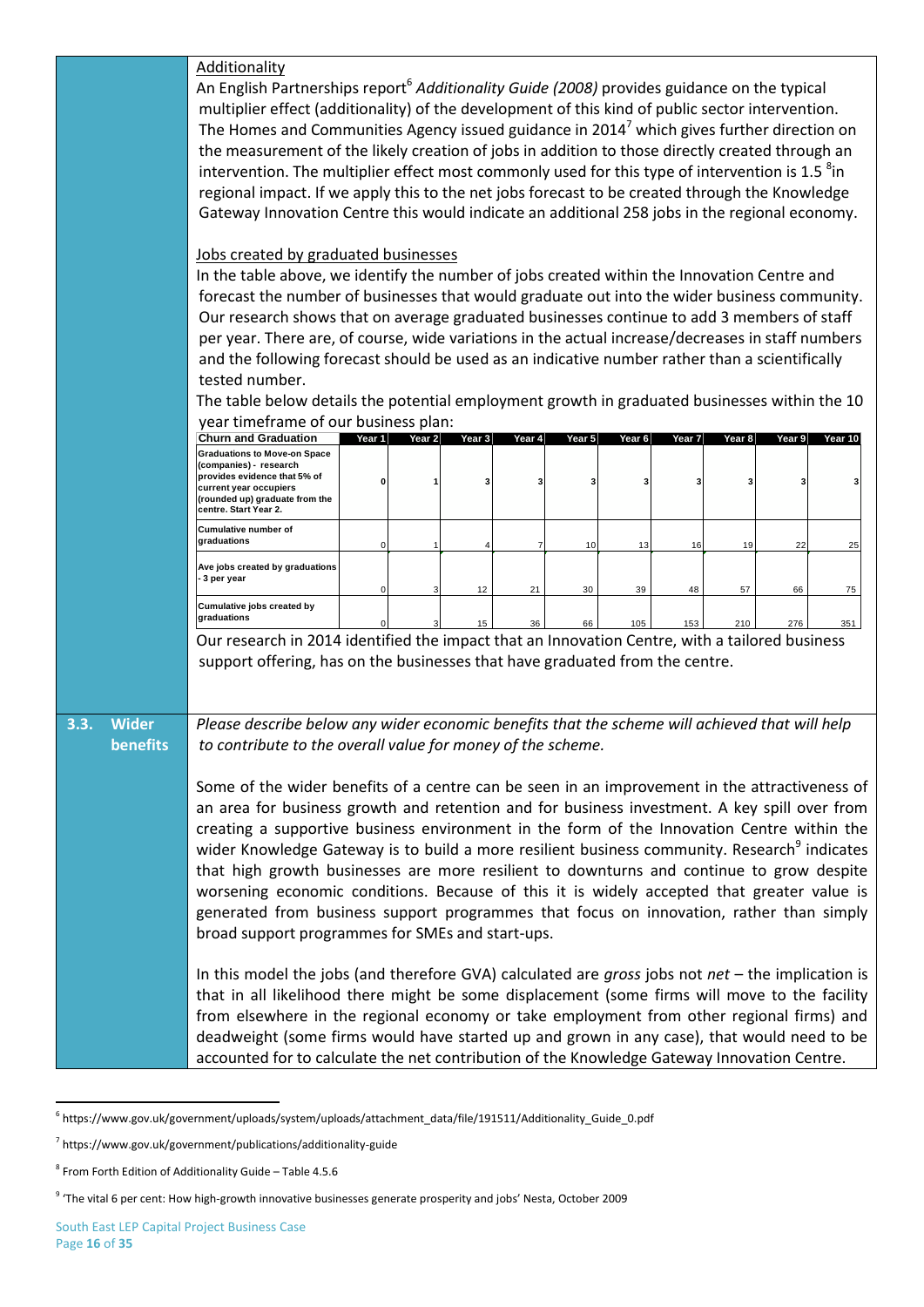The benefits derived from an Innovation Centre can be seen to be split into quantifiable and non-quantifiable as outlined in the table below.

| <b>Non Quantifiable</b>                                                                                                                                                                   | <b>Quantifiable</b>                                                                                                                                |
|-------------------------------------------------------------------------------------------------------------------------------------------------------------------------------------------|----------------------------------------------------------------------------------------------------------------------------------------------------|
| <b>Health and Social:</b>                                                                                                                                                                 | Employment:                                                                                                                                        |
| New technology developments,<br>medicines and devices in healthcare<br>and robotics<br><b>Public funding opportunities</b><br>٠                                                           | Tenant employment<br>University employment<br>$\bullet$<br>Virtual tenant employment<br>Post-graduation employment<br>٠<br>Supply chain employment |
| <b>Additional Economic Benefits:</b>                                                                                                                                                      | Economic Benefits:                                                                                                                                 |
| New demand for grow on space in<br>٠                                                                                                                                                      | GVA                                                                                                                                                |
| <b>Colchester and Essex as more high</b><br>growth businesses are created<br><b>Inward Investment</b><br>IP and Patents developed<br><b>Additional revenue streams for UoE</b><br>created | Investment raised                                                                                                                                  |

An English Partnerships report<sup>10</sup> *Additionality Guide (2008)* provides guidance on the typical multiplier effect (additionality) of the development of this kind of public sector intervention. The Homes and Communities Agency issued guidance in  $2014<sup>11</sup>$  which gives further direction on the measurement of the likely creation of jobs in addition to those directly created through an intervention. The multiplier effect most commonly used for this type of intervention is 1.5 in regional impact. If we apply this to the net jobs forecast to be created through the Knowledge Gateway Innovation Centre this would indicate an additional 127 jobs in the regional economy.

In Section 3.2 above, we identify the number of jobs created within the Innovation Centre and forecast the number of businesses that would graduate out into the wider business community. Research<sup>12</sup> shows that on average graduated businesses continue to add 3 members of staff per year. There are, of course, wide variations in the actual increase/decreases in staff numbers and the following forecast should be used as an indicative number rather than a scientifically tested number.

The table below details the potential employment growth in graduated businesses within the 10 year timeframe of our business plan:

|                                      | <b>Churn and Graduation</b>                                                                                                                                                        | Year 1       | Year 2 | Year $3$ | Year 4 | Year 5 | Year 6 | Year 7 | Year 8 | Year 9 | Year 10 |
|--------------------------------------|------------------------------------------------------------------------------------------------------------------------------------------------------------------------------------|--------------|--------|----------|--------|--------|--------|--------|--------|--------|---------|
|                                      | <b>Graduations to Move-on Space</b><br>(companies) - research<br>provides evidence that 5% of<br>current year occupiers<br>(rounded up) graduate from the<br>centre. Start Year 2. | $\mathbf{0}$ |        | 3        | 3      |        | 3      |        |        | 3      |         |
|                                      | <b>Cumulative number of</b><br>draduations                                                                                                                                         | $\mathbf{0}$ |        |          |        | 10     | 13     | 16     | 19     | 22     | 25      |
|                                      | Ave jobs created by graduations<br>- 3 per year                                                                                                                                    | 0            |        | 12       | 21     | 30     | 39     | 48     | 57     | 66     | 75      |
|                                      | Cumulative jobs created by<br>graduations                                                                                                                                          | $\mathbf{0}$ |        | 15       | 36     | 66     | 105    | 153    | 210    | 276    | 351     |
|                                      |                                                                                                                                                                                    |              |        |          |        |        |        |        |        |        |         |
|                                      | <sup>10</sup> https://www.gov.uk/government/uploads/system/uploads/attachment_data/file/191511/Additionality_Guide_0.pdf                                                           |              |        |          |        |        |        |        |        |        |         |
|                                      | <sup>11</sup> https://www.gov.uk/government/publications/additionality-guide                                                                                                       |              |        |          |        |        |        |        |        |        |         |
| <sup>12</sup> Oxford Innovation 2014 |                                                                                                                                                                                    |              |        |          |        |        |        |        |        |        |         |

<sup>1</sup> <sup>10</sup> https://www.gov.uk/government/uploads/system/uploads/attachment\_data/file/191511/Additionality\_Guide\_0.pdf

<sup>11</sup> https://www.gov.uk/government/publications/additionality-guide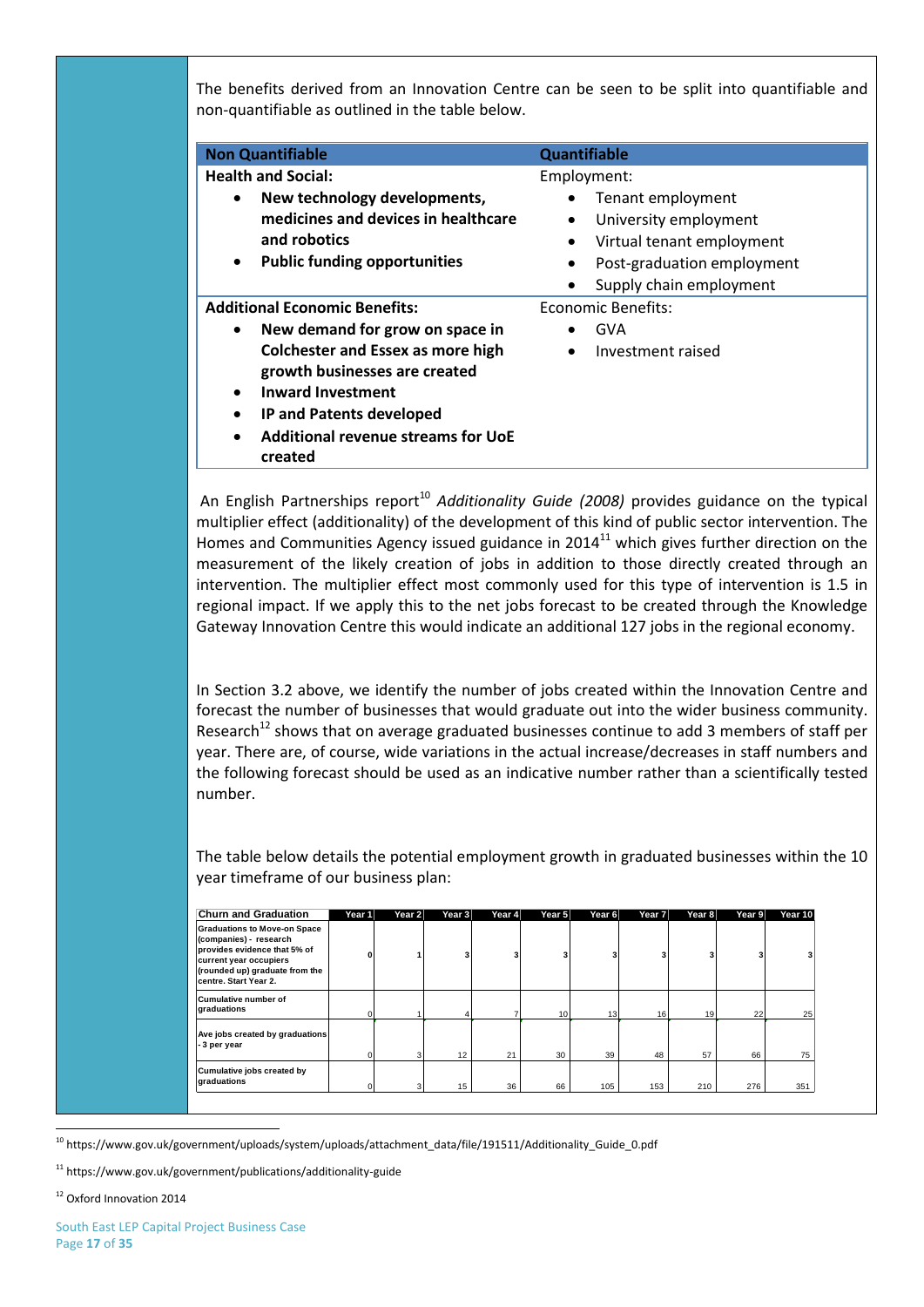|      |                            | Using the same GVA calculation as above, these additional indirect jobs could contribute in<br>excess of £12 million to the local economy.                                                                                                                                                                                                                                                                                                                                                                                                                                                                                                                                                                                                                                                                                                                                                                                                                                                                                                                                        |
|------|----------------------------|-----------------------------------------------------------------------------------------------------------------------------------------------------------------------------------------------------------------------------------------------------------------------------------------------------------------------------------------------------------------------------------------------------------------------------------------------------------------------------------------------------------------------------------------------------------------------------------------------------------------------------------------------------------------------------------------------------------------------------------------------------------------------------------------------------------------------------------------------------------------------------------------------------------------------------------------------------------------------------------------------------------------------------------------------------------------------------------|
|      |                            | There are a number of indirect 'softer' impacts of a University Innovation Centre that are more<br>difficult to measure but have a marked economic impact:                                                                                                                                                                                                                                                                                                                                                                                                                                                                                                                                                                                                                                                                                                                                                                                                                                                                                                                        |
|      |                            | Opening up academic staff to enterprise and innovation through interaction with early<br>stage and growth businesses creates a more dynamic and entrepreneurial culture within<br>the university and gives them closer proximity to innovations and disruptive<br>technologies that can support research activities.                                                                                                                                                                                                                                                                                                                                                                                                                                                                                                                                                                                                                                                                                                                                                              |
|      |                            | The Innovation Centre itself will be developed to ensure maximum collaboration<br>$\bullet$<br>between Centre customers, University staff and the wider business community, further<br>deepening the relationships members of University staff have. The development of<br>supply chains within and surrounding the Innovation Centre (whereby centre customers<br>inter-trade, collaborate and create joint ventures) and also buy goods and services from<br>the surrounding business community in Colchester and across Essex.                                                                                                                                                                                                                                                                                                                                                                                                                                                                                                                                                 |
|      |                            | The Innovation Centre will be a very visible hub of innovative business growth and will<br>$\bullet$<br>act as an aspirational 'landmark' to students, graduates, staff and the wider community,<br>driving forward innovation and enterprise activity on and around the Knowledge<br>Gateway.                                                                                                                                                                                                                                                                                                                                                                                                                                                                                                                                                                                                                                                                                                                                                                                    |
| 3.4. | <b>Standard</b>            | Provide details of anticipated standards (such as BREEAM) that the project will achieve.                                                                                                                                                                                                                                                                                                                                                                                                                                                                                                                                                                                                                                                                                                                                                                                                                                                                                                                                                                                          |
|      | S                          | The building will be constructed to BREEAM - Very Good Standards                                                                                                                                                                                                                                                                                                                                                                                                                                                                                                                                                                                                                                                                                                                                                                                                                                                                                                                                                                                                                  |
|      |                            |                                                                                                                                                                                                                                                                                                                                                                                                                                                                                                                                                                                                                                                                                                                                                                                                                                                                                                                                                                                                                                                                                   |
|      |                            | Adobe Acrobat<br>Architect<br>Specification.pdf<br>Document                                                                                                                                                                                                                                                                                                                                                                                                                                                                                                                                                                                                                                                                                                                                                                                                                                                                                                                                                                                                                       |
| 3.5. | <b>Value for</b>           |                                                                                                                                                                                                                                                                                                                                                                                                                                                                                                                                                                                                                                                                                                                                                                                                                                                                                                                                                                                                                                                                                   |
|      | money<br>assessme          | Please consider value for money in broad terms, e.g.:<br>Cost per job                                                                                                                                                                                                                                                                                                                                                                                                                                                                                                                                                                                                                                                                                                                                                                                                                                                                                                                                                                                                             |
|      | nt                         | Cost per housing unit<br>Leverage ratio against SELEP investment and as a percentage of total scheme cost                                                                                                                                                                                                                                                                                                                                                                                                                                                                                                                                                                                                                                                                                                                                                                                                                                                                                                                                                                         |
|      |                            | It is difficult to measure this project in pure value for money terms. Over a ten year period the<br>Innovation Centre is financially sustainable at an operational level but struggles to 'repay' the<br>capital deployed. As a result normal financial metrics do not make sense but this further<br>exemplifies that this project is about the wider benefits to the University and the economy<br>and not a 'cash cow' investment. The University has a risk sharing arrangement with the<br>Innovation Centre operator where there are guaranteed income levels regardless of<br>occupation and a sharing mechanism based on income and cost drivers. The University is<br>giving the operator a two year loan to cover fit out costs as an incentive, while the operator is<br>covering the early year losses in its cash flow. The University is willing to fund a large<br>proportion of the initial investment (at least 65 %) but is seeking funding from likeminded<br>partners who acknowledge the potential benefits which cannot be measured in financial<br>terms. |
| 3.6. | <b>Options</b><br>assessed | The University considered the following alternatives:                                                                                                                                                                                                                                                                                                                                                                                                                                                                                                                                                                                                                                                                                                                                                                                                                                                                                                                                                                                                                             |
|      |                            |                                                                                                                                                                                                                                                                                                                                                                                                                                                                                                                                                                                                                                                                                                                                                                                                                                                                                                                                                                                                                                                                                   |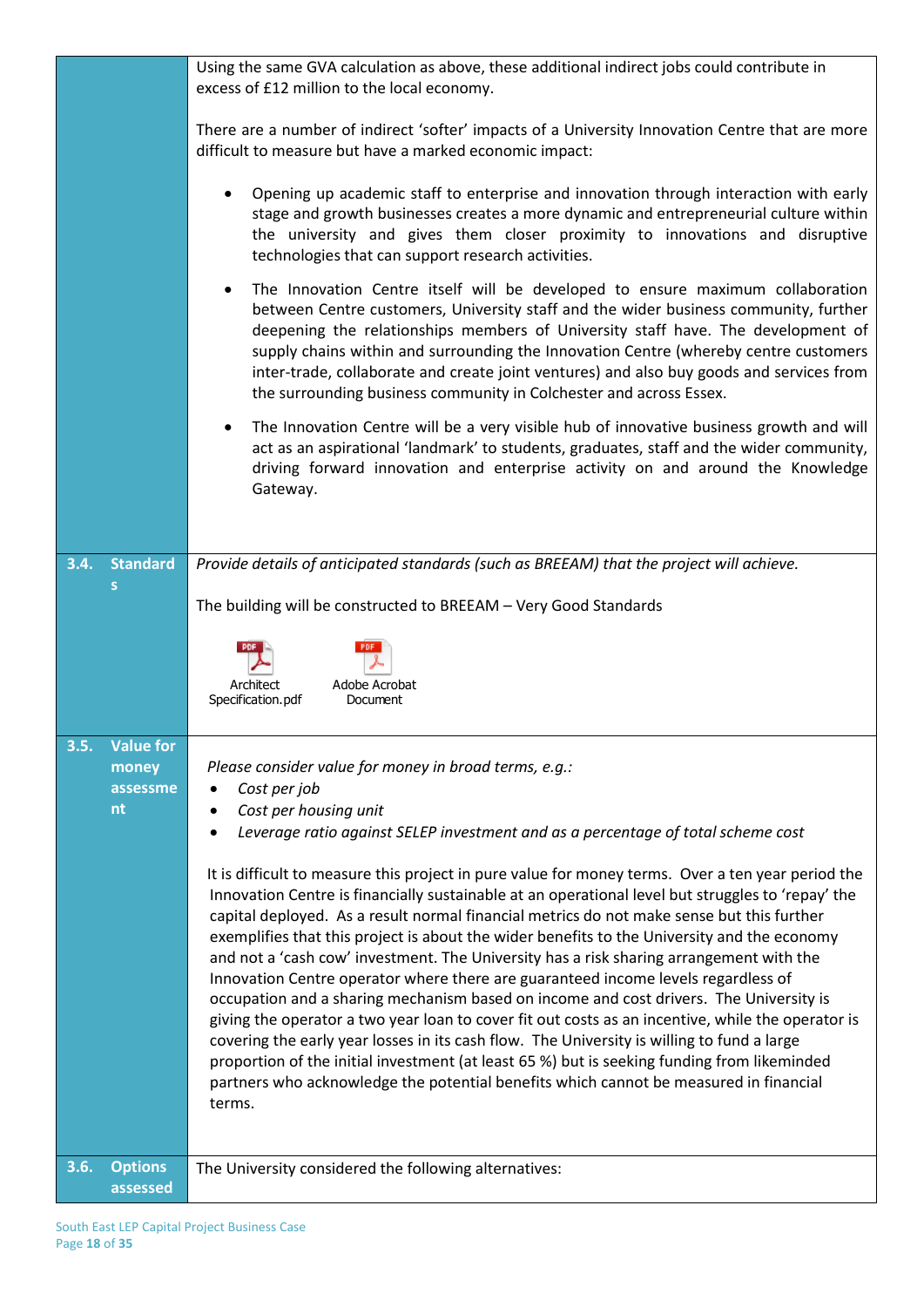|                                         | 1.<br>To seek a development partner who will fund, build and operate such a centre -<br>several reputable operators were approached including Oxford Innovation and<br>NWES but the clear response was that these facilities cannot support substantial<br>financing costs - if the building is pre-funded then they are happy to operate it.<br>Oxford Innovation has been examining partial loan funding options but these are<br>limited and require to be fully underwritten by guarantees.                                                                                                                                                                                                                                                                                                             |
|-----------------------------------------|-------------------------------------------------------------------------------------------------------------------------------------------------------------------------------------------------------------------------------------------------------------------------------------------------------------------------------------------------------------------------------------------------------------------------------------------------------------------------------------------------------------------------------------------------------------------------------------------------------------------------------------------------------------------------------------------------------------------------------------------------------------------------------------------------------------|
|                                         | 2.<br>To continue building phases of Parkside on an ad hoc basis but adapt the design to<br>meet the market need - Parkside Phase 1 was built as self-contained office units.<br>Experience of letting these showed that there is a stronger interest for smaller<br>cellular offices and individual hot desks with supporting facilities such as meeting<br>rooms. For this reason, Parkside Phase 1a has been built with more flexibility to<br>create separate lettable spaces. It also contains a lift and meeting room/s. Whilst<br>this will offer a stop-gap solution, it does not provide a purpose built building as<br>seen on all other successful science and research parks; hence this option will not<br>enable a properly supported innovation environment to be created on a viable scale. |
|                                         | 3.<br>Alternative use of land - While land availability is finite, the University has 43 acres<br>to develop for the Knowledge Gateway. The Masterplan for the site includes future<br>construction of office, research and technical buildings. It is key that the tenant<br>pipeline is not solely driven by attracting new companies to the area but rather a<br>growth from a new business starting in an innovation centre and growing through<br>the various offers available until ultimately they have a building of their own. As<br>stated elsewhere in this case, the investment in the Innovation Centre does not<br>generate a financial payback but acts as a springboard for economic growth and<br>business development                                                                     |
|                                         | To do nothing - Being committed to drive local economic growth, having made a<br>4.<br>substantial investment in the infrastructure and new Essex Business School and<br>having delivered and seen the success of Parkside, doing nothing is not an option for<br>the University - momentum will be lost. This is why it is proceeding with a full design<br>and planning application and has allocated £3 million its capital programme to<br>demonstrate intent.                                                                                                                                                                                                                                                                                                                                          |
|                                         | 5.<br>Preferred Option - to build an Innovation Centre using internal resources<br>supplemented by partner funding via grant. Once constructed, the building will be<br>operated by a third party operator, Oxford Innovation, for 15 years.                                                                                                                                                                                                                                                                                                                                                                                                                                                                                                                                                                |
| <b>Scheme</b><br>3.7.<br>assessme<br>nt | The University Strategic Plan has excellence in research as a key objective and assessment of the<br>Innovation Centre project is driven by that outcome. The national assessment of research<br>quality and impact, the REF, in 2014 reconfirmed the University's strength in conducting world-<br>leading research and was ranked:                                                                                                                                                                                                                                                                                                                                                                                                                                                                        |
|                                         | 19 <sup>th</sup> in the UK for research excellence<br>Top in the UK for research in political science and international relations<br>In the top 4 for social science research (Oxford, LSE, UCL)<br>98% of our research is rated as being internationally recognised, 78% internationally<br>excellent<br>9 of our departments are in the top 25 of their discipline for research                                                                                                                                                                                                                                                                                                                                                                                                                           |
|                                         | The University submitted 339 staff to the last Research Assessment Exercise and plan to submit<br>to 627 for the next assessment in 2021.                                                                                                                                                                                                                                                                                                                                                                                                                                                                                                                                                                                                                                                                   |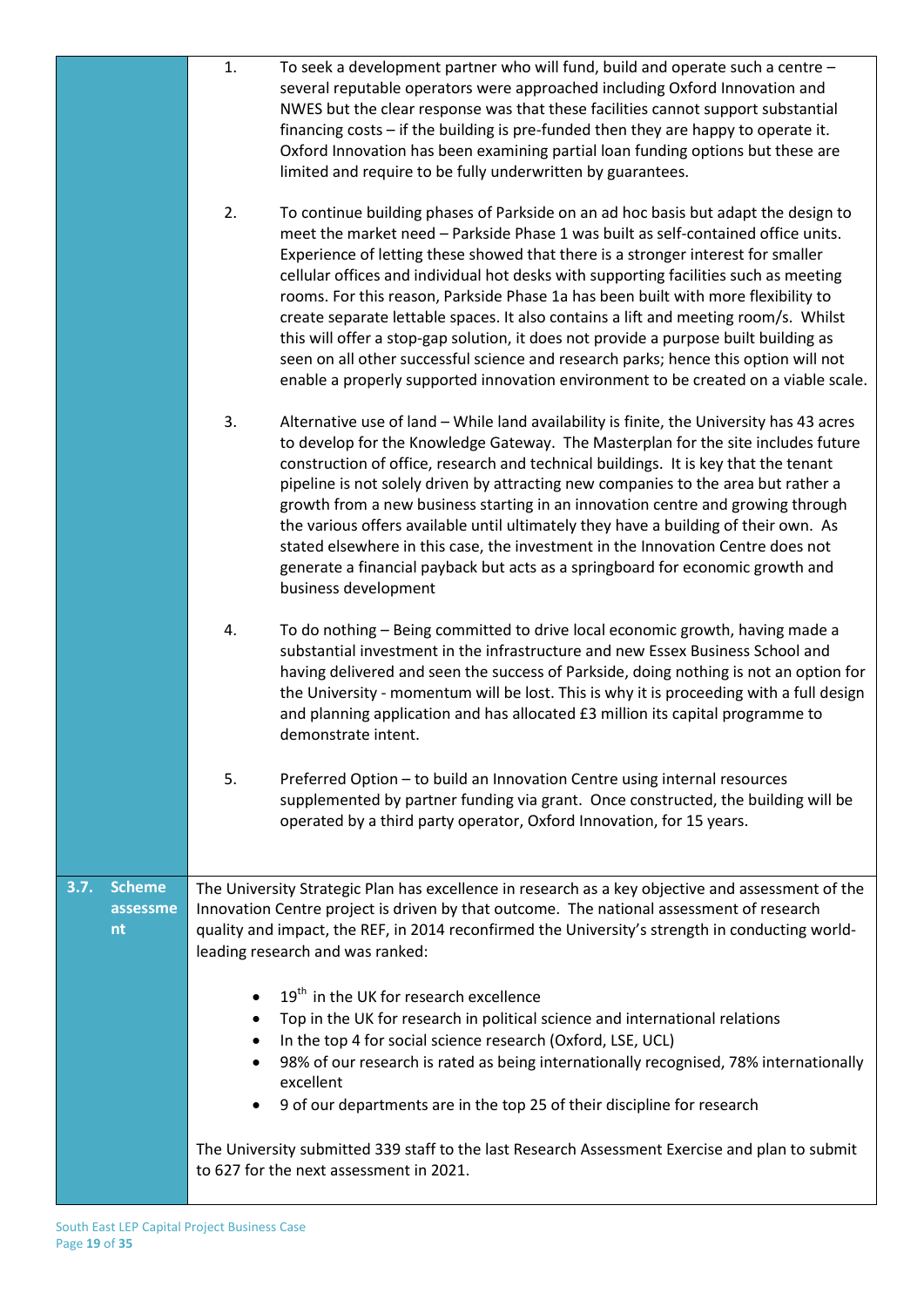The University is applying its research and therefore working with businesses is a priority for the university to be 'of' and 'for' the real word. The Knowledge Gateway will support business engagement. The University have moved its Business School next to Knowledge Gateway and relocated the world leading Institute of Analytics and Data Science onto the Knowledge Gateway to share our expertise in business analytics. The University has been ranked in the top 10 of all universities in the UK for engagement with businesses through Knowledge Transfer Partnerships and have a portfolio of 17 different projects worth more than £3m drawing on our research base to address key business issues, to help companies and organisations boost innovation and productivity and ultimately grow.

The University employed the consultancy services of Oxford Innovation as experts in Innovation Centre design and operation.

Oxford Innovation has created a 'concept' innovation centre which they believe to be of optimum design in terms of efficiency, costs and delivery of outputs.

They then advised on the design of the Knowledge Gateway Innovation which has now received planning consent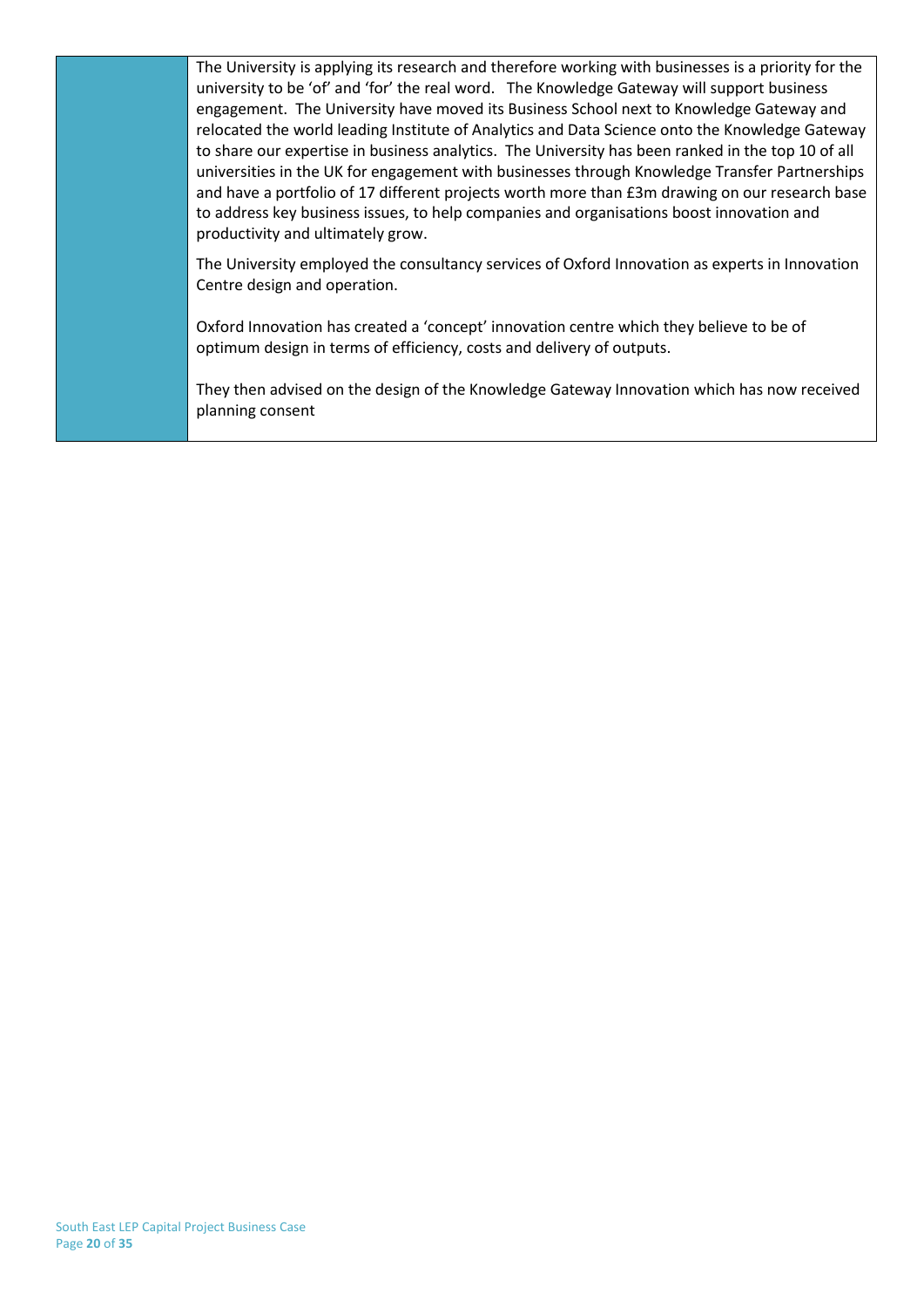| 3.8.<br><b>Transport KPIs</b>       |                                                                                                   |                                                                                                                                                         |                          |                            |  |  |
|-------------------------------------|---------------------------------------------------------------------------------------------------|---------------------------------------------------------------------------------------------------------------------------------------------------------|--------------------------|----------------------------|--|--|
| Key performance<br>indicators       | Unit                                                                                              | AM Peak - Weekday                                                                                                                                       | <b>PM Peak - Weekday</b> | <b>Interpeak - Weekday</b> |  |  |
| Congestion relief                   |                                                                                                   |                                                                                                                                                         |                          |                            |  |  |
| road schemes                        |                                                                                                   |                                                                                                                                                         |                          |                            |  |  |
| Congestion relief<br>through public |                                                                                                   |                                                                                                                                                         |                          |                            |  |  |
| transport, demand                   |                                                                                                   |                                                                                                                                                         |                          |                            |  |  |
| management and                      |                                                                                                   |                                                                                                                                                         |                          |                            |  |  |
| others                              |                                                                                                   |                                                                                                                                                         |                          |                            |  |  |
| Access to                           |                                                                                                   |                                                                                                                                                         |                          |                            |  |  |
| development site                    |                                                                                                   |                                                                                                                                                         |                          |                            |  |  |
| schemes                             |                                                                                                   |                                                                                                                                                         |                          |                            |  |  |
| Structural                          |                                                                                                   |                                                                                                                                                         |                          |                            |  |  |
| maintenance                         |                                                                                                   |                                                                                                                                                         |                          |                            |  |  |
| schemes                             |                                                                                                   |                                                                                                                                                         |                          |                            |  |  |
| <b>Assumptions</b><br>3.9.          |                                                                                                   | List all assumptions made for transport modelling and approach. WebTAG sets out<br>assumptions that should be used in the conduct of transport studies. |                          |                            |  |  |
|                                     | In addition, please list any further assumptions supporting the analysis.                         |                                                                                                                                                         |                          |                            |  |  |
| 3.10. Sensitivity                   | Set out your sensitivity tests considering risks, uncertainties and sensitivities associated with |                                                                                                                                                         |                          |                            |  |  |
| tests                               | the project                                                                                       |                                                                                                                                                         |                          |                            |  |  |
|                                     |                                                                                                   |                                                                                                                                                         |                          |                            |  |  |
|                                     |                                                                                                   |                                                                                                                                                         |                          |                            |  |  |
| 2.11 Annualcal cummany              |                                                                                                   |                                                                                                                                                         |                          |                            |  |  |

#### **3.11. Appraisal summary**

| <b>Category of impact</b> | <b>Impacts typically</b><br>monetised                                              | Impacts that can be<br>monetised          | <b>Impacts currently normally</b><br>monetised  |
|---------------------------|------------------------------------------------------------------------------------|-------------------------------------------|-------------------------------------------------|
| Economy                   | Business users and<br>providers                                                    | Reliability regeneration<br>Wider impacts | Townscape heritage                              |
| Environment               | Noise; Air Quality<br>Greenhouse Gas                                               | Landscape                                 | <b>Biodiversity Water</b><br>Security Access to |
| Social                    | Commuting and other users<br>Accidents<br>Physical activity and journey<br>quality | Reliability option and non-<br>use values | <b>Services Affordability</b><br>Severance      |
| <b>Public accounts</b>    | Cost to broad transport<br>budget<br>Indirect tax                                  |                                           |                                                 |

# **3.12. Transport value for money statement –** *See guidance*

|                   | Present values in 2010 prices and values |
|-------------------|------------------------------------------|
| <b>PVB</b>        |                                          |
| <b>PVC</b>        |                                          |
| $NPV = PVB - PVC$ |                                          |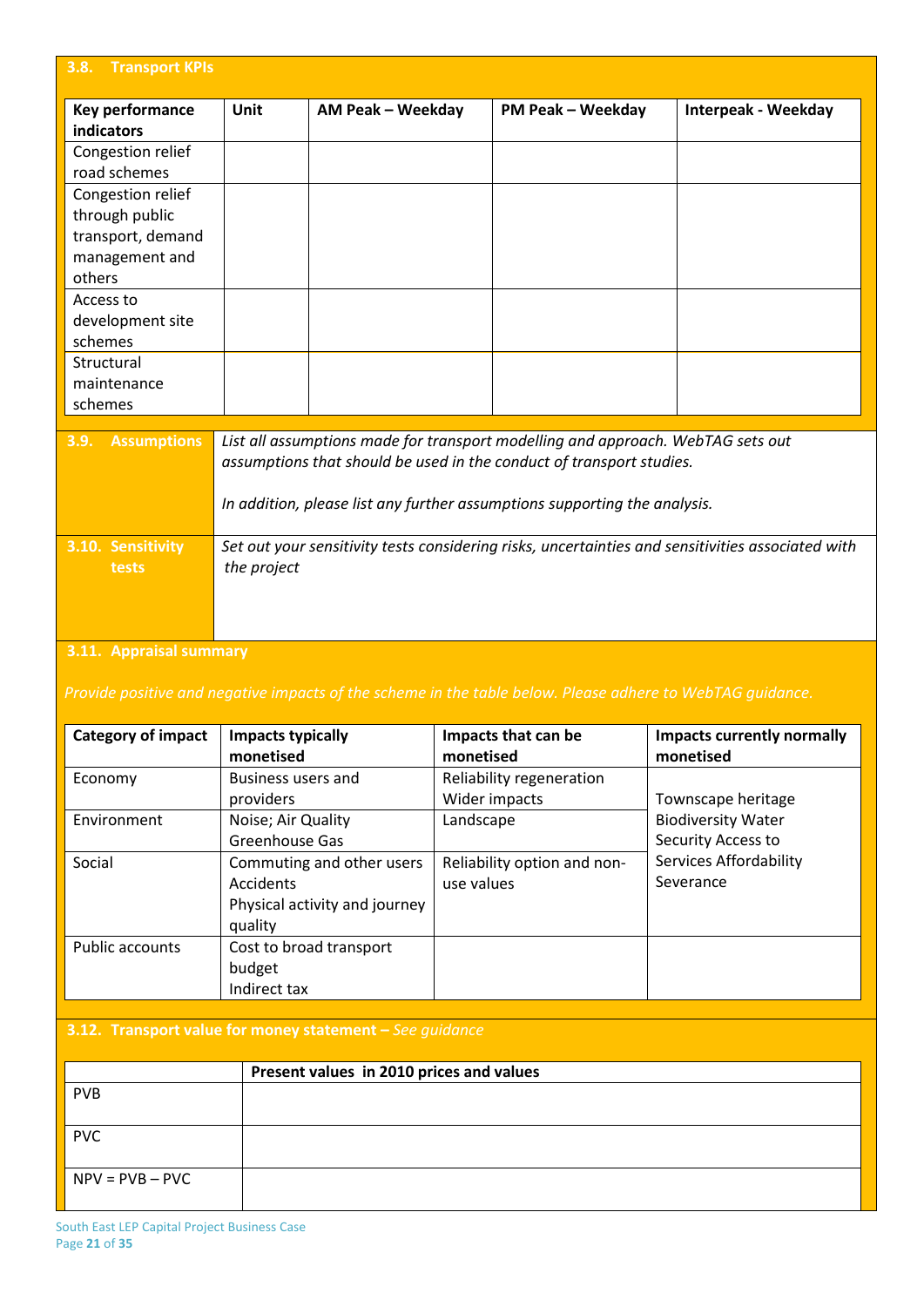| $\blacksquare$ Initial BCR = PVB/PVC |                                                                                                                     |
|--------------------------------------|---------------------------------------------------------------------------------------------------------------------|
|                                      |                                                                                                                     |
|                                      | <b>3.13. Value for money summary</b> - worked example                                                               |
| with WebTAG quidance.                | Please identify the category of VfM based on Benefit Cost Ratio (BCR) of the scheme using monetised impacts in line |

- 
- 
- 
- 
- 

|                     | Assessment             | <b>Detail</b>                                                   |
|---------------------|------------------------|-----------------------------------------------------------------|
| Initial BCR         | $1.5$ (BCR)            | Estimated using WebTAG guidance                                 |
| <b>Adjusted BCR</b> | $1.9$ (BCR)            | Includes estimates for reliability impacts                      |
| Qualitative         | Largely beneficial     | There is strong evident of impacts relating to severance and    |
| Assessment          |                        | security benefits                                               |
| Key risks,          | Risks reflected in VfM | Cost estimates are not final. Higher optimism bias rate applied |
| sensitivities       | conclusion             | to account for uncertainty in cost estimates                    |
| VfM category        | Medium/high            | Qualitative assessment suggests BCR may be high.                |
|                     |                        | Medium/high value for money is judged appropriate as it is      |
|                     |                        | not possible to distinguish between the two categories with     |
|                     |                        | any certainty.                                                  |
|                     |                        |                                                                 |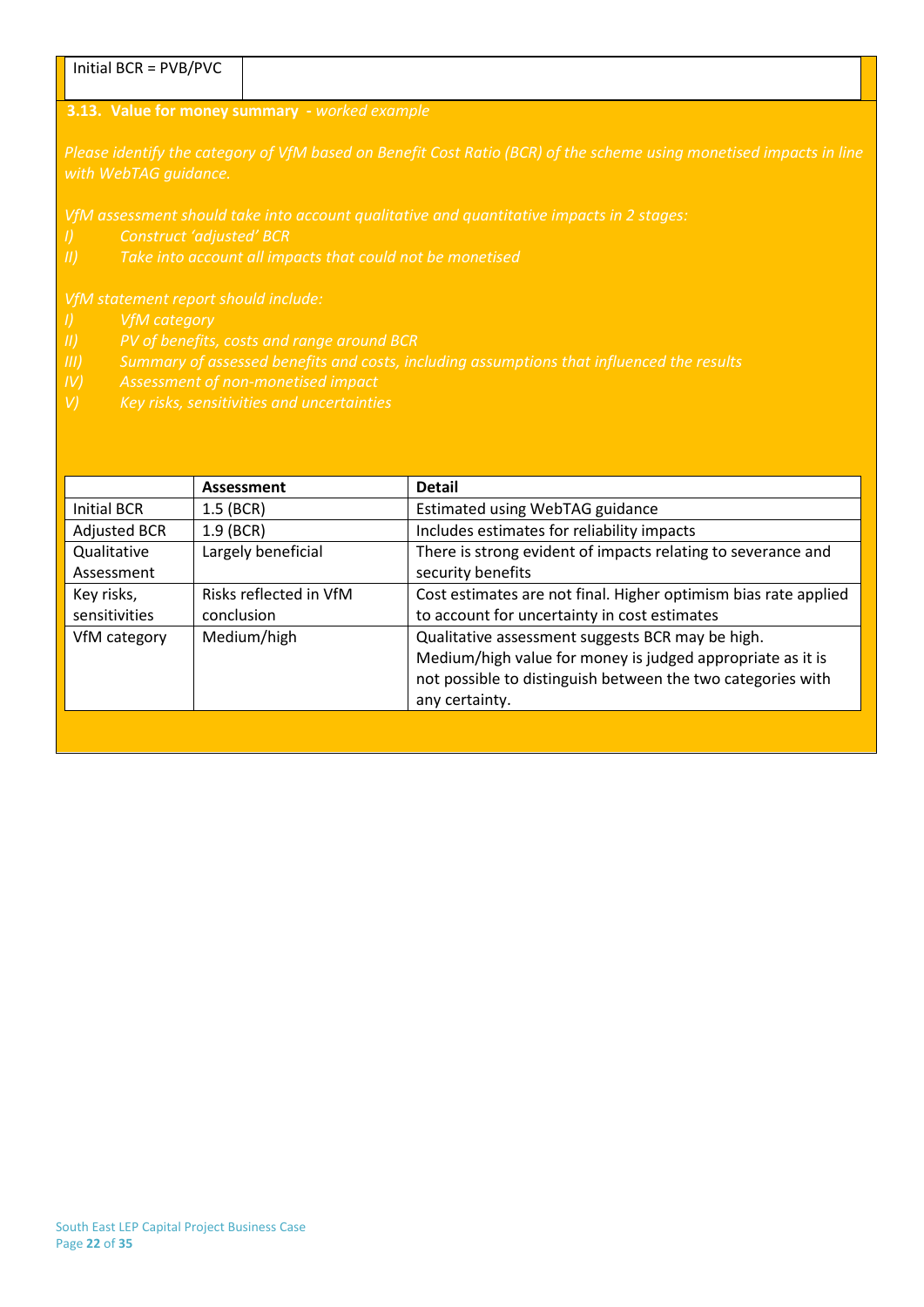# **4. COMMERCIAL CASE**

*The commercial case determines whether the scheme is commercially viable. It presents evidence on risk allocation and transfer, contract timescales, implementation timescales and details of the capability and skills of the team delivering the project.*

| 4.1. | <b>Procurement</b>                  | The project has undertaken two separate procurement exercises which have come<br>together to ensure successful completion of the objectives.                                                                                                                                                                                                                                                                                                                                                                                                                                                                                                                                                                                                                                                                                                                                                                                                                                                                                                                                                                   |
|------|-------------------------------------|----------------------------------------------------------------------------------------------------------------------------------------------------------------------------------------------------------------------------------------------------------------------------------------------------------------------------------------------------------------------------------------------------------------------------------------------------------------------------------------------------------------------------------------------------------------------------------------------------------------------------------------------------------------------------------------------------------------------------------------------------------------------------------------------------------------------------------------------------------------------------------------------------------------------------------------------------------------------------------------------------------------------------------------------------------------------------------------------------------------|
|      |                                     | There is a construction element for the building and an operator element to run the<br>building on behalf of Knowledge Gateway Ltd. The construction tender has been<br>procured via a framework. Once the building is complete, it will be handed over to a<br>third party operator specialising in Innovation Centres to run and achieve the<br>objectives.                                                                                                                                                                                                                                                                                                                                                                                                                                                                                                                                                                                                                                                                                                                                                  |
|      |                                     | The procurement of the operator has been decided on an outcomes basis as well as<br>financial model. The operation of the building will influence the final design and<br>internal layout.                                                                                                                                                                                                                                                                                                                                                                                                                                                                                                                                                                                                                                                                                                                                                                                                                                                                                                                     |
|      |                                     | Oxford Innovation were successful in winning the operator tender and have also<br>been involved as expert consultants to inform the final layout of the building. They<br>have had the opportunity to comment on the design and have not requested any<br>changes to the internal layout.                                                                                                                                                                                                                                                                                                                                                                                                                                                                                                                                                                                                                                                                                                                                                                                                                      |
|      |                                     | The construction phase has been tendered by an in house procurement team using<br>an ECC approved NHC framework and the initial submissions are significantly over<br>budget. The University is committed to the construction of the Innovation Centre<br>and its design. As a result it has split the construction into two phases; the ground<br>works and foundation slab which has been completed, followed by the main building<br>construction. Significant work is being undertaken by the University, the architects,<br>the QS team and the contractor to reduce the construction cost and the University<br>has increased its funding contribution by £2.5m. The contractor has given the<br>University fixed price construction contracts for three options to eliminate cost<br>inflation risk. The final constraint is to be sensitive to the original and approved<br>planning permission and ensure that changes made to the design which reduces<br>costs doesn't impact on the planning determination and require a resubmission<br>which would introduce a six month delay into the project. |
| 4.2. | <b>Commercial</b><br>dependencies   | The project is commercially dependent on finding a suitable construction company to<br>build the Innovation Centre and a suitable company to operate it.                                                                                                                                                                                                                                                                                                                                                                                                                                                                                                                                                                                                                                                                                                                                                                                                                                                                                                                                                       |
|      |                                     | The management of the facility and the tenants passes to the operator, Oxford<br>Innovation. The University takes on some of the financial risk but also the<br>management of the operator to deliver outcomes in accordance to the contract. The<br>contract with Oxford Innovation is based on the delivery of economic and<br>regeneration metrics in this business case but also a financial model which has a high<br>risk sharing element to it where the University are guaranteed a minimum return<br>regardless of occupation levels and a sharing mechanism for additional revenues<br>being generated.                                                                                                                                                                                                                                                                                                                                                                                                                                                                                              |
| 4.3. | <b>Commercial</b><br>sustainability | Please can you identify how the project will be commercially sustainable? Will the<br>project require on going revenue support? If so how will this be funded?                                                                                                                                                                                                                                                                                                                                                                                                                                                                                                                                                                                                                                                                                                                                                                                                                                                                                                                                                 |
|      |                                     | Please verify the project's sustainability by including cash flow projections post-<br>completion.                                                                                                                                                                                                                                                                                                                                                                                                                                                                                                                                                                                                                                                                                                                                                                                                                                                                                                                                                                                                             |
|      |                                     |                                                                                                                                                                                                                                                                                                                                                                                                                                                                                                                                                                                                                                                                                                                                                                                                                                                                                                                                                                                                                                                                                                                |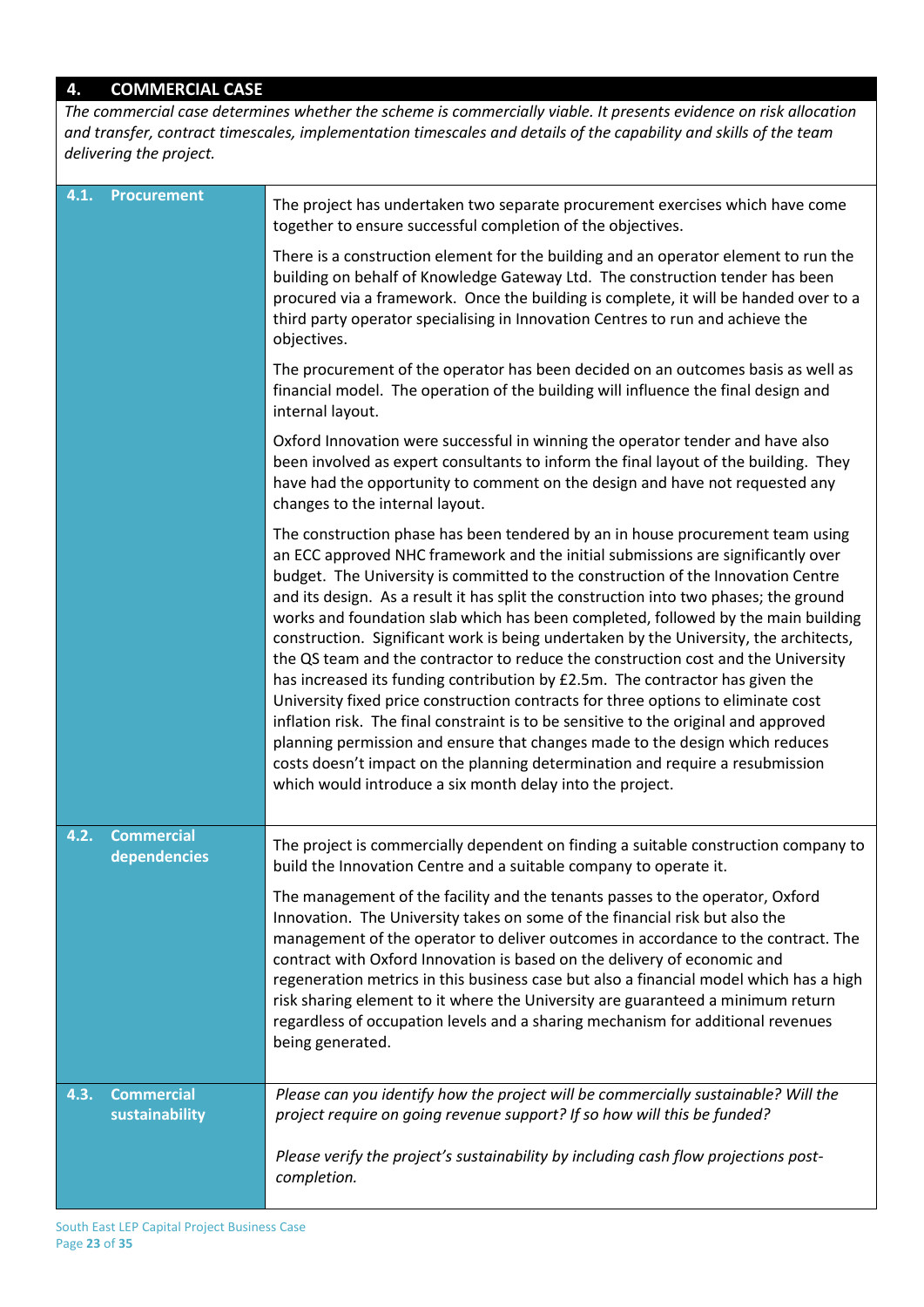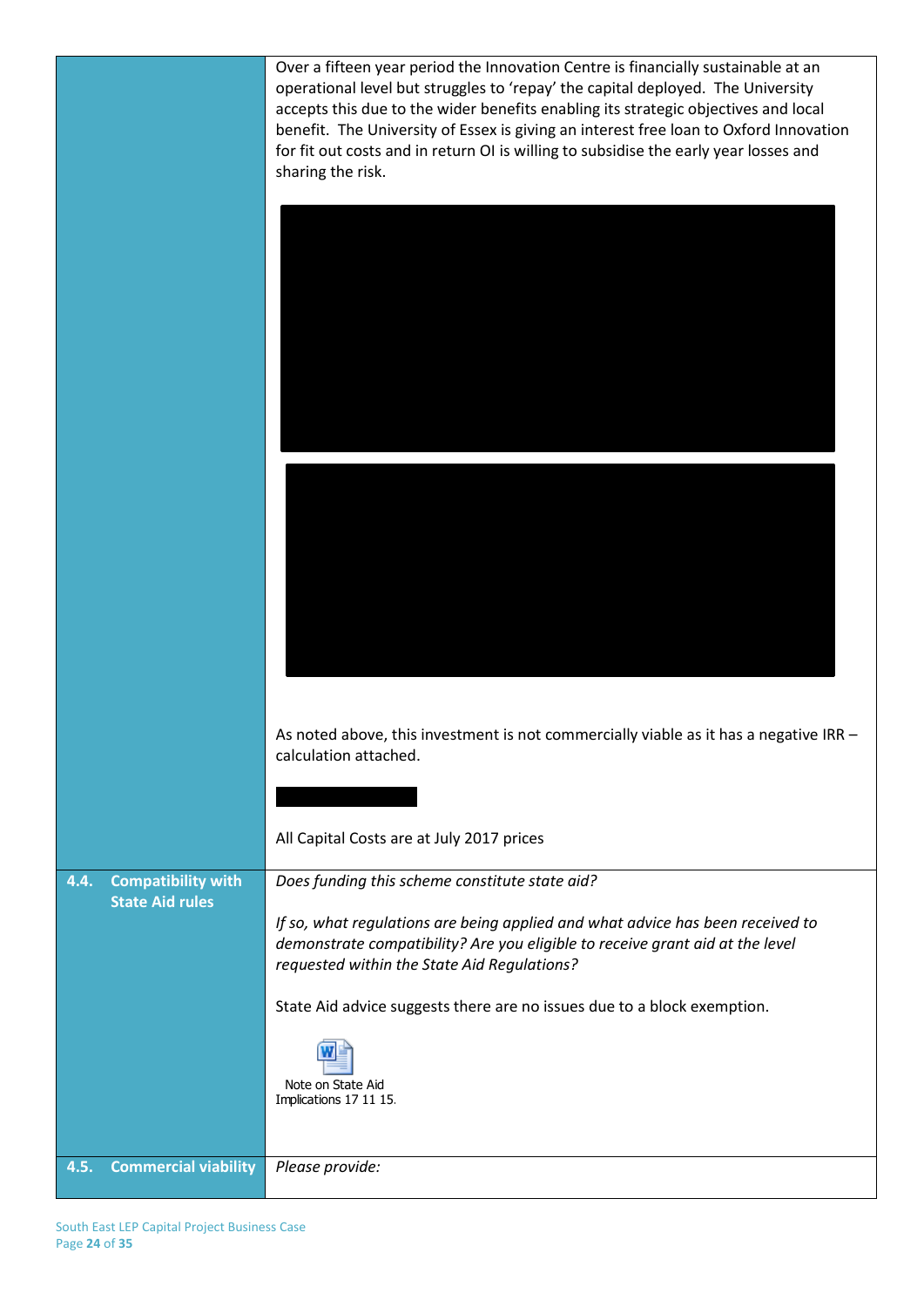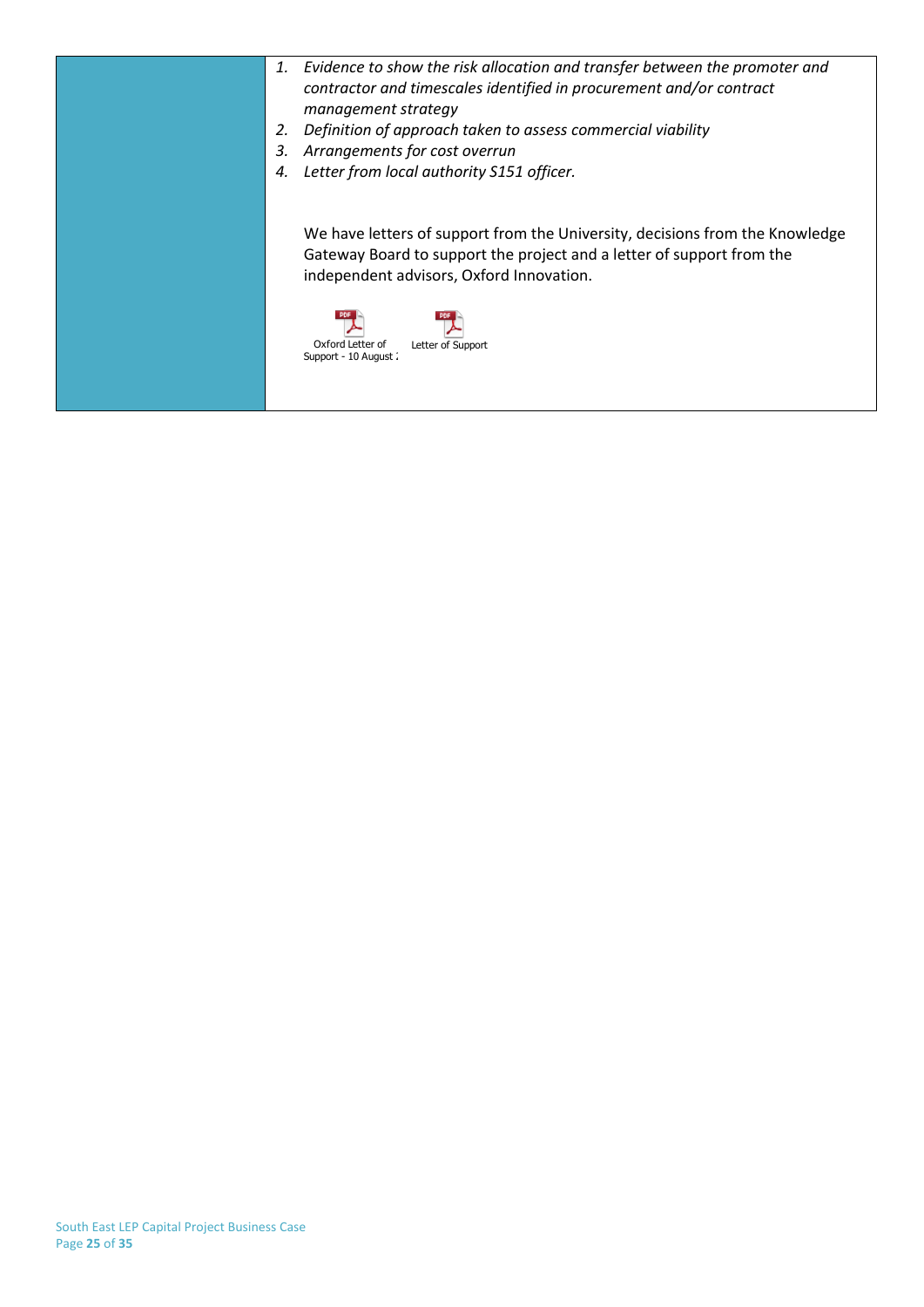| 5.   | <b>FINANCIAL CASE</b>                      |                                                                                                                                                                                                                                                                                           |
|------|--------------------------------------------|-------------------------------------------------------------------------------------------------------------------------------------------------------------------------------------------------------------------------------------------------------------------------------------------|
|      |                                            | To be completed in conjunction with the spreadsheet in Part B                                                                                                                                                                                                                             |
| 5.1. | <b>Total project cost</b><br>and basis for | £13m project cost is being validated through the procurement process.                                                                                                                                                                                                                     |
|      | estimates                                  | The University is currently assessing 3 options:                                                                                                                                                                                                                                          |
|      |                                            |                                                                                                                                                                                                                                                                                           |
|      |                                            | The preferred option is Option 2.                                                                                                                                                                                                                                                         |
|      |                                            | Keir, the preferred contractor, has given fixed and guaranteed construction prices<br>for all options to August 2017 therefore eliminating cost risk exposure                                                                                                                             |
| 5.2. | <b>Total SELEP funding</b><br>request      | Revenue or capital?<br>Grant or loan?                                                                                                                                                                                                                                                     |
|      |                                            | Repayment schedule                                                                                                                                                                                                                                                                        |
|      |                                            | A project such as this which focuses on the wider economic benefits rather than<br>bottom line profits is best enabled by the introduction of grant funding as this does<br>not impose a further financial burden.                                                                        |
| 5.3. | <b>Other sources of</b><br>funding         | The University of Essex is committing substantial resources (£3m) and Essex County<br>Council has committed grant funding of £2m. The University of Essex Knowledge<br>Gateway limited is using land with a value of £1m for the scheme and proceeds<br>from another land disposal of £6m |
|      |                                            |                                                                                                                                                                                                                                                                                           |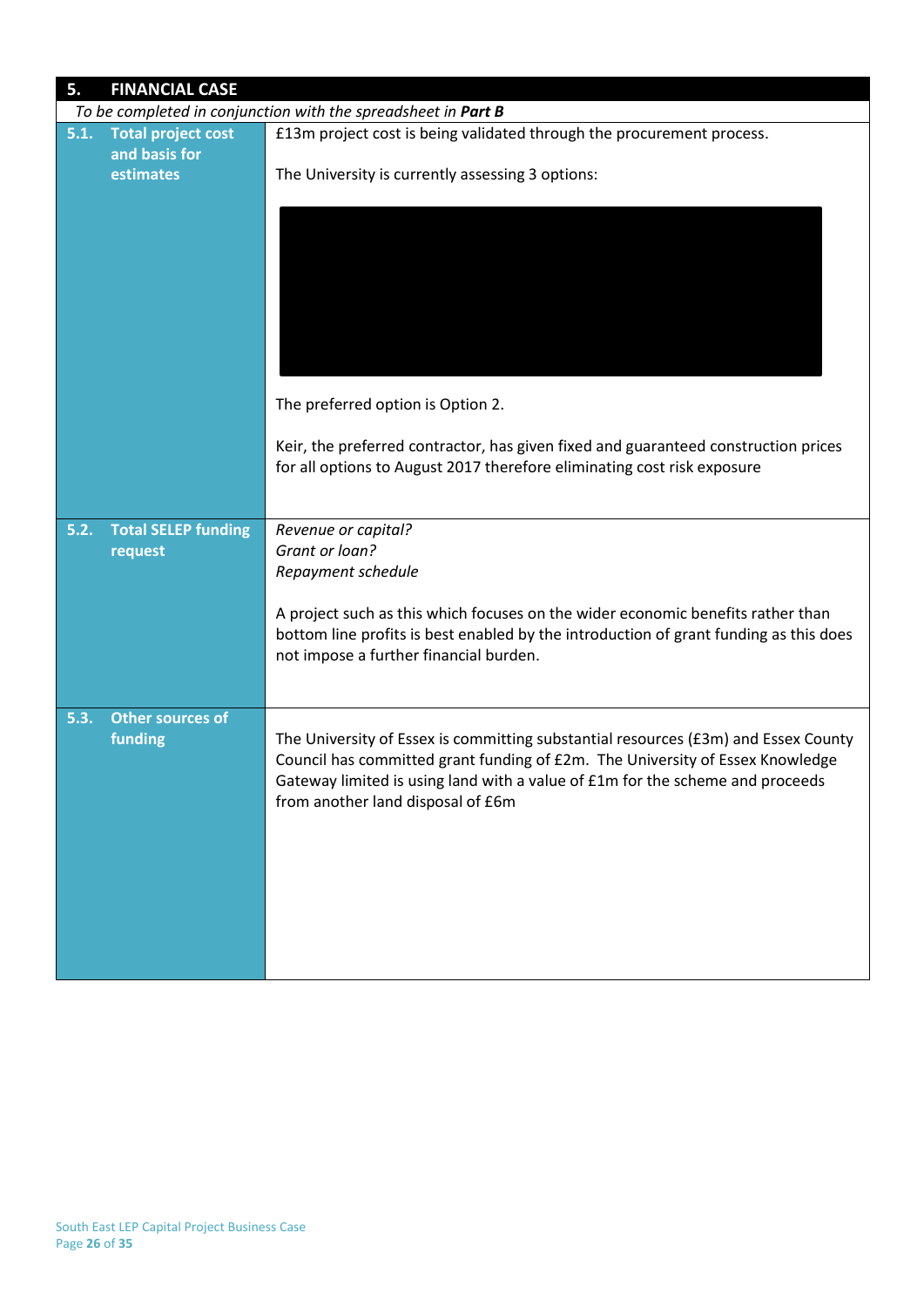| Summary financial profile - expand as appropriate<br>5.4. |       |                                                                                  |         |                     |                     |                                                                                    |                  |                   |  |
|-----------------------------------------------------------|-------|----------------------------------------------------------------------------------|---------|---------------------|---------------------|------------------------------------------------------------------------------------|------------------|-------------------|--|
| (fm)                                                      | 15/16 |                                                                                  | 16/17   | 17/18               | 18/19               | 19/20                                                                              | 20/21            | Total             |  |
|                                                           |       |                                                                                  |         |                     |                     | Source of funding $-$ List here the amount of funding sought                       |                  |                   |  |
| SELEP request                                             |       |                                                                                  |         | 1.000               | 1.000               |                                                                                    |                  | 2.000             |  |
| Applicant                                                 |       |                                                                                  | 0.500   | 1.750               | 6.750               |                                                                                    |                  | 9.000             |  |
| contribution                                              |       |                                                                                  |         |                     |                     |                                                                                    |                  |                   |  |
| Third party &                                             | 0.250 |                                                                                  | 1.750   |                     |                     |                                                                                    |                  | 2.000             |  |
| other                                                     |       |                                                                                  |         |                     |                     |                                                                                    |                  |                   |  |
| contributions                                             |       |                                                                                  |         |                     |                     |                                                                                    |                  |                   |  |
| (Essex County                                             |       |                                                                                  |         |                     |                     |                                                                                    |                  |                   |  |
| Council)                                                  |       |                                                                                  |         |                     |                     |                                                                                    |                  |                   |  |
| Borrowing                                                 |       |                                                                                  |         |                     |                     |                                                                                    |                  |                   |  |
|                                                           |       |                                                                                  |         |                     |                     |                                                                                    |                  |                   |  |
| Local contribution                                        |       |                                                                                  |         |                     |                     |                                                                                    |                  |                   |  |
| total (leverage)                                          |       |                                                                                  |         |                     |                     |                                                                                    |                  |                   |  |
|                                                           |       |                                                                                  |         |                     |                     |                                                                                    |                  |                   |  |
| <b>Total</b>                                              | 0.250 |                                                                                  | 2.250   | 2.750               | 7.750               |                                                                                    |                  | 13.000            |  |
|                                                           |       |                                                                                  |         |                     |                     |                                                                                    |                  |                   |  |
| (fm)                                                      | 15/16 |                                                                                  | 16/17   | 17/18               | 18/19               | 19/20                                                                              | 20/21            | <b>Total</b>      |  |
|                                                           |       |                                                                                  |         |                     |                     | Costs - List here the elements of gross costs, excluding optimism bias.            |                  |                   |  |
| e.g.                                                      |       |                                                                                  |         |                     |                     |                                                                                    |                  |                   |  |
| Procurement                                               |       |                                                                                  |         |                     |                     |                                                                                    |                  |                   |  |
| Feasibility                                               |       |                                                                                  | 0.080   |                     |                     |                                                                                    |                  | 0.080             |  |
| Detailed design                                           | 0.250 |                                                                                  | 0.610   |                     |                     |                                                                                    |                  | 0.860             |  |
| Management                                                |       |                                                                                  |         |                     |                     |                                                                                    |                  |                   |  |
| Construction                                              |       |                                                                                  | 1.560   | 2.750               | 6.930               |                                                                                    |                  | 11.240            |  |
|                                                           |       |                                                                                  |         |                     | 0.500               |                                                                                    |                  |                   |  |
| Contingency<br>Other cost                                 |       |                                                                                  |         |                     | 0.320               |                                                                                    |                  | 0.500<br>0.320    |  |
| elements - Fit out                                        |       |                                                                                  |         |                     |                     |                                                                                    |                  |                   |  |
| <b>VAT</b>                                                |       |                                                                                  |         |                     |                     |                                                                                    |                  |                   |  |
| <b>Total</b>                                              | 0.250 |                                                                                  | 2.250   | 2.750               | 7.750               |                                                                                    |                  | 13.000            |  |
|                                                           |       |                                                                                  |         |                     |                     |                                                                                    |                  |                   |  |
|                                                           |       |                                                                                  |         |                     |                     |                                                                                    |                  |                   |  |
|                                                           |       |                                                                                  |         |                     |                     |                                                                                    |                  |                   |  |
| <b>Viability: How</b><br>5.5.                             |       |                                                                                  |         |                     |                     | Please provide evidence of the security of the specified third party contributions |                  |                   |  |
| secure are the                                            |       |                                                                                  |         |                     |                     |                                                                                    |                  |                   |  |
| external sources of                                       |       | <b>Type</b>                                                                      |         | <b>Source</b>       |                     | How secure?                                                                        |                  | When will the     |  |
| funding?                                                  |       |                                                                                  |         |                     |                     |                                                                                    |                  | money be          |  |
|                                                           |       |                                                                                  |         |                     |                     |                                                                                    |                  | available?        |  |
|                                                           |       |                                                                                  |         | <b>SELEP LGF</b>    |                     | This bid                                                                           |                  | £1m 1017/18,      |  |
|                                                           |       |                                                                                  |         |                     |                     |                                                                                    |                  | £1m 2018/19       |  |
|                                                           |       |                                                                                  |         | <b>Essex County</b> |                     | <b>Grant Agreement</b>                                                             |                  | <b>March 2016</b> |  |
|                                                           |       |                                                                                  | Public  | Council             |                     | signed and                                                                         | (E250k)          |                   |  |
|                                                           |       |                                                                                  |         |                     |                     | payment made                                                                       |                  | <b>March 2017</b> |  |
|                                                           |       |                                                                                  |         |                     |                     |                                                                                    |                  | (f1.750m)         |  |
|                                                           |       |                                                                                  |         |                     | University of Essex | Confirmed                                                                          | <b>July 2014</b> |                   |  |
|                                                           |       |                                                                                  |         |                     | University of Essex | Confirmed use of                                                                   |                  | May 2017          |  |
|                                                           |       |                                                                                  | Private | Knowledge           |                     | land disposal                                                                      |                  |                   |  |
|                                                           |       |                                                                                  |         | Gateway             |                     | proceeds                                                                           |                  |                   |  |
| 5.6.<br><b>Cost overruns</b>                              |       |                                                                                  |         |                     |                     | Please describe how cost overruns will be met by other funding sources given that  |                  |                   |  |
|                                                           |       |                                                                                  |         |                     |                     | SELEP contributions will be capped at the offer awarded                            |                  |                   |  |
|                                                           |       |                                                                                  |         |                     |                     |                                                                                    |                  |                   |  |
|                                                           |       | The project includes contingency of upto £500k and the University have agreed to |         |                     |                     |                                                                                    |                  |                   |  |
|                                                           |       | increase the overall budget to £13m                                              |         |                     |                     |                                                                                    |                  |                   |  |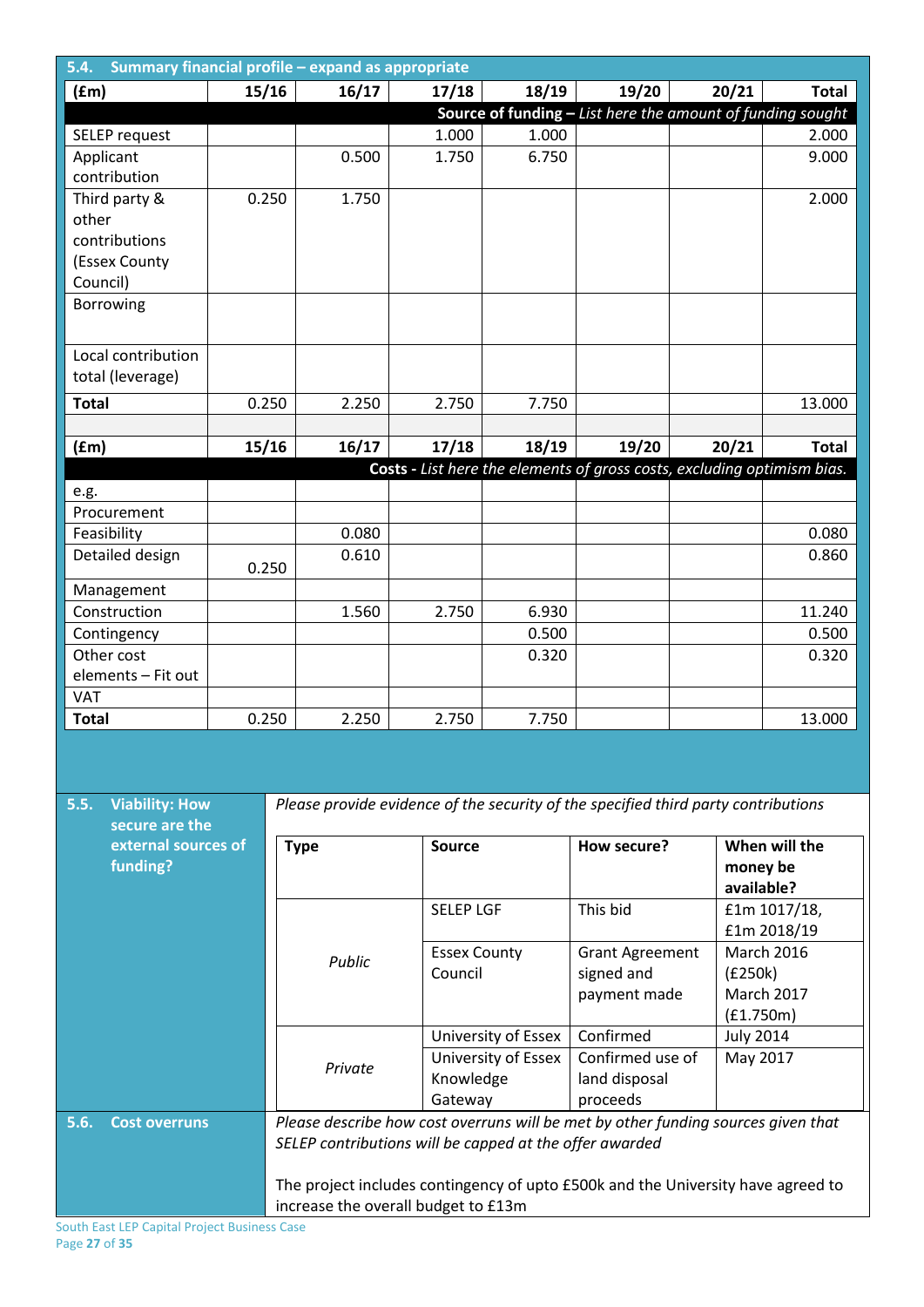| 5.7. | <b>Delivery timescales</b>               | What are the main risks associated with the delivery timescales of the project?<br>Please identify how this will impact on the cost of the project<br>The procurement and final tender price of the construction element is the key risk<br>to delivery timescales. This risk has materialised and the initial tender submissions<br>are significantly over budget. The University is committed to the construction of the                                                                                                                                                                                                                                                                                                                                                                                                                               |
|------|------------------------------------------|----------------------------------------------------------------------------------------------------------------------------------------------------------------------------------------------------------------------------------------------------------------------------------------------------------------------------------------------------------------------------------------------------------------------------------------------------------------------------------------------------------------------------------------------------------------------------------------------------------------------------------------------------------------------------------------------------------------------------------------------------------------------------------------------------------------------------------------------------------|
|      |                                          | Innovation Centre and its design. As a result it has split the construction into two<br>phases; the ground works and foundation slab which has been completed, followed<br>by the main building construction. Significant work is being undertaken by the<br>University, the architects, the QS team and the contractor to reduce the<br>construction cost and the University has increased the budget by £2.5m. The<br>contractor has given the University fixed price construction contracts for three<br>options to eliminate cost inflation risk. The final constraint is to be sensitive to the<br>original and approved planning permission and ensure that changes made to the<br>design which reduces costs doesn't impact on the planning determination and<br>require a resubmission which would introduce a six month delay into the project. |
| 5.8. | <b>Financial risk</b>                    | Identify key risks to the scheme funding and any mitigations                                                                                                                                                                                                                                                                                                                                                                                                                                                                                                                                                                                                                                                                                                                                                                                             |
|      | management                               | Costs of Construction mitigated by fixed price contracts for a range of<br>options                                                                                                                                                                                                                                                                                                                                                                                                                                                                                                                                                                                                                                                                                                                                                                       |
| 5.9. | <b>Alternative funding</b><br>mechanisms | If loan funding is requested how will it be repaid?                                                                                                                                                                                                                                                                                                                                                                                                                                                                                                                                                                                                                                                                                                                                                                                                      |
|      |                                          | Do you anticipate that the total value of the investment will be repaid? If not, how<br>much will be repaid?                                                                                                                                                                                                                                                                                                                                                                                                                                                                                                                                                                                                                                                                                                                                             |
|      |                                          | A project such as this which focuses on the wider economic benefits rather than<br>bottom line profits is best enabled by the introduction of grant funding as this does<br>not impose a further financial burden on the project.                                                                                                                                                                                                                                                                                                                                                                                                                                                                                                                                                                                                                        |

 $\overline{\phantom{a}}$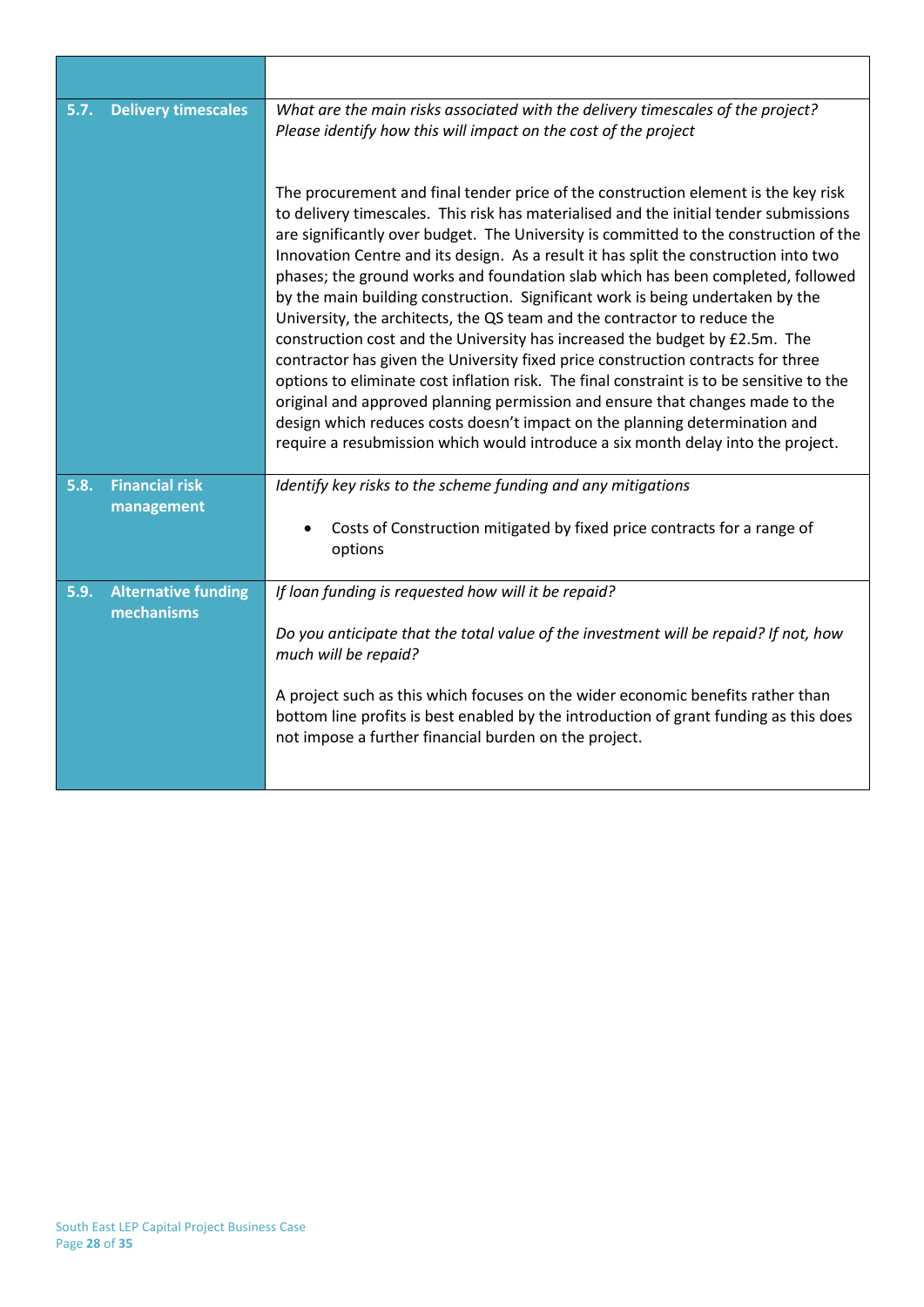### **6. DELIVERY/MANAGEMENT CASE**

*The management case determines whether the scheme is achievable. It provides evidence of project planning, governance structure, risk management, communications and stakeholder management, benefits realisation and assurance.*

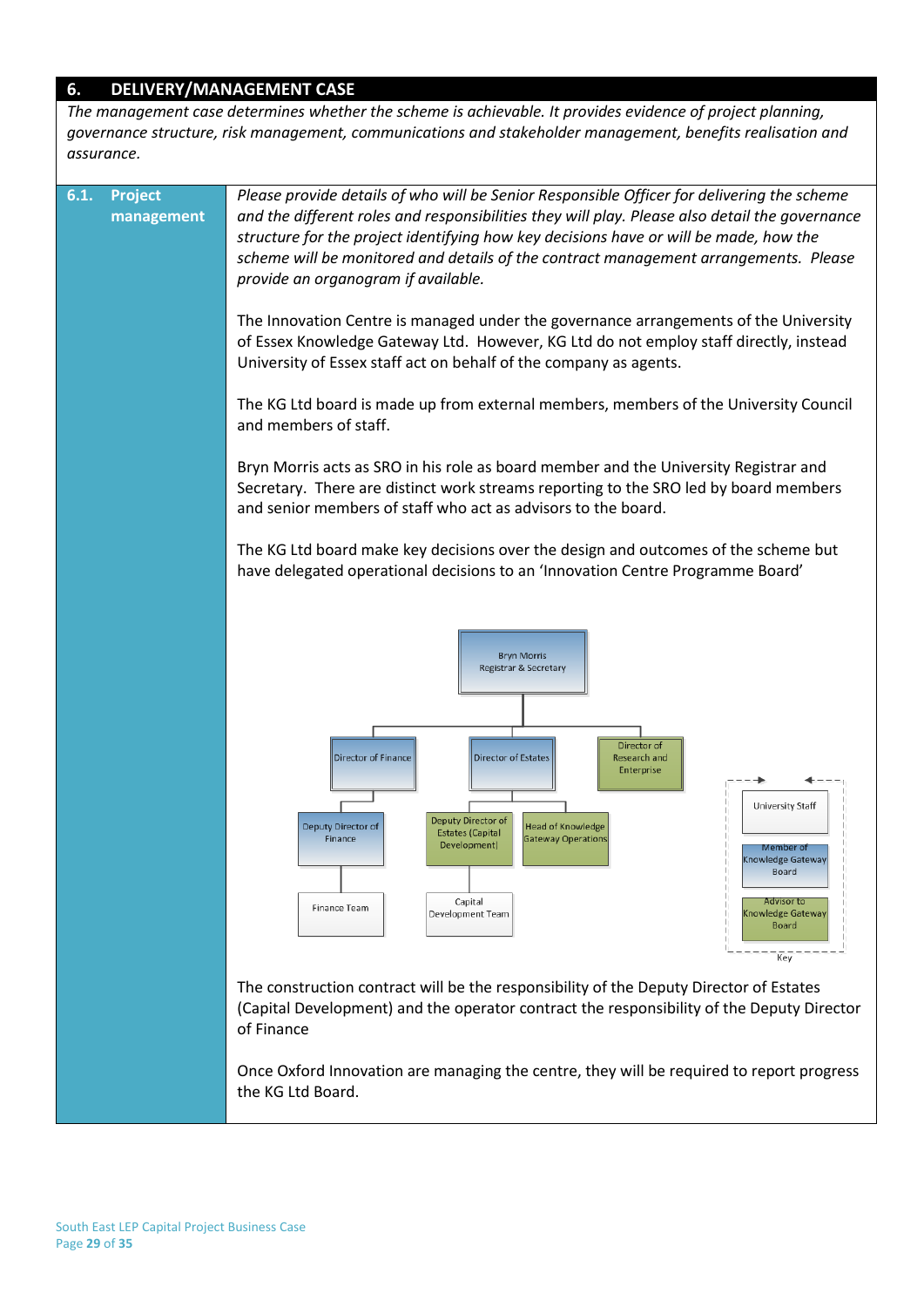| 6.2. | <b>Outputs</b>           | Please identify how the outputs for the scheme will be achieved within the programme<br>timescales and details of how the project will be monitored and evaluated. Please also |                                       |                         |                                          |                           |                                |                      |                  |
|------|--------------------------|--------------------------------------------------------------------------------------------------------------------------------------------------------------------------------|---------------------------------------|-------------------------|------------------------------------------|---------------------------|--------------------------------|----------------------|------------------|
|      |                          | complete the outputs delivery table.<br>Please complete with any baseline information.                                                                                         |                                       |                         |                                          |                           |                                |                      |                  |
|      |                          |                                                                                                                                                                                |                                       |                         |                                          |                           |                                |                      |                  |
|      |                          | Output                                                                                                                                                                         | 16/17                                 | 17/18                   | 18/19                                    | 19/20                     | 20/21                          | 21/22                |                  |
|      |                          | Direct jobs                                                                                                                                                                    | 9                                     | 46                      | 138                                      | 233                       | 288                            | 311                  |                  |
|      |                          | Indirect jobs                                                                                                                                                                  |                                       | 23                      | 69                                       | 116                       | 144                            | 155                  |                  |
|      |                          | Jobs                                                                                                                                                                           |                                       |                         |                                          |                           |                                |                      |                  |
|      |                          | safeguarded                                                                                                                                                                    |                                       |                         |                                          |                           |                                |                      |                  |
|      |                          | Employment                                                                                                                                                                     | 21,707                                | 21,707                  | 21,707                                   | 21,707                    | 21,707                         | 21,707               |                  |
|      |                          | space                                                                                                                                                                          | sq ft                                 | sq ft                   | sq ft                                    | sq ft                     | sq ft                          | sq ft                |                  |
|      |                          | Housing                                                                                                                                                                        |                                       |                         |                                          |                           |                                |                      |                  |
|      |                          | starts                                                                                                                                                                         |                                       |                         |                                          |                           |                                |                      |                  |
|      |                          | Housing<br>completions                                                                                                                                                         |                                       |                         |                                          |                           |                                |                      |                  |
|      |                          | Learners                                                                                                                                                                       |                                       |                         |                                          |                           |                                |                      |                  |
|      |                          | supported                                                                                                                                                                      |                                       |                         |                                          |                           |                                |                      |                  |
|      |                          | Output                                                                                                                                                                         | 22/23                                 | 23/24                   | 24/25                                    | 25/26                     | 26/27                          | <b>Total</b>         |                  |
|      |                          | Direct jobs                                                                                                                                                                    | 333                                   | 256                     | 378                                      | 400                       | 423                            | 423                  |                  |
|      |                          | Indirect jobs                                                                                                                                                                  | 166                                   | 128                     | 189                                      | 200                       | 211                            | 211                  |                  |
|      |                          | Jobs                                                                                                                                                                           |                                       |                         |                                          |                           |                                |                      |                  |
|      |                          | safeguarded                                                                                                                                                                    |                                       |                         |                                          |                           |                                |                      |                  |
|      |                          | Employment                                                                                                                                                                     | 21,707                                | 21,707                  | 21,707                                   | 21,707                    | 21,707                         | 21,707               |                  |
|      |                          | space                                                                                                                                                                          | sq ft                                 | sq ft                   | sq ft                                    | sq ft                     | sq ft                          | sq ft                |                  |
|      |                          | Housing                                                                                                                                                                        |                                       |                         |                                          |                           |                                |                      |                  |
|      |                          | starts                                                                                                                                                                         |                                       |                         |                                          |                           |                                |                      |                  |
|      |                          | Housing                                                                                                                                                                        |                                       |                         |                                          |                           |                                |                      |                  |
|      |                          | completions                                                                                                                                                                    |                                       |                         |                                          |                           |                                |                      |                  |
|      |                          | Learners                                                                                                                                                                       |                                       |                         |                                          |                           |                                |                      |                  |
|      |                          | supported                                                                                                                                                                      |                                       |                         |                                          |                           |                                |                      |                  |
|      |                          |                                                                                                                                                                                |                                       |                         |                                          |                           |                                |                      |                  |
|      |                          |                                                                                                                                                                                |                                       |                         |                                          |                           |                                |                      |                  |
| 6.3. | <b>How will</b>          | Outcomes will be monitored as a KPI and contractual obligation for the Innovation Centre                                                                                       |                                       |                         |                                          |                           |                                |                      |                  |
|      | outputs be<br>monitored? | Operator                                                                                                                                                                       |                                       |                         |                                          |                           |                                |                      |                  |
| 6.4. | <b>Milestones</b>        | Please identify the key milestones and projects stages relating to the delivery of this project                                                                                |                                       |                         |                                          |                           |                                |                      |                  |
|      |                          | in the table below. Please ensure a Gantt chart has been attached to this application form,                                                                                    |                                       |                         |                                          |                           |                                |                      |                  |
|      |                          | clearly identifying the milestones for the project, the key construction stages, the critical                                                                                  |                                       |                         |                                          |                           |                                |                      |                  |
|      |                          | path and all interdependencies.                                                                                                                                                |                                       |                         |                                          |                           |                                |                      |                  |
|      |                          |                                                                                                                                                                                |                                       |                         |                                          |                           |                                |                      |                  |
|      |                          | <b>Activity</b><br>$Mar-16$<br>Apr-16<br><b>Technical Design</b>                                                                                                               | <b>May-16</b><br>$Jun-16$<br>$Jul-16$ | Aug-16<br><b>Sep-16</b> | Oct-16<br><b>Nov-16</b><br><b>Dec-16</b> | $Jan-17$<br><b>Feb-17</b> | $Mar-17$<br>Apr-17<br>$May-17$ | $Jun-17$<br>$Jul-17$ | Aug-17<br>Sep-17 |
|      |                          | Operational<br>Tender                                                                                                                                                          |                                       |                         |                                          |                           |                                |                      |                  |
|      |                          | Construction<br>Tender<br>Final Business                                                                                                                                       |                                       |                         |                                          |                           |                                |                      |                  |
|      |                          | Case<br>University Sign-off                                                                                                                                                    |                                       |                         |                                          |                           |                                |                      |                  |
|      |                          | ECC/SE LEP sign-off                                                                                                                                                            |                                       |                         |                                          |                           |                                |                      |                  |
|      |                          | Contract award<br>Mobilisation                                                                                                                                                 |                                       |                         |                                          |                           |                                |                      |                  |
|      |                          | Start on site                                                                                                                                                                  |                                       |                         |                                          |                           |                                |                      |                  |
|      |                          | A full Gantt chart for the project will be supplied once the procurement of the contractor                                                                                     |                                       |                         |                                          |                           |                                |                      |                  |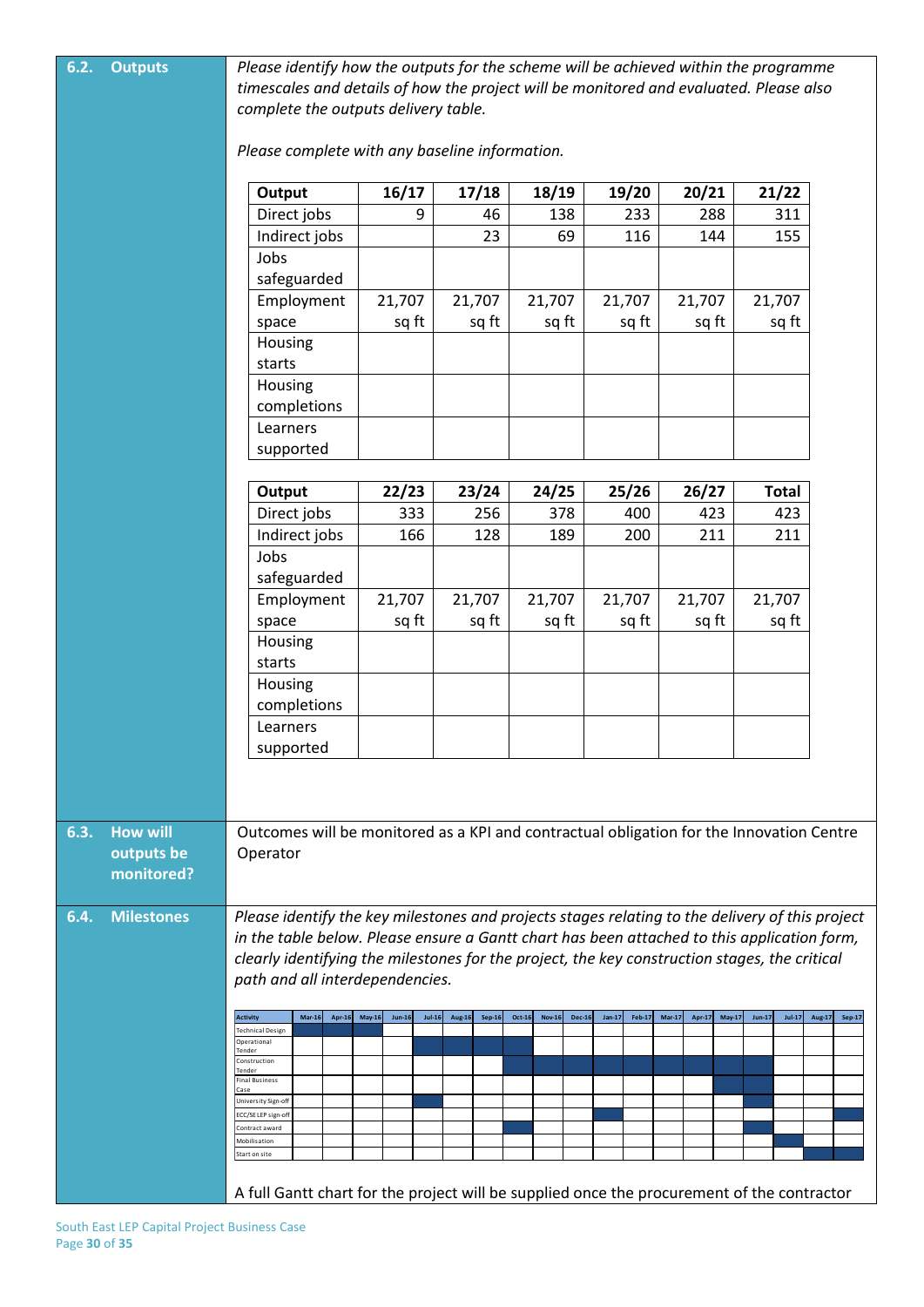|      |                                                  | and operator is complete                                                                                                                                                                                                                                                                                                            |
|------|--------------------------------------------------|-------------------------------------------------------------------------------------------------------------------------------------------------------------------------------------------------------------------------------------------------------------------------------------------------------------------------------------|
| 6.5. | <b>Stakeholder</b><br>management<br>& governance | Please provide a summary of the stakeholder management plan for the scheme. Include<br>any governance arrangements which will materially impact on the delivery of the scheme.                                                                                                                                                      |
|      |                                                  | Provide brief description of how key statutory stakeholders will be managed and engaged,<br>in line with Communication and Stakeholder Management Strategy.                                                                                                                                                                         |
|      |                                                  | In broad terms consider: supplier, owner, customer, competitor, employee, regulator,<br>partner and management. Specifically consider: local authorities, the Highways Agency,<br>statutory consultees, landowners, transport operators, local residents, utility companies,<br>train operating companies, external campaigns, etc. |
|      |                                                  | Identify champion, supporter, neutral, critic, opponent and potential objections                                                                                                                                                                                                                                                    |
|      |                                                  | Define stakeholder's involvement (response, accountable, consulted, support, informed)                                                                                                                                                                                                                                              |
|      |                                                  | The University has proactively worked with Essex County Council, Colchester BC, SELEP,<br>the Haven Gateway and well as its own internal stakeholders to get the project to this<br>stage.                                                                                                                                          |
|      |                                                  | Once the centre is constructed it will be handed over to an operator. As part of the<br>operator procurement process, a key selection criterion was the engagement plan with all<br>stakeholders.                                                                                                                                   |
|      |                                                  | The University stakeholder strategy is attached                                                                                                                                                                                                                                                                                     |
|      |                                                  | Stakeholder<br>engagement plan 17.                                                                                                                                                                                                                                                                                                  |
|      |                                                  | An extract from the Oxford Innovation bid is also attached                                                                                                                                                                                                                                                                          |
|      |                                                  |                                                                                                                                                                                                                                                                                                                                     |
| 6.6. | <b>Organisation</b><br>track record              | Please briefly describe the track record of the organisation in delivering schemes of this<br>type, including whether they were completed to time and budget.                                                                                                                                                                       |
|      |                                                  | The SELEP has previously given funding to the Knowledge Gateway Parkside Phase 1<br>(£2.4m) and Parkside Phase 1a (£850k). Both of these projects were/are on time and on<br>budget.                                                                                                                                                |
|      |                                                  | Parkside Phase 1 is operational is about to become 100% occupied. Parkside Phase 1a is<br>also operational and 100% let.                                                                                                                                                                                                            |
| 6.7. | <b>Assurance</b>                                 | Please provide s151 Officer confirmation that adequate assurance systems are in place.<br>Please also provide evidence of financial performance over 3 years.                                                                                                                                                                       |
|      |                                                  | Not applicable                                                                                                                                                                                                                                                                                                                      |
| 6.8. | <b>Equalities</b>                                | Please provide evidence of your Equalities Impact Assessment here.                                                                                                                                                                                                                                                                  |
|      |                                                  |                                                                                                                                                                                                                                                                                                                                     |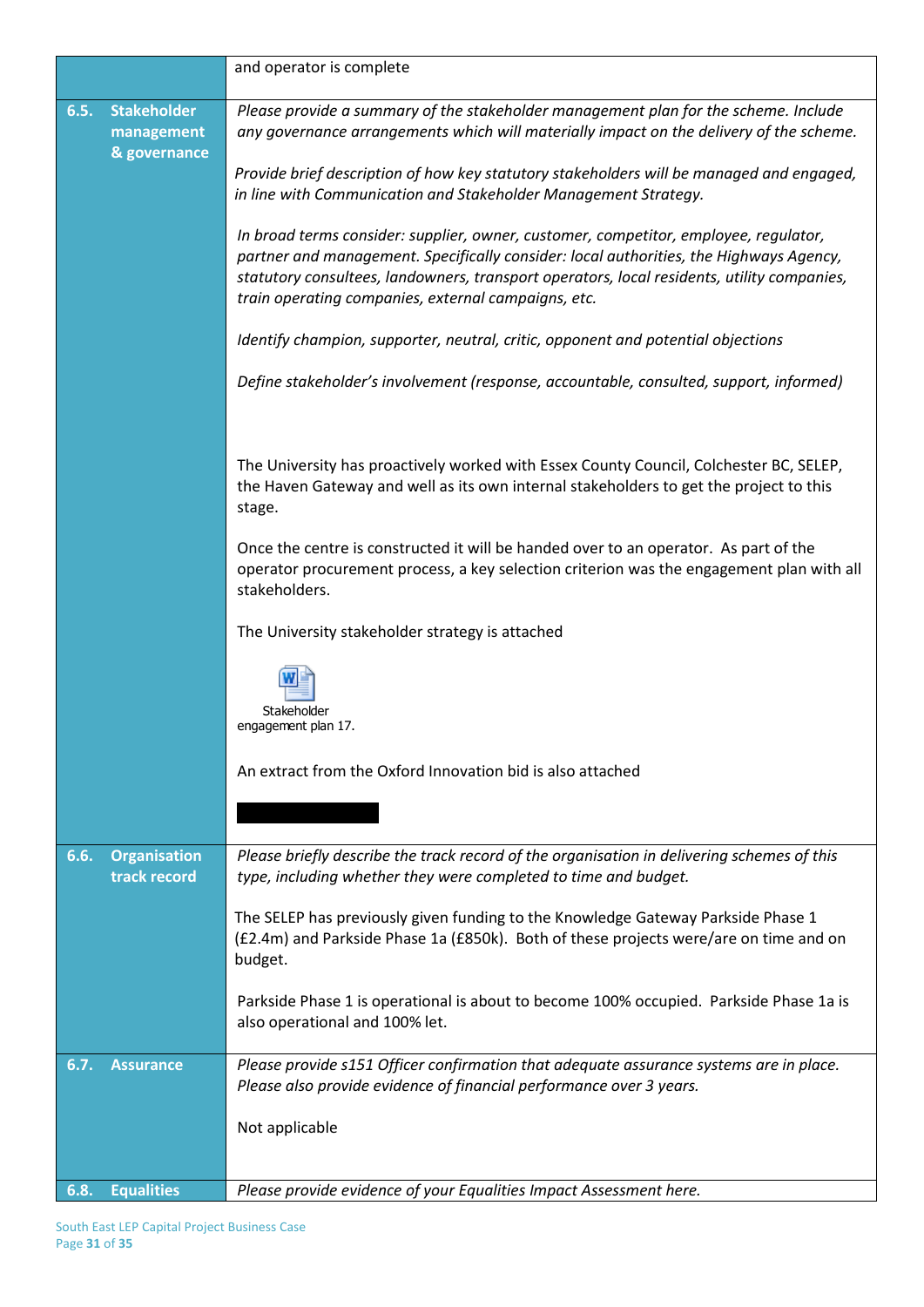|      | <b>Impact</b><br><b>Assessment</b>  | Once the centre is constructed it will be handed over to an operator. As part of the<br>operator procurement process, the proposal was tested for equality and an Equalities<br>Impact Assessment undertaken.                                                                                                                                                                                                    |
|------|-------------------------------------|------------------------------------------------------------------------------------------------------------------------------------------------------------------------------------------------------------------------------------------------------------------------------------------------------------------------------------------------------------------------------------------------------------------|
| 6.9. | <b>Monitoring</b><br>and evaluation | Please explain how you will monitor and evaluate the project, referring to the use of key<br>performance indicators as appropriate.                                                                                                                                                                                                                                                                              |
|      |                                     | Will an Evaluation Plan be put in place? Will it be standalone; how will it be disseminated;<br>how will lessons learned be incorporated into future projects?                                                                                                                                                                                                                                                   |
|      |                                     | There will be a contractual obligation for the Innovation Centre operator to deliver the<br>specific outcomes of the centre. Failure to deliver against these objectives will be<br>considered a breach of contract and remedied as required. Both the operator and the<br>University will monitor the outcomes and these can be reported to stakeholders and<br>funders as required to validate the investment. |
|      |                                     | The construction tender will be managed by an in house procurement team, a capital<br>development team with support from external QS advice.                                                                                                                                                                                                                                                                     |
|      | <b>6.10. Post</b><br>completion     | What are the plans for the project on completion? Will there be a change of ownership, will<br>the project be refinanced? How will this be managed?                                                                                                                                                                                                                                                              |
|      |                                     | The Innovation Centre is built within the University Campus and as such the land has a<br>restrictive covenant which only allows activity related to education and academic<br>research. The Innovation Centre is a key facilitator for student and academic engagement<br>with the business community. It is therefore impossible to leave the ownership of the<br>University.                                  |
|      |                                     | Refinancing is only relevant in the context of repaying the ECC as the University is using<br>cash reserves and not borrowing.                                                                                                                                                                                                                                                                                   |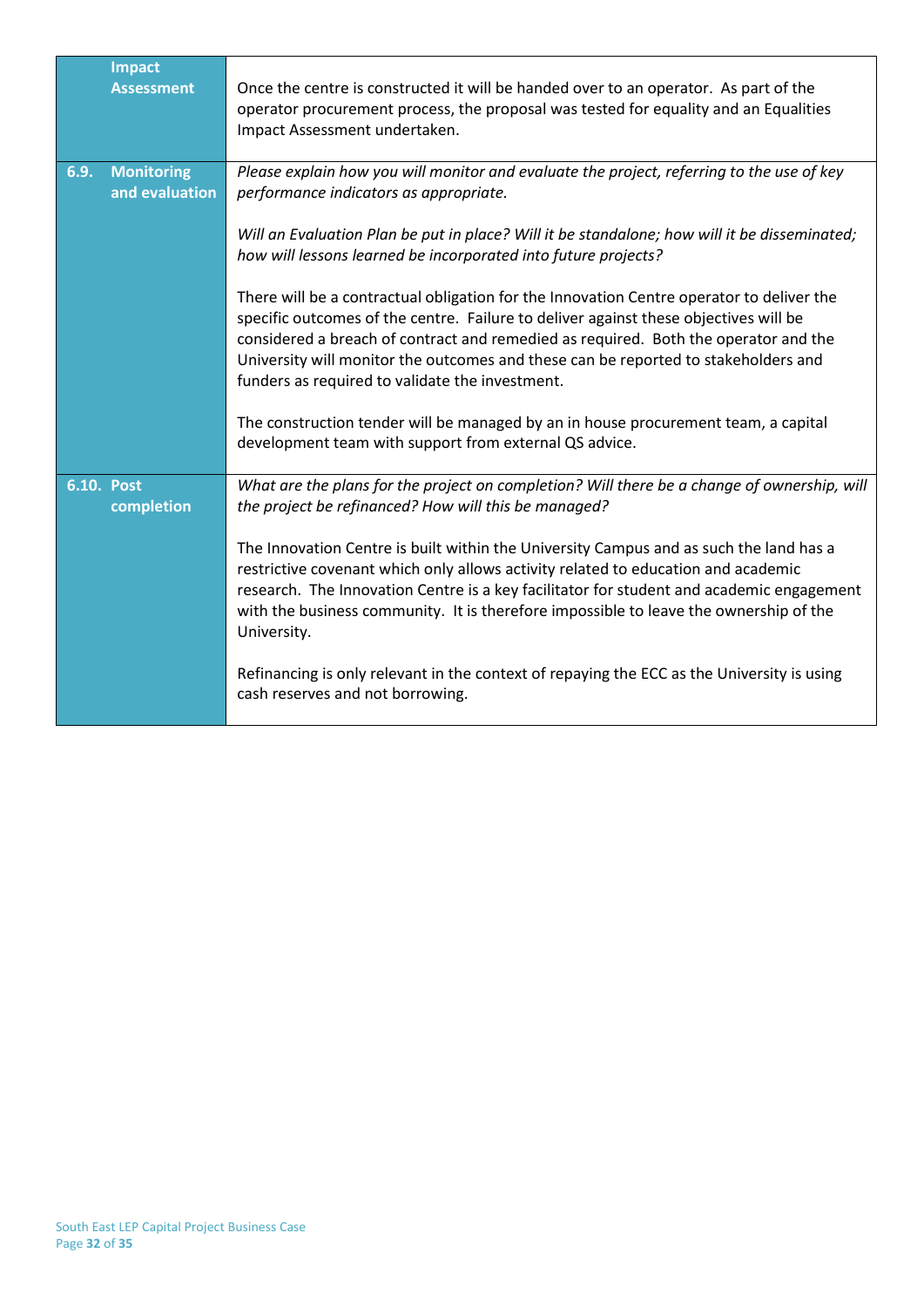# **7. RISK ANALYSIS**

**Likelihood and impact scores:**

5: Very high; 4: High; 3: Medium; 2: Low; 1: Very low

| <b>Risk</b>                                   | Likelihood*    | Impact*        | <b>Mitigation</b>                                                                                                                                                                                                                                                                                                                                                                                                                                        |
|-----------------------------------------------|----------------|----------------|----------------------------------------------------------------------------------------------------------------------------------------------------------------------------------------------------------------------------------------------------------------------------------------------------------------------------------------------------------------------------------------------------------------------------------------------------------|
| Failure to secure full funding of the project | 1              | 5              | The business case outlines plans to<br>secure full funding. Unless this is<br>achieved the project may not go ahead.<br>£2.5m of additional funding has already<br>been secured.                                                                                                                                                                                                                                                                         |
| Cost of development exceeds forecasts         | $\overline{4}$ | $\overline{2}$ | Cost plan with suitable contingencies<br>and proper management arrangements<br>will be put in place by the University.                                                                                                                                                                                                                                                                                                                                   |
| Development is slow to reach full occupancy   | $\overline{2}$ | $\mathbf{1}$   | This has been mitigated by the<br>appointment of Oxford Innovation to<br>manage the centre and their financial<br>models which transfers operating risk to<br>them for 15 years. The project will not<br>have to bridge a credibility gap unlike<br>Parkside which was a completely new<br>concept in the market.<br>In particular there will be strong interest<br>from current hot desk users who want<br>to graduate up to having their own<br>rooms. |
| Operating costs greater than forecast         | $\overline{2}$ | $\mathbf{1}$   | Expert advice taken during design phase<br>and a business case prepared.<br>This has been mitigated by the<br>appointment of Oxford Innovation to<br>manage the centre and their financial<br>models which transfers operating risk to<br>them for 15 years.                                                                                                                                                                                             |
| Job forecasts are not achieved                | $\overline{2}$ | 3              | The evidence from Phase 1 of Parkside is<br>that the demand is currently there and<br>should increase as a more tailored<br>product is made available as this project<br>intends                                                                                                                                                                                                                                                                         |
| Health & Safety legal obligations met         | 1              | 3              | Health & Safety risk and mitigation<br>would form part of the construction<br>contract build.                                                                                                                                                                                                                                                                                                                                                            |

The financial model proposed by Oxford Innovation has a high degree of risk transfer as its core. The University receive a fixed rental payment and an Income Share.

Due to the nature of a lease model, Oxford Innovation will not take any fixed management fee to operate the centre; instead all our remuneration will be based on profit generated by the centre after rent has been paid to UoE. The key drivers of profit in our model are: licence fee level and occupancy achieved.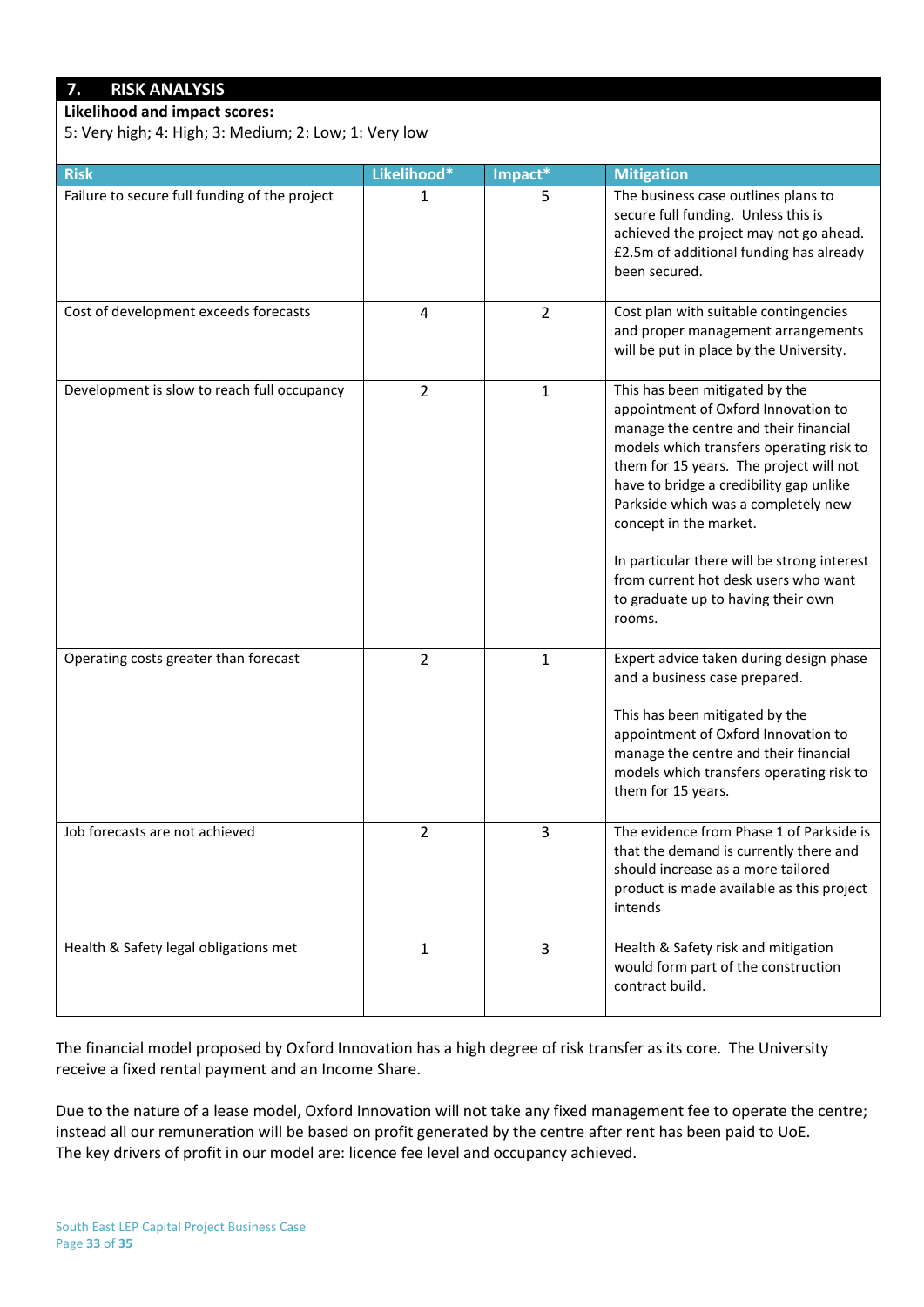South East LEP Capital Project Business Case Page **34** of **35**